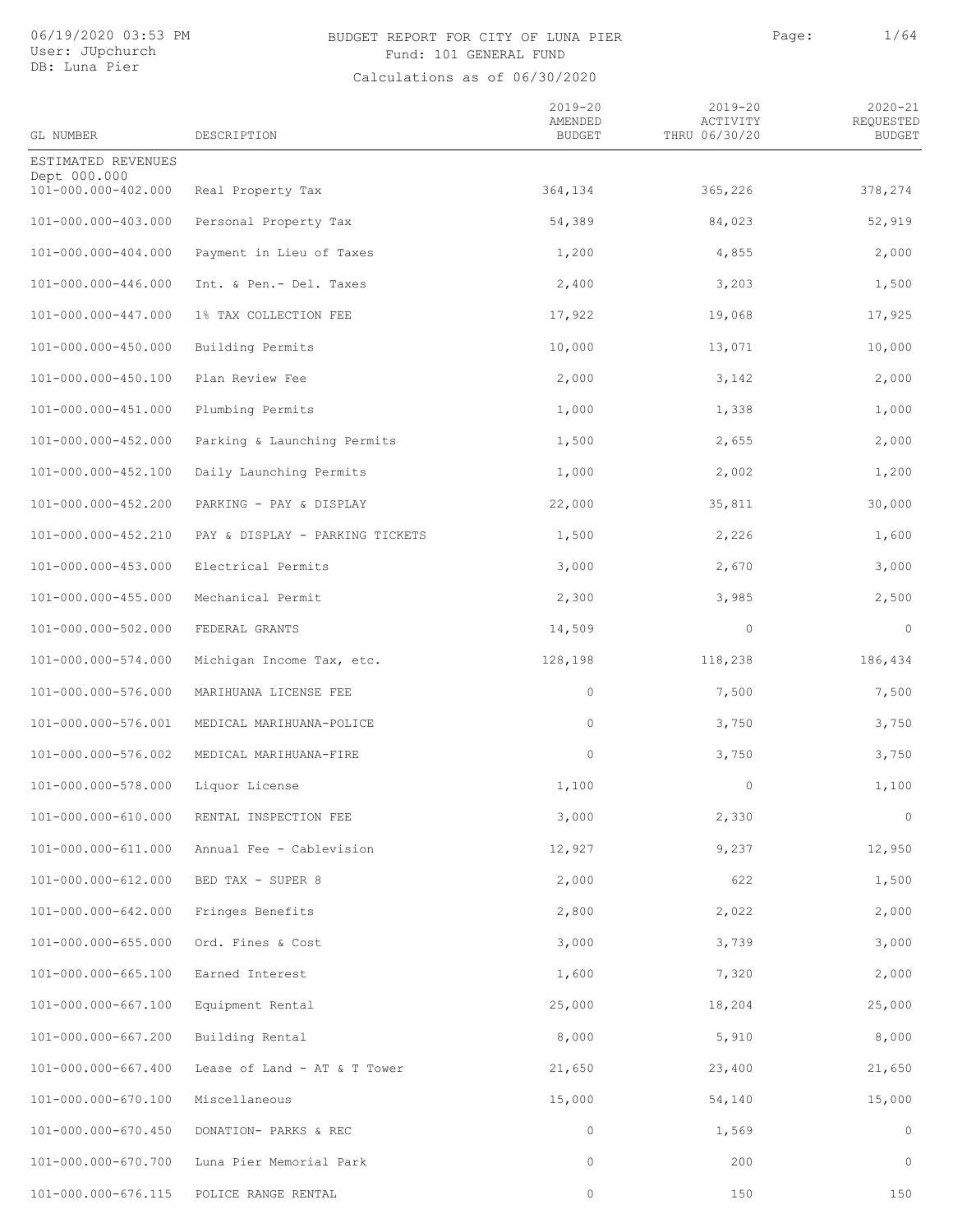### BUDGET REPORT FOR CITY OF LUNA PIER PAGE: Page: 2/64 Fund: 101 GENERAL FUND

| GL NUMBER                                                       | DESCRIPTION                  | $2019 - 20$<br>AMENDED<br>BUDGET | $2019 - 20$<br>ACTIVITY<br>THRU 06/30/20 | $2020 - 21$<br>REOUESTED<br><b>BUDGET</b> |
|-----------------------------------------------------------------|------------------------------|----------------------------------|------------------------------------------|-------------------------------------------|
| ESTIMATED REVENUES<br>Dept 000.000<br>$101 - 000.000 - 676.500$ | $P.A. #302 - Police - State$ | 500                              | 250                                      | 500                                       |
| 101-000.000-676.900                                             | Grant - FEMA - House Raising | $\mathbf 0$                      | 995                                      | $\circ$                                   |
| Totals for dept $000.000 -$                                     |                              | 723,629                          | 806,601                                  | 800,202                                   |
| TOTAL ESTIMATED REVENUES                                        |                              | 723,629                          | 806,601                                  | 800,202                                   |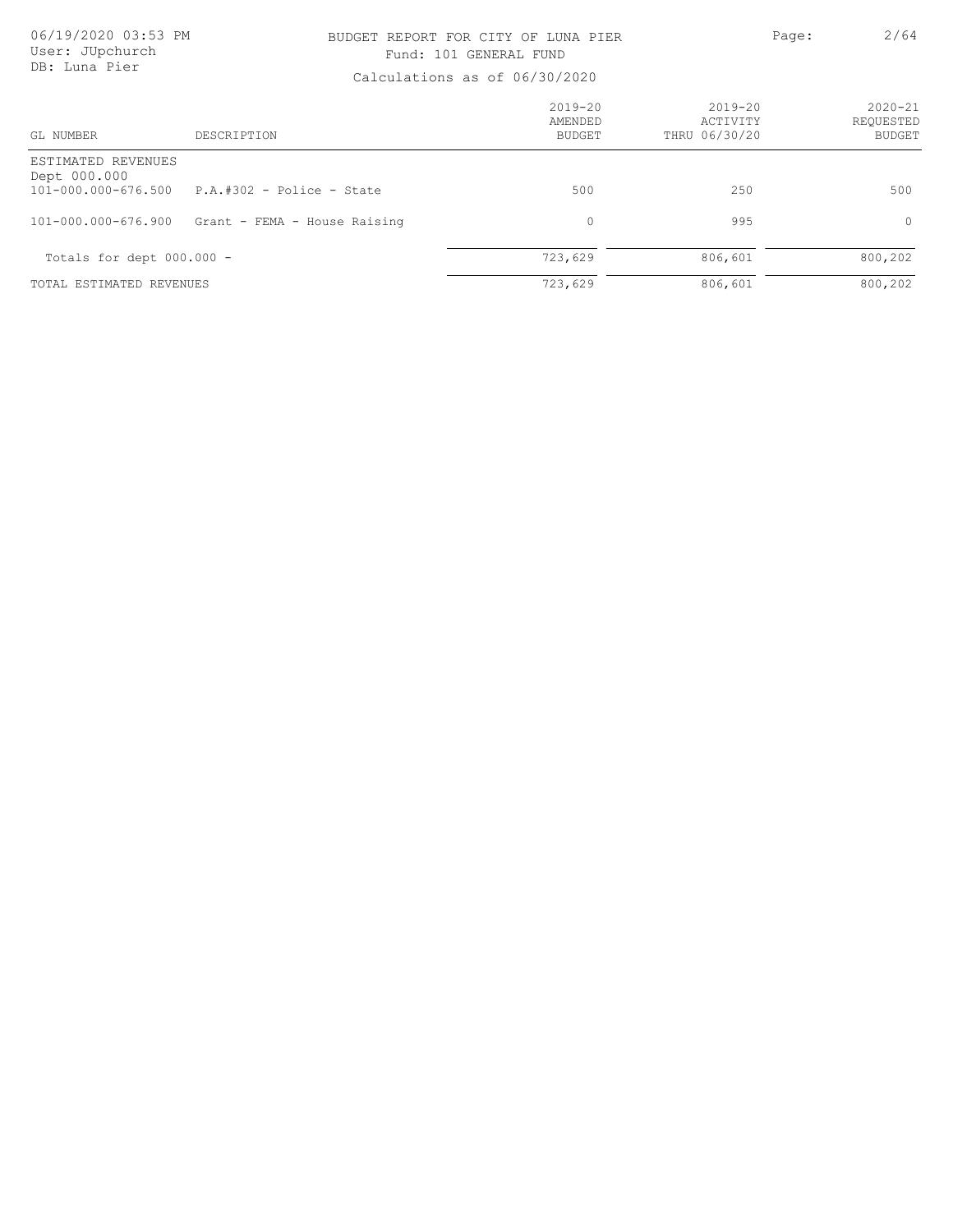## BUDGET REPORT FOR CITY OF LUNA PIER PAGE: Page: 3/64 Fund: 101 GENERAL FUND

| GL NUMBER                                                            | DESCRIPTION                            | $2019 - 20$<br>AMENDED<br><b>BUDGET</b> | $2019 - 20$<br>ACTIVITY<br>THRU 06/30/20 | $2020 - 21$<br>REQUESTED<br><b>BUDGET</b> |
|----------------------------------------------------------------------|----------------------------------------|-----------------------------------------|------------------------------------------|-------------------------------------------|
| APPROPRIATIONS<br>Dept 101.000 - CITY COUNCIL<br>101-101.000-702.100 | Council Salaries                       | 7,200                                   | 5,400                                    | 7,200                                     |
| 101-101.000-719.000                                                  | CITY CONTRIBUTION                      | 36                                      | 23                                       | 36                                        |
| 101-101.000-720.200                                                  | SOCIAL SECURITY                        | 446                                     | 335                                      | 446                                       |
| 101-101.000-720.300                                                  | MEDICARE                               | 105                                     | 78                                       | 105                                       |
| 101-101.000-727.100                                                  | Office Supplies                        | 100                                     | 17                                       | 100                                       |
| 101-101.000-861.100                                                  | Travel                                 | 200                                     | $\circ$                                  | 200                                       |
|                                                                      | Totals for dept 101.000 - CITY COUNCIL | 8,087                                   | 5,853                                    | 8,087                                     |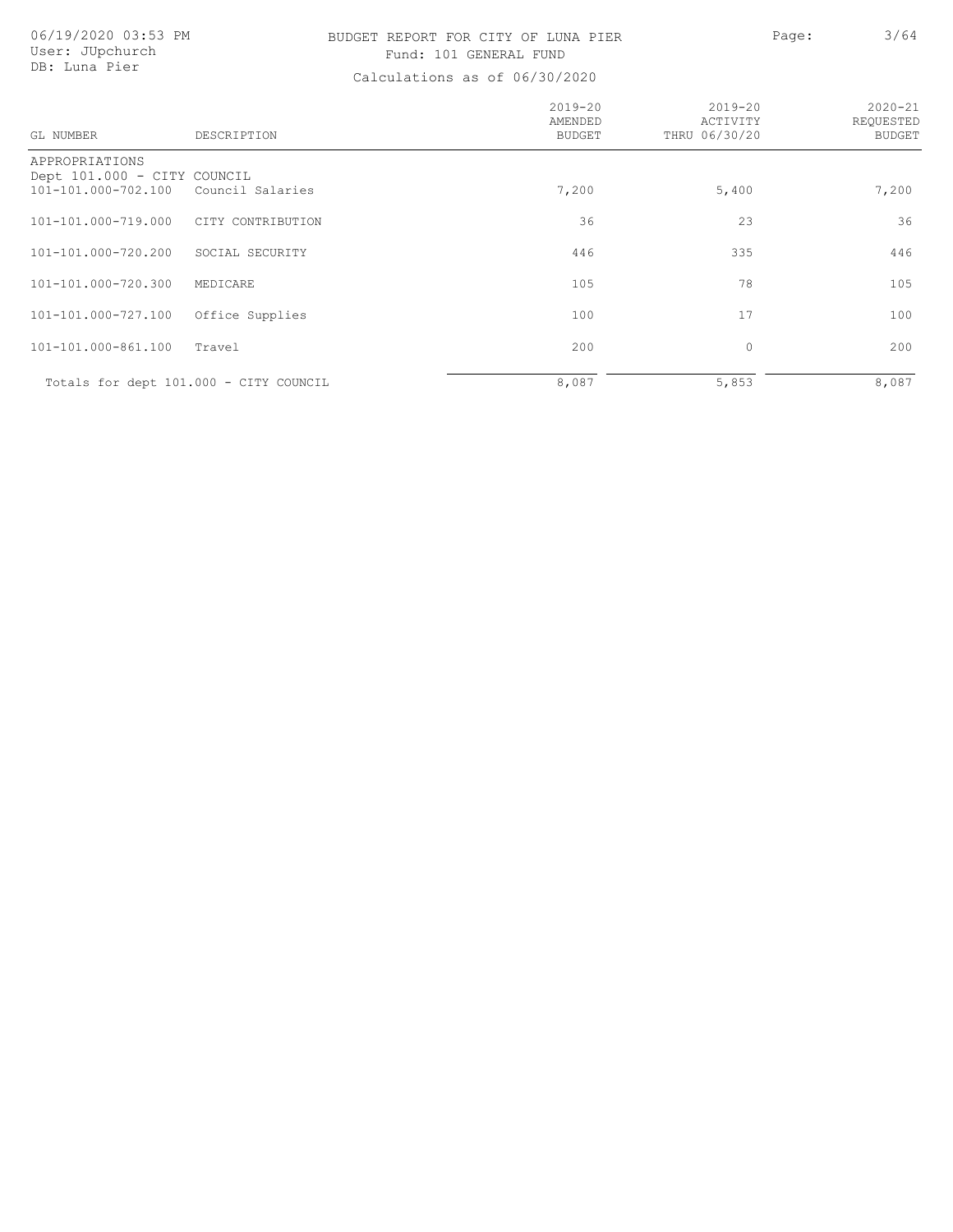## BUDGET REPORT FOR CITY OF LUNA PIER PAGE: Page: 4/64 Fund: 101 GENERAL FUND

| <b>GL NUMBER</b>                            | DESCRIPTION                     | $2019 - 20$<br>AMENDED<br><b>BUDGET</b> | $2019 - 20$<br>ACTIVITY<br>THRU 06/30/20 | $2020 - 21$<br>REQUESTED<br><b>BUDGET</b> |
|---------------------------------------------|---------------------------------|-----------------------------------------|------------------------------------------|-------------------------------------------|
| APPROPRIATIONS                              |                                 |                                         |                                          |                                           |
| Dept 171.000 - MAYOR<br>101-171.000-702.200 | Mayor's Salary                  | 1,500                                   | 1,125                                    | 1,500                                     |
| 101-171.000-702.210                         | Executive Director              | 1,500                                   | 1,375                                    | 1,500                                     |
| 101-171.000-719.000                         | CITY CONTRIBUTION- WORKERS COMP | 25                                      | 11                                       | 25                                        |
| 101-171.000-720.200                         | SOCIAL SECURITY                 | 300                                     | 254                                      | 300                                       |
| 101-171.000-720.300                         | MEDICARE                        | 70                                      | 60                                       | 70                                        |
| 101-171.000-727.100                         | Office Supplies                 | 20                                      | $\circ$                                  | 20                                        |
| 101-171.000-861.100                         | Travel                          | 200                                     | $\mathbf{0}$                             | 200                                       |
| 101-171.000-880.100                         | Community Promotion             | 175                                     | 86                                       | 175                                       |
| 101-171.000-958.000                         | Membership & Dues               | 85                                      | $\circ$                                  | 85                                        |
| Totals for dept 171.000 - MAYOR             |                                 | 3,875                                   | 2,911                                    | 3,875                                     |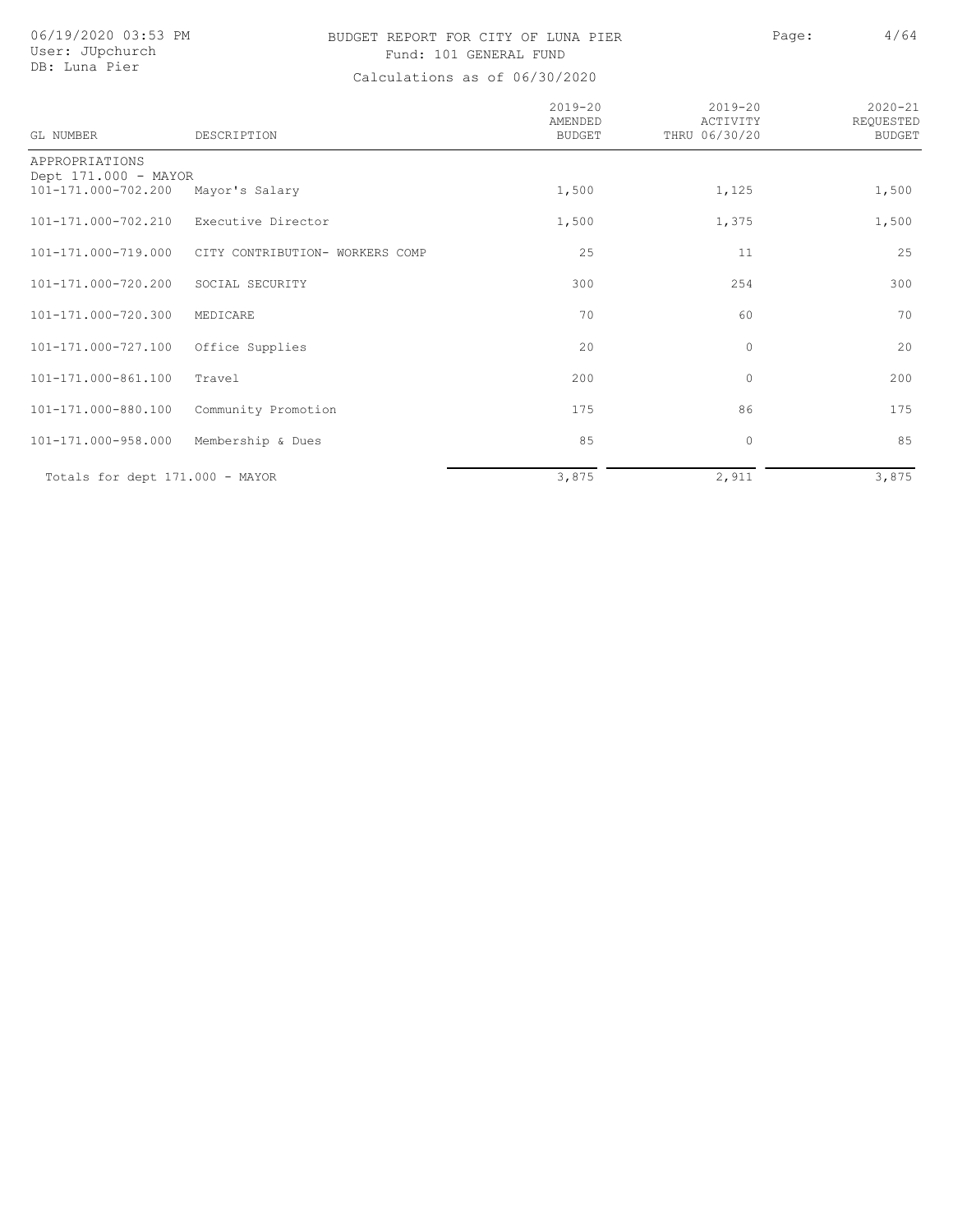## BUDGET REPORT FOR CITY OF LUNA PIER PAGE: Page: 5/64 Fund: 101 GENERAL FUND

| GL NUMBER                                 | DESCRIPTION                        | $2019 - 20$<br>AMENDED<br><b>BUDGET</b> | $2019 - 20$<br>ACTIVITY<br>THRU 06/30/20 | $2020 - 21$<br>REOUESTED<br><b>BUDGET</b> |
|-------------------------------------------|------------------------------------|-----------------------------------------|------------------------------------------|-------------------------------------------|
| APPROPRIATIONS<br>Dept 191.000 - ELECTION |                                    |                                         |                                          |                                           |
| 101-191.000-702.400                       | Commission Salaries                | 1,750                                   | 1,121                                    | 3,280                                     |
| 101-191.000-727.200                       | Material & supplies                | 1,500                                   | 1,636                                    | 1,700                                     |
| 101-191.000-900.000                       | Publications                       | 175                                     | 47                                       | 175                                       |
|                                           | Totals for dept 191.000 - ELECTION | 3,425                                   | 2,804                                    | 5,155                                     |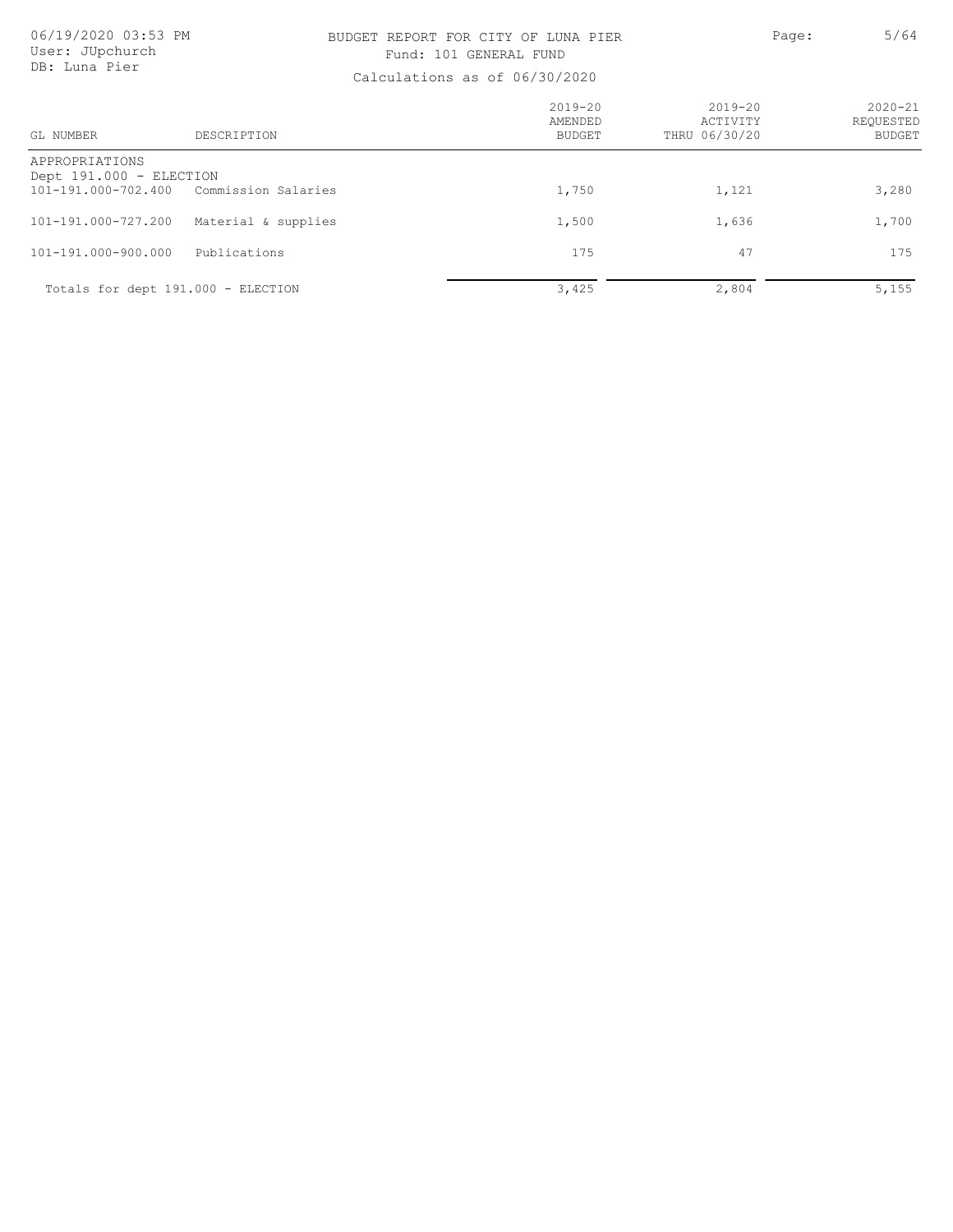### BUDGET REPORT FOR CITY OF LUNA PIER PAGE: Page: 6/64 Fund: 101 GENERAL FUND

| Calcalactons as of 00, 30, 2020                               |                                 |                                  |                                      |                                           |
|---------------------------------------------------------------|---------------------------------|----------------------------------|--------------------------------------|-------------------------------------------|
| GL NUMBER                                                     | DESCRIPTION                     | $2019 - 20$<br>AMENDED<br>BUDGET | 2019-20<br>ACTIVITY<br>THRU 06/30/20 | $2020 - 21$<br>REQUESTED<br><b>BUDGET</b> |
| APPROPRIATIONS<br>Dept 202.000 - AUDIT<br>101-202.000-801.100 | Audit Fees                      | 7,000                            | 10,450                               | 10,500                                    |
|                                                               | Totals for dept 202.000 - AUDIT | 7,000                            | 10,450                               | 10,500                                    |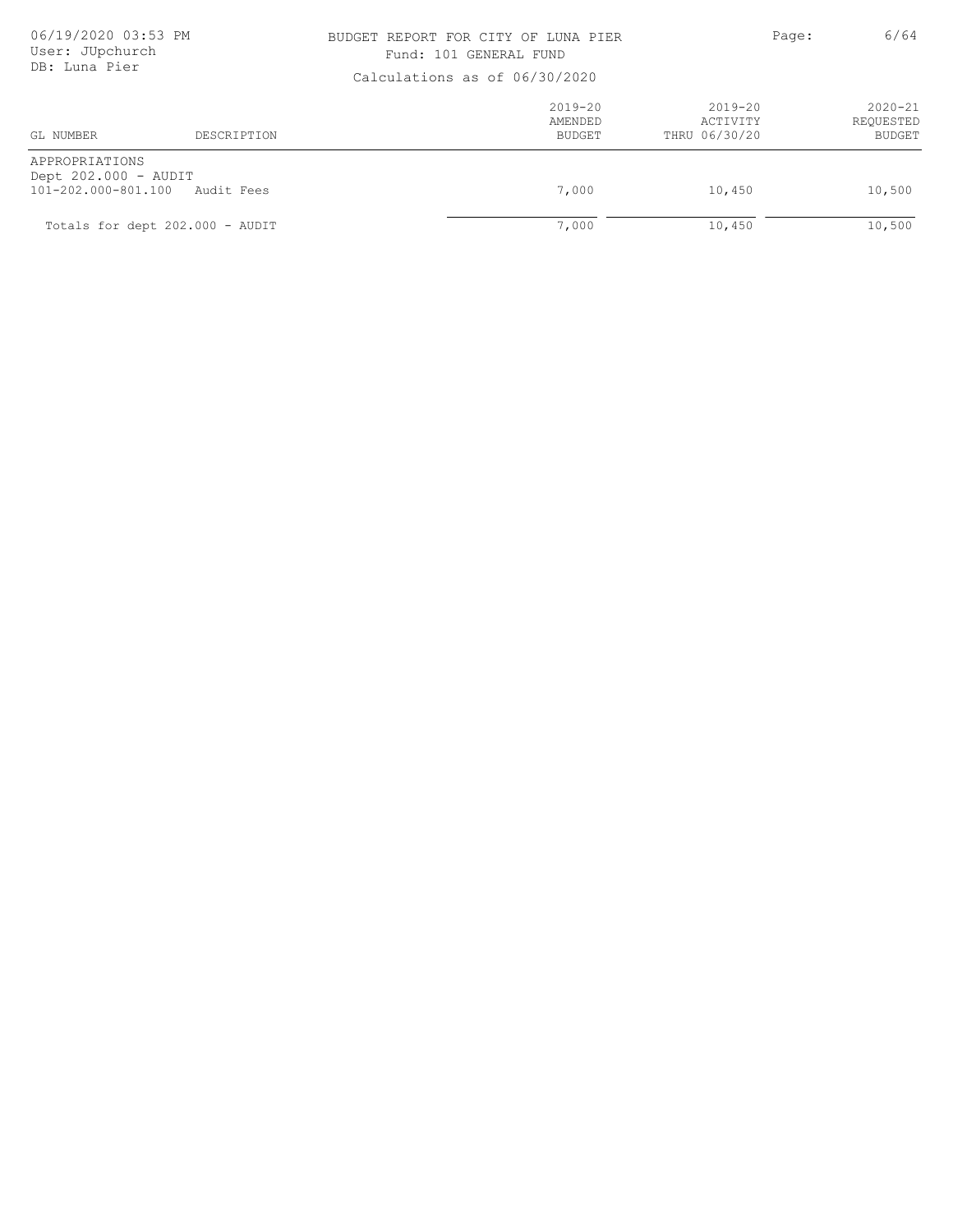## BUDGET REPORT FOR CITY OF LUNA PIER PAGE: Page: 7/64 Fund: 101 GENERAL FUND

| GL NUMBER                                                                          | DESCRIPTION               | $2019 - 20$<br>AMENDED<br><b>BUDGET</b> | $2019 - 20$<br>ACTIVITY<br>THRU 06/30/20 | $2020 - 21$<br>REOUESTED<br><b>BUDGET</b> |
|------------------------------------------------------------------------------------|---------------------------|-----------------------------------------|------------------------------------------|-------------------------------------------|
| APPROPRIATIONS<br>Dept 209.000 - ASSESSOR<br>101-209.000-702.500 Assessor's Salary |                           | 14,000                                  | 12,795                                   | 14,000                                    |
| 101-209.000-704.200                                                                | Assistant Field Appraiser | 3,000                                   | 0                                        | 3,000                                     |
| 101-209.000-727.100                                                                | Office Supplies           | 100                                     | 0                                        | 100                                       |
| 101-209.000-801.300                                                                | Contracted Services       | 2,500                                   | 2,313                                    | 2,500                                     |
| 101-209.000-958.000                                                                | Membership & Dues         | 25                                      | 0                                        | 25                                        |
| Totals for dept 209.000 - ASSESSOR                                                 |                           | 19,625                                  | 15,108                                   | 19,625                                    |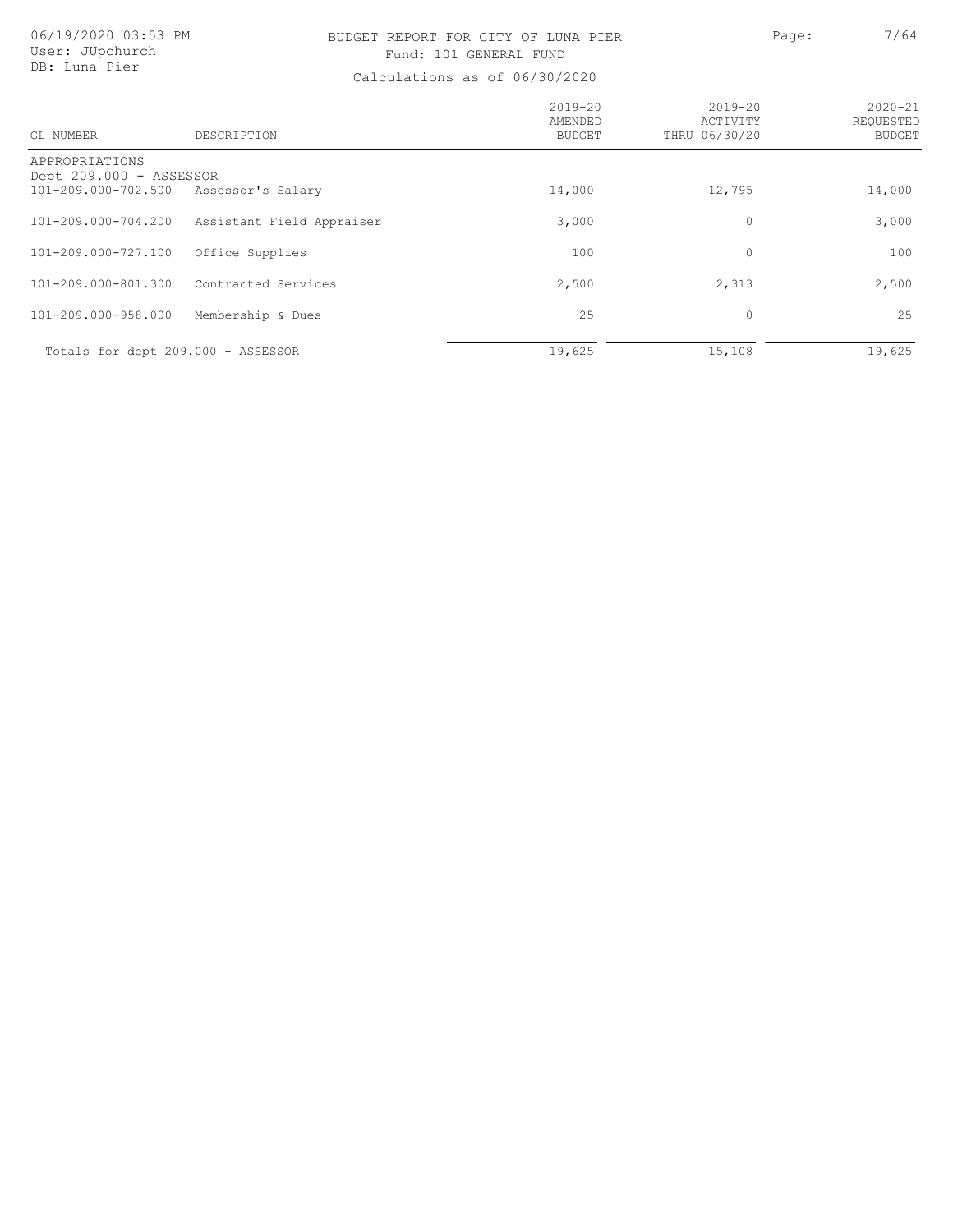### BUDGET REPORT FOR CITY OF LUNA PIER PAGE: Page: 8/64 Fund: 101 GENERAL FUND

| Calcalactorio ao 01 00,00,2020        |                                            |                                  |                                      |                                           |
|---------------------------------------|--------------------------------------------|----------------------------------|--------------------------------------|-------------------------------------------|
| GL NUMBER                             | DESCRIPTION                                | $2019 - 20$<br>AMENDED<br>BUDGET | 2019-20<br>ACTIVITY<br>THRU 06/30/20 | $2020 - 21$<br>REOUESTED<br><b>BUDGET</b> |
| APPROPRIATIONS<br>101-210.000-801.400 | Dept 210.000 - CITY ATTORNEY<br>Legal Fees | 15,000                           | 6,868                                | 15,000                                    |
|                                       | Totals for dept 210.000 - CITY ATTORNEY    | 15,000                           | 6,868                                | 15,000                                    |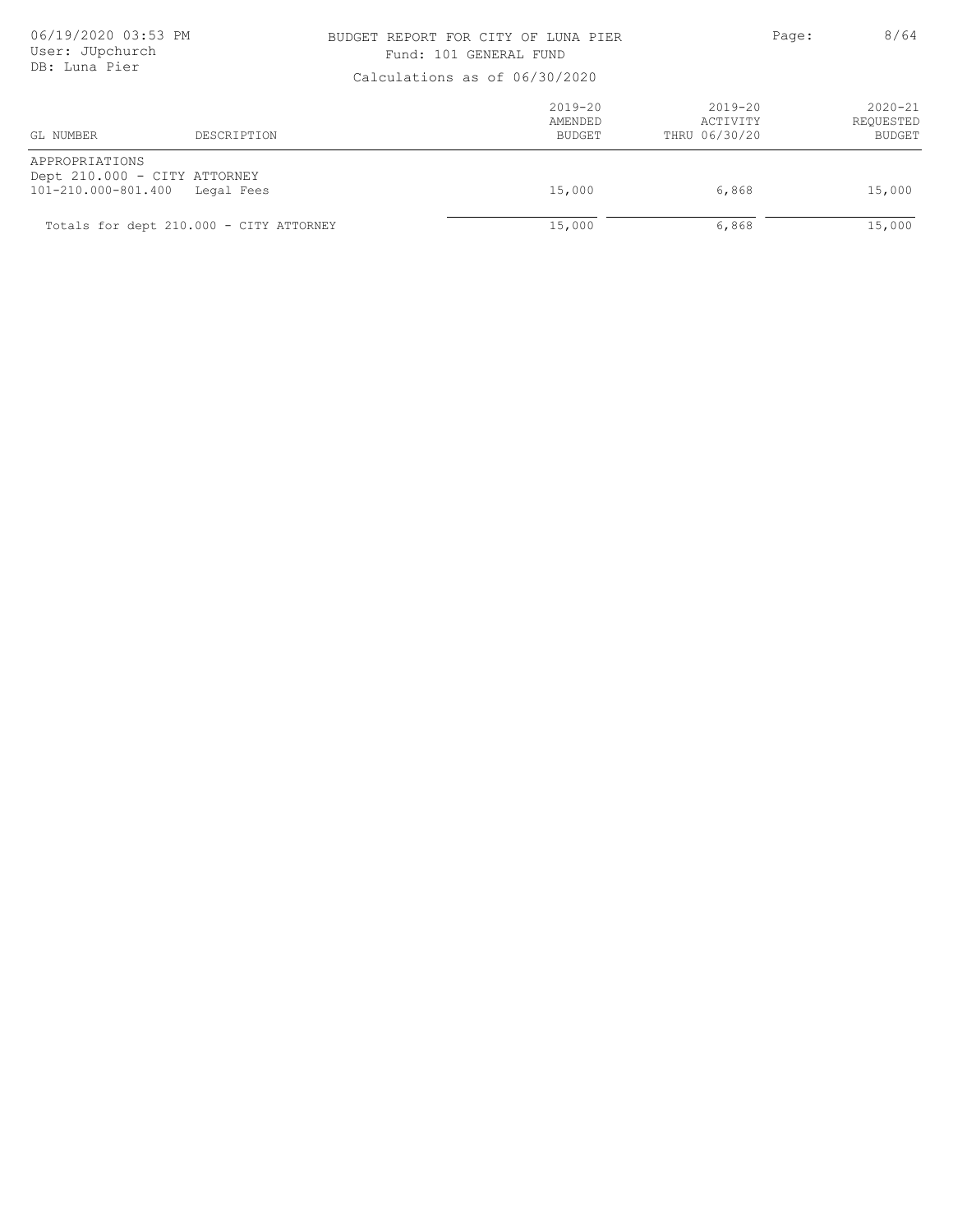## BUDGET REPORT FOR CITY OF LUNA PIER PAGE: Page: 9/64 Fund: 101 GENERAL FUND

| GL NUMBER                                        | DESCRIPTION                     | $2019 - 20$<br>AMENDED<br><b>BUDGET</b> | $2019 - 20$<br>ACTIVITY<br>THRU 06/30/20 | $2020 - 21$<br>REQUESTED<br><b>BUDGET</b> |
|--------------------------------------------------|---------------------------------|-----------------------------------------|------------------------------------------|-------------------------------------------|
| APPROPRIATIONS                                   |                                 |                                         |                                          |                                           |
| Dept 215.000 - CITY CLERK<br>101-215.000-702.600 | Clerk's Salary                  | 31,651                                  | 29,169                                   | 32,300                                    |
|                                                  |                                 |                                         |                                          |                                           |
| 101-215.000-719.000                              | CITY CONTRIBUTION- WORKERS COMP | 100                                     | 161                                      | 226                                       |
| 101-215.000-719.100                              | City's Contribution - Hosp.     | 14,000                                  | 8,340                                    | 14,000                                    |
| 101-215.000-719.150                              | DENTAL                          | 2,000                                   | 675                                      | 2,000                                     |
| 101-215.000-720.200                              | SOCIAL SECURITY                 | 1,875                                   | 1,815                                    | 1,875                                     |
| 101-215.000-720.300                              | MEDICARE                        | 445                                     | 425                                      | 445                                       |
| 101-215.000-727.100                              | Office Supplies                 | 2,000                                   | 1,090                                    | 2,000                                     |
| 101-215.000-730.000                              | Postage (ALL DEPTS.)            | 2,500                                   | 1,302                                    | 2,500                                     |
| 101-215.000-900.000                              | Publications                    | 2,500                                   | (2, 626)                                 | 3,000                                     |
| 101-215.000-930.000                              | Equipment Maintenance           | 600                                     | 1,200                                    | 1,200                                     |
| 101-215.000-958.000                              | Membership & Dues               | 2,300                                   | 2,275                                    | 2,300                                     |
| Totals for dept 215.000 - CITY CLERK             |                                 | 59,971                                  | 43,826                                   | 61,846                                    |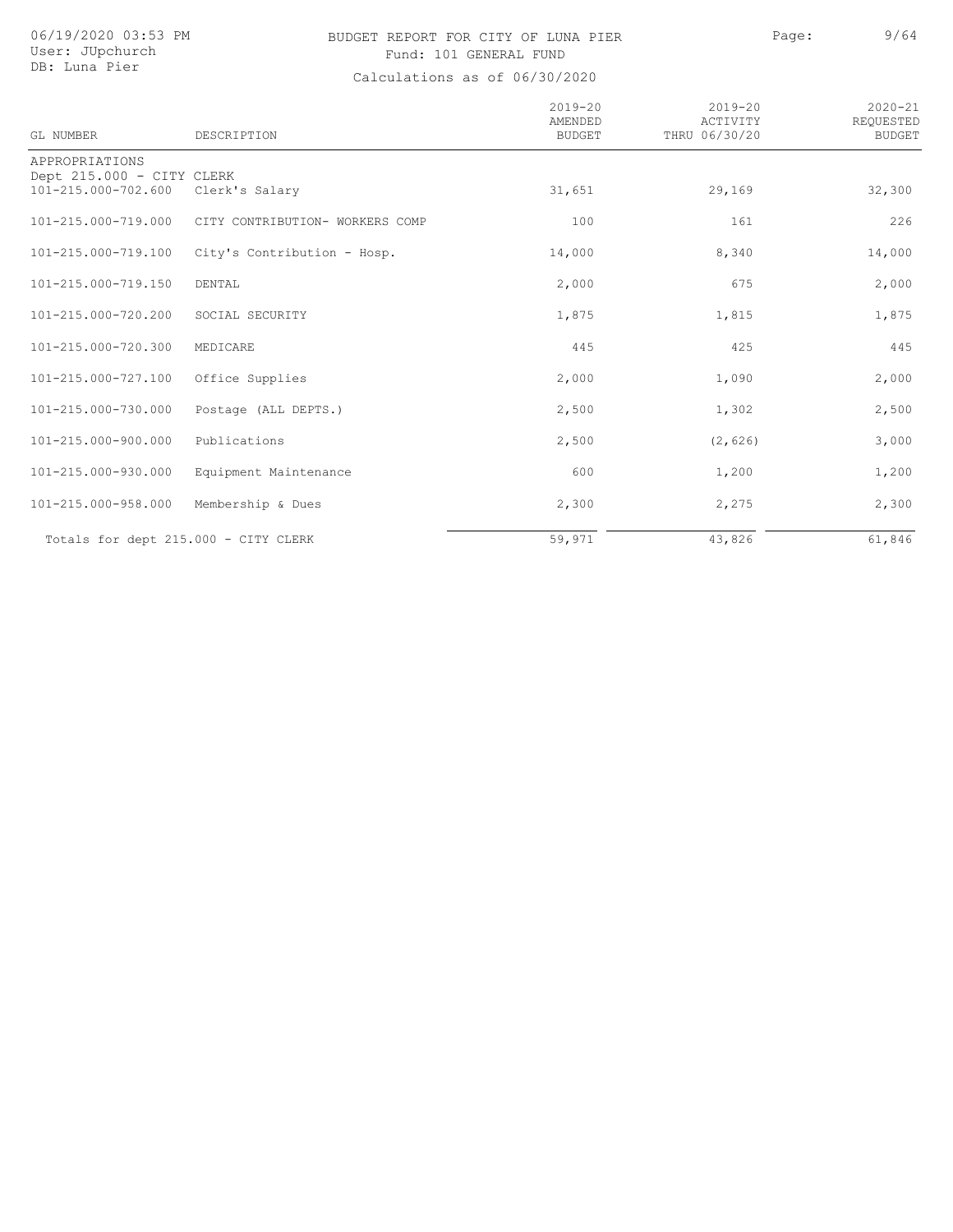### BUDGET REPORT FOR CITY OF LUNA PIER PAGE: Page: 10/64 Fund: 101 GENERAL FUND

| Calculations as Of 00/30/2020         |                                           |                                         |                                          |                                           |
|---------------------------------------|-------------------------------------------|-----------------------------------------|------------------------------------------|-------------------------------------------|
| GL NUMBER                             | DESCRIPTION                               | $2019 - 20$<br>AMENDED<br><b>BUDGET</b> | $2019 - 20$<br>ACTIVITY<br>THRU 06/30/20 | $2020 - 21$<br>REQUESTED<br><b>BUDGET</b> |
| APPROPRIATIONS<br>101-247.000-702.700 | Dept 247.000 - BOARD OF REVIEW<br>Fees    | 500                                     | 450                                      | 500                                       |
|                                       | Totals for dept 247.000 - BOARD OF REVIEW | 500                                     | 450                                      | 500                                       |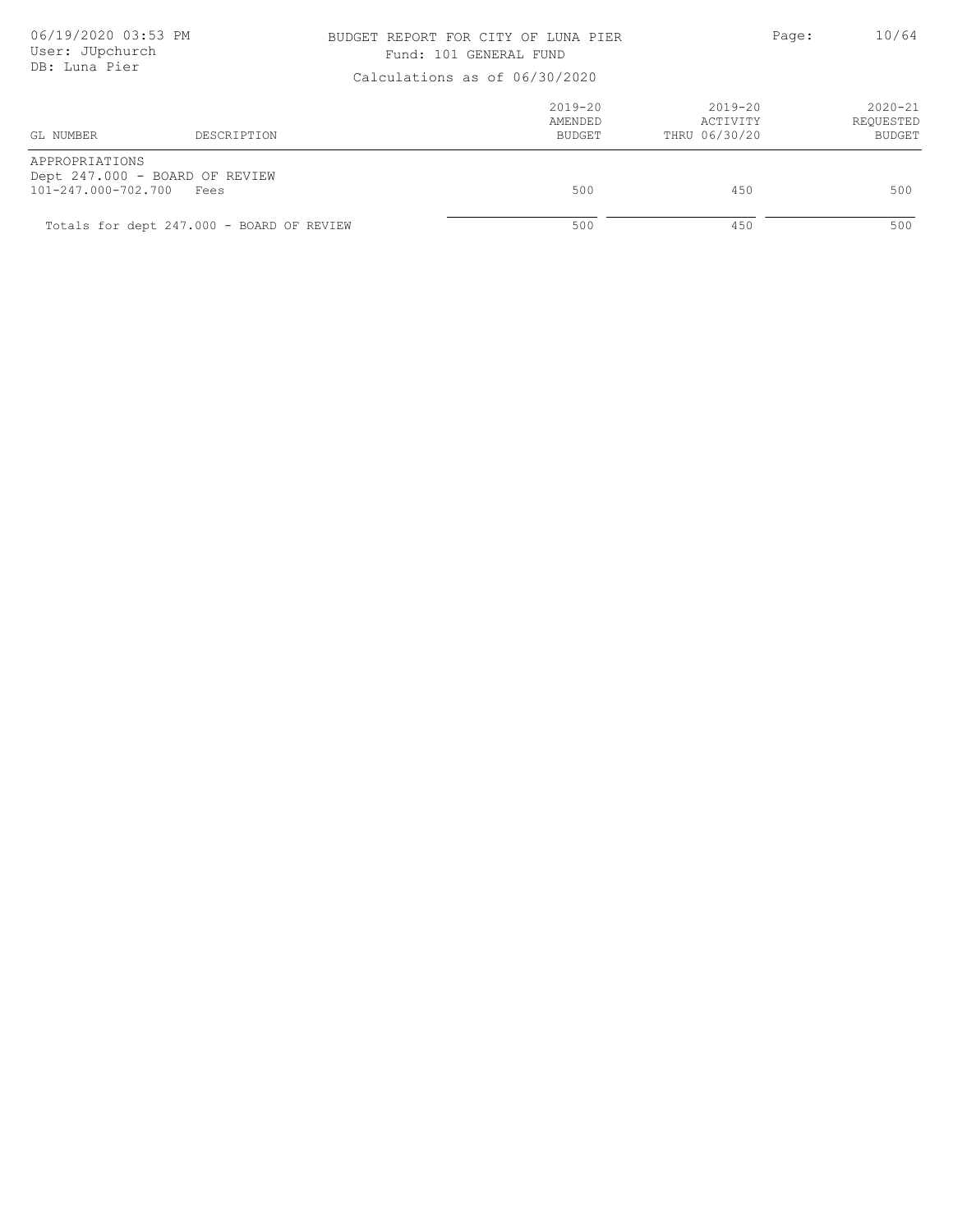## BUDGET REPORT FOR CITY OF LUNA PIER PAGE: Page: 11/64 Fund: 101 GENERAL FUND

| GL NUMBER                                                              | DESCRIPTION                              | $2019 - 20$<br><b>AMENDED</b><br>BUDGET | $2019 - 20$<br>ACTIVITY<br>THRU 06/30/20 | $2020 - 21$<br>REOUESTED<br><b>BUDGET</b> |
|------------------------------------------------------------------------|------------------------------------------|-----------------------------------------|------------------------------------------|-------------------------------------------|
| APPROPRIATIONS<br>Dept 253.000 - CITY TREASURER<br>101-253.000-702.800 | Treasurer's Salary                       | 31,651                                  | 31,043                                   | 32,300                                    |
| 101-253.000-719.000                                                    | CITY CONTRIBUTION- WORKERS COMP          | 100                                     | 161                                      | 226                                       |
| 101-253.000-719.100                                                    | City's Contribution - Hosp.              | 12,237                                  | 12,524                                   | 14,000                                    |
| 101-253.000-719.150                                                    | DENTAL                                   | 2,000                                   | 577                                      | 2,000                                     |
| 101-253.000-720.200                                                    | SOCIAL SECURITY                          | 1,900                                   | 1,718                                    | 1,900                                     |
| 101-253.000-720.300                                                    | MEDICARE                                 | 442                                     | 402                                      | 442                                       |
| 101-253.000-727.100                                                    | Office Supplies                          | 300                                     | 102                                      | 300                                       |
| 101-253.000-801.130                                                    | CONTRACTED SERVICES - TAXES              | 1,700                                   | 1,077                                    | 1,700                                     |
| 101-253.000-958.000                                                    | Membership & Dues                        | 100                                     | 145                                      | 145                                       |
| 101-253.000-960.200                                                    | Service (yearly) tax program             | 1,450                                   | 1,165                                    | 1,450                                     |
|                                                                        | Totals for dept 253.000 - CITY TREASURER | 51,880                                  | 48,914                                   | 54,463                                    |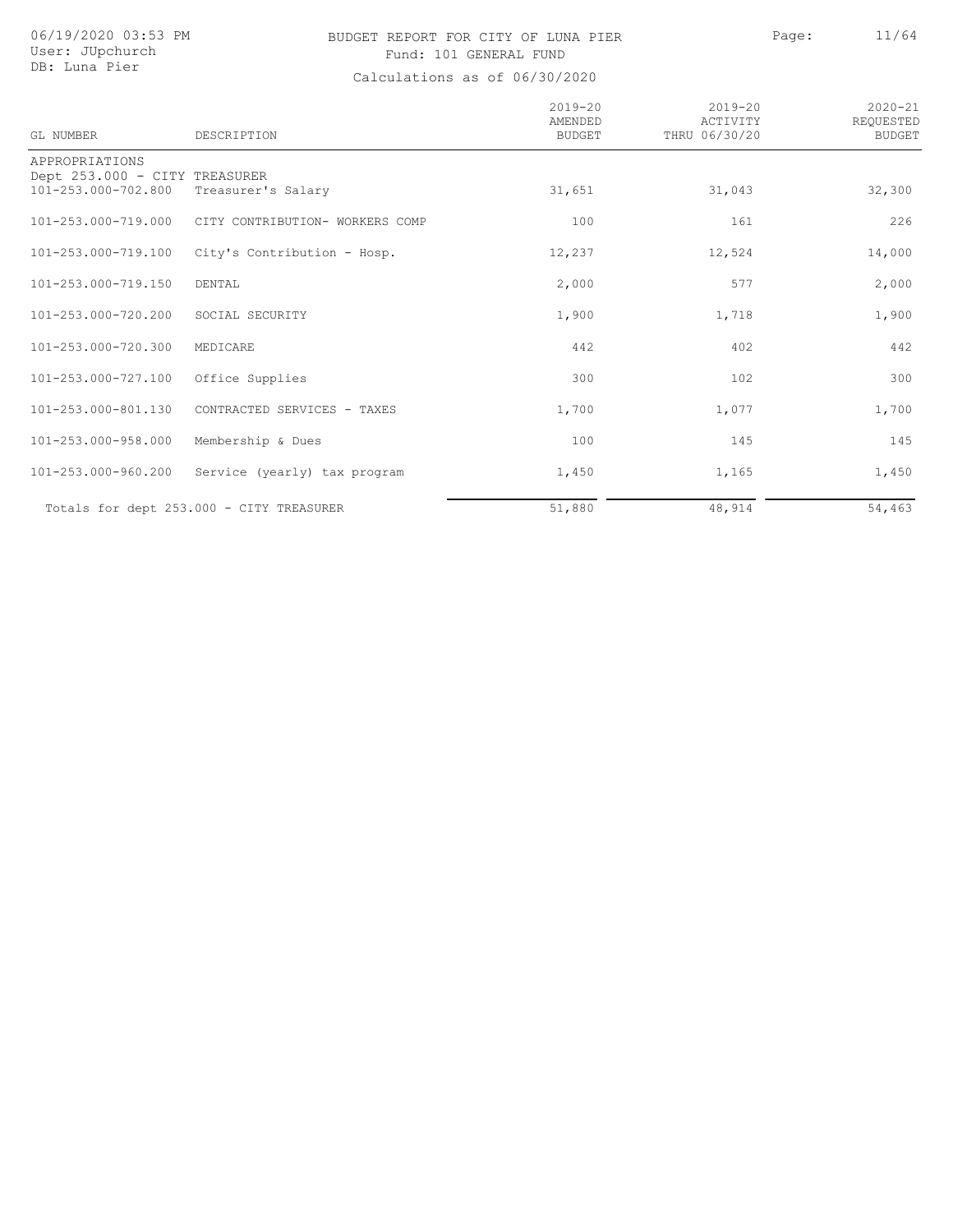# BUDGET REPORT FOR CITY OF LUNA PIER Page: 12/64 Fund: 101 GENERAL FUND

| GL NUMBER                                                         | DESCRIPTION                     | $2019 - 20$<br>AMENDED<br><b>BUDGET</b> | $2019 - 20$<br>ACTIVITY<br>THRU 06/30/20 | $2020 - 21$<br>REQUESTED<br><b>BUDGET</b> |
|-------------------------------------------------------------------|---------------------------------|-----------------------------------------|------------------------------------------|-------------------------------------------|
| APPROPRIATIONS<br>Dept 265.000 - CITY HALL<br>101-265.000-705.300 | Custodian's Salary              | 1,000                                   | $\circ$                                  | 1,000                                     |
| 101-265.000-719.000                                               | CITY CONTRIBUTION- WORKERS COMP | $\circ$                                 | 50                                       | $\circ$                                   |
| 101-265.000-920.000                                               | Utilities                       | 5,000                                   | 4,677                                    | 5,000                                     |
| 101-265.000-921.000                                               | Telephone                       | 1,500                                   | 2,005                                    | 1,500                                     |
| 101-265.000-930.000                                               | Equipment Maintenance           | 6,500                                   | 2,932                                    | 6,500                                     |
| 101-265.000-931.000                                               | Building Maintenance            | 2,000                                   | 323                                      | 2,000                                     |
| 101-265.000-962.000                                               | Mileage (ALL DEPT'S.)           | 600                                     | 483                                      | 600                                       |
| 101-265.000-977.100                                               | New Equipment                   | 3,500                                   | 0                                        | 3,500                                     |
| Totals for dept 265.000 - CITY HALL                               |                                 | 20,100                                  | 10,470                                   | 20,100                                    |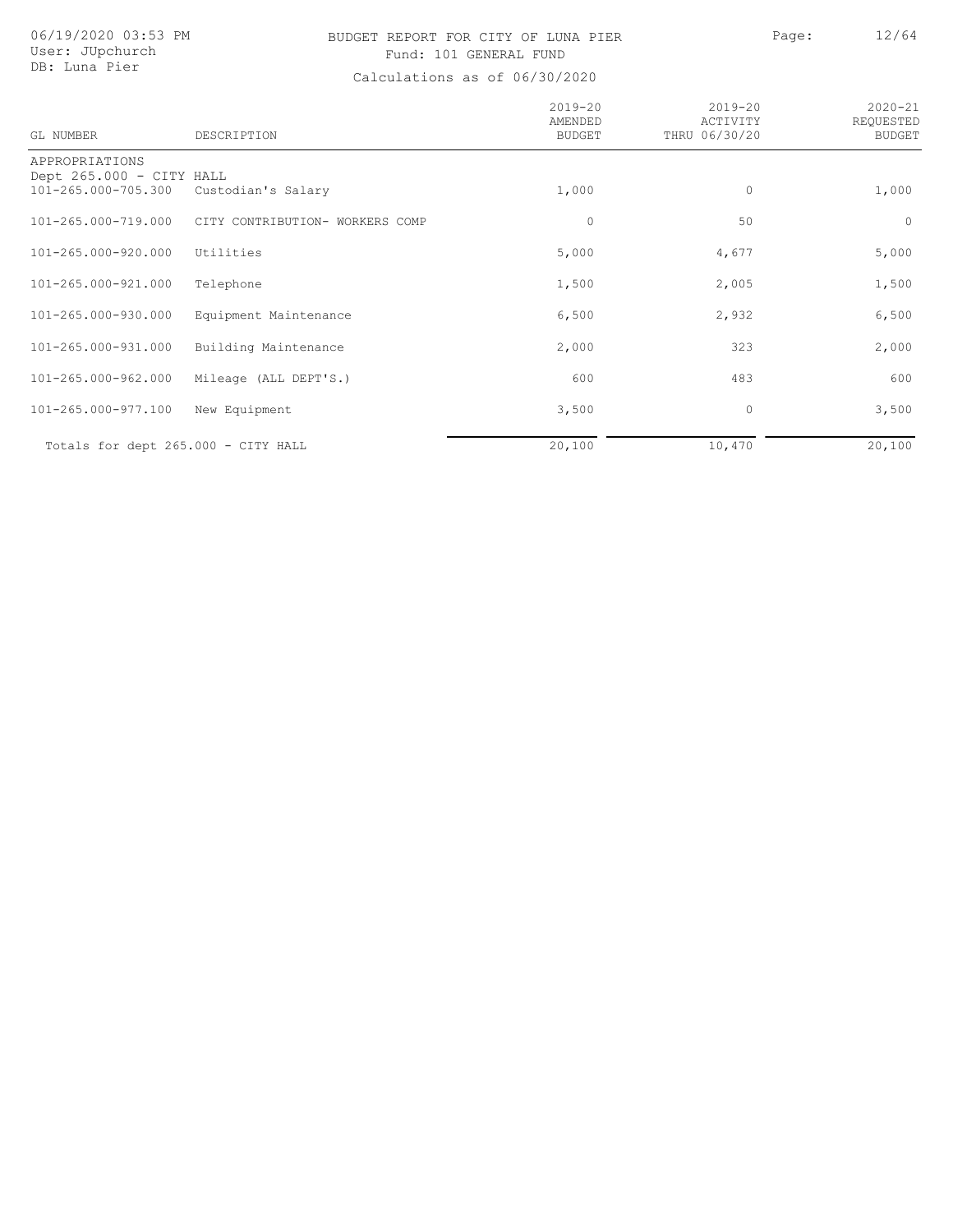### BUDGET REPORT FOR CITY OF LUNA PIER PAGE: Page: 13/64 Fund: 101 GENERAL FUND

| Calculations as Of 00/30/2020                |                                       |                                  |                                          |                                           |  |
|----------------------------------------------|---------------------------------------|----------------------------------|------------------------------------------|-------------------------------------------|--|
| GL NUMBER                                    | DESCRIPTION                           | $2019 - 20$<br>AMENDED<br>BUDGET | $2019 - 20$<br>ACTIVITY<br>THRU 06/30/20 | $2020 - 21$<br>REQUESTED<br><b>BUDGET</b> |  |
| APPROPRIATIONS<br>Dept 294.000 - UNALLOCATED | 101-294.000-956.100 Miscellaneous     | 500                              | 368                                      | 500                                       |  |
|                                              | Totals for dept 294.000 - UNALLOCATED | 500                              | 368                                      | 500                                       |  |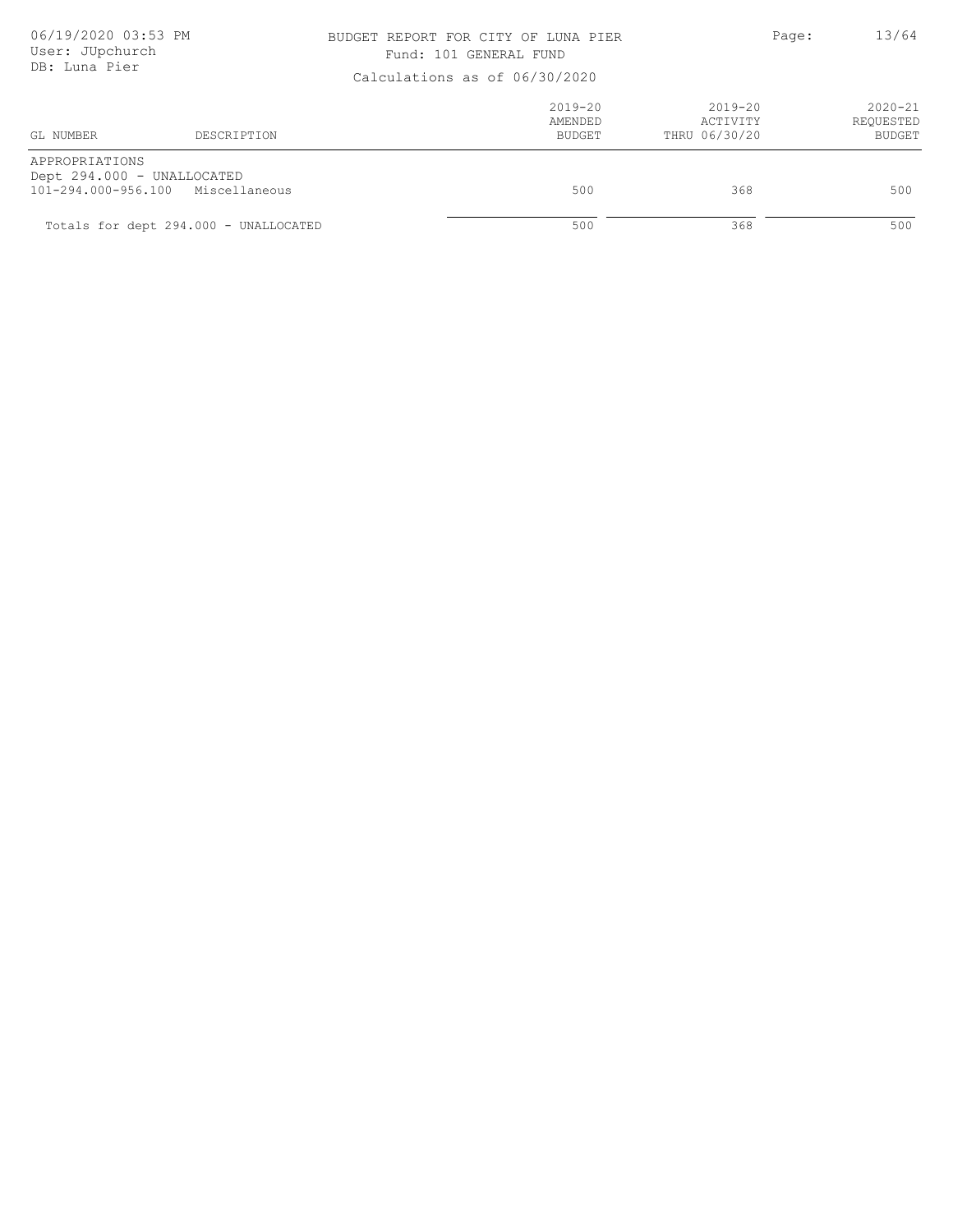# BUDGET REPORT FOR CITY OF LUNA PIER Page: 14/64 Fund: 101 GENERAL FUND

| GL NUMBER                                               | DESCRIPTION                                 | $2019 - 20$<br>AMENDED<br><b>BUDGET</b> | $2019 - 20$<br>ACTIVITY<br>THRU 06/30/20 | $2020 - 21$<br>REQUESTED<br><b>BUDGET</b> |
|---------------------------------------------------------|---------------------------------------------|-----------------------------------------|------------------------------------------|-------------------------------------------|
| APPROPRIATIONS                                          |                                             |                                         |                                          |                                           |
| Dept 301.000 - POLICE DEPARTMENT<br>101-301.000-710.000 | SHOP WITH A COP                             | $\circ$                                 | (569)                                    | $\circ$                                   |
| 101-301.000-719.000                                     | CITY CONTRIBUTION-WORKERS COMP              | 2,240                                   | 3,041                                    | 4,132                                     |
| 101-301.000-727.100                                     | Office Supplies                             | 500                                     | 1,132                                    | 500                                       |
| 101-301.000-729.000                                     | Operating supplies                          | 400                                     | 775                                      | 400                                       |
| 101-301.000-749.200                                     | Uniforms Replacement                        | 800                                     | 1,963                                    | 800                                       |
| 101-301.000-751.000                                     | Gasoline & Diesel                           | 6,500                                   | 2,998                                    | 6,000                                     |
| 101-301.000-801.300                                     | Contracted Services                         | 2,500                                   | 2,031                                    | 2,500                                     |
| 101-301.000-921.000                                     | TELEPHONE, INTERNET, CABLE                  | 1,500                                   | 1,009                                    | 1,500                                     |
| 101-301.000-930.000                                     | Equipment Maintenance                       | 10,650                                  | 7,713                                    | 10,650                                    |
| 101-301.000-932.000                                     | Radio Maintenance                           | 5,700                                   | 457                                      | 5,700                                     |
| 101-301.000-956.100                                     | Miscellaneous                               | 250                                     | 236                                      | 250                                       |
| 101-301.000-960.000                                     | Schooling                                   | 1,000                                   | $\circ$                                  | 1,000                                     |
| 101-301.000-960.400                                     | $P.A.$ #302 - TRAINING                      | 1,000                                   | 450                                      | 1,000                                     |
| 101-301.000-975.000                                     | Building Improvements                       | 500                                     | 500                                      | 500                                       |
| 101-301.000-977.100                                     | New Equipment                               | 2,000                                   | 6,534                                    | 2,000                                     |
|                                                         | Totals for dept 301.000 - POLICE DEPARTMENT | 35,540                                  | 28,270                                   | 36,932                                    |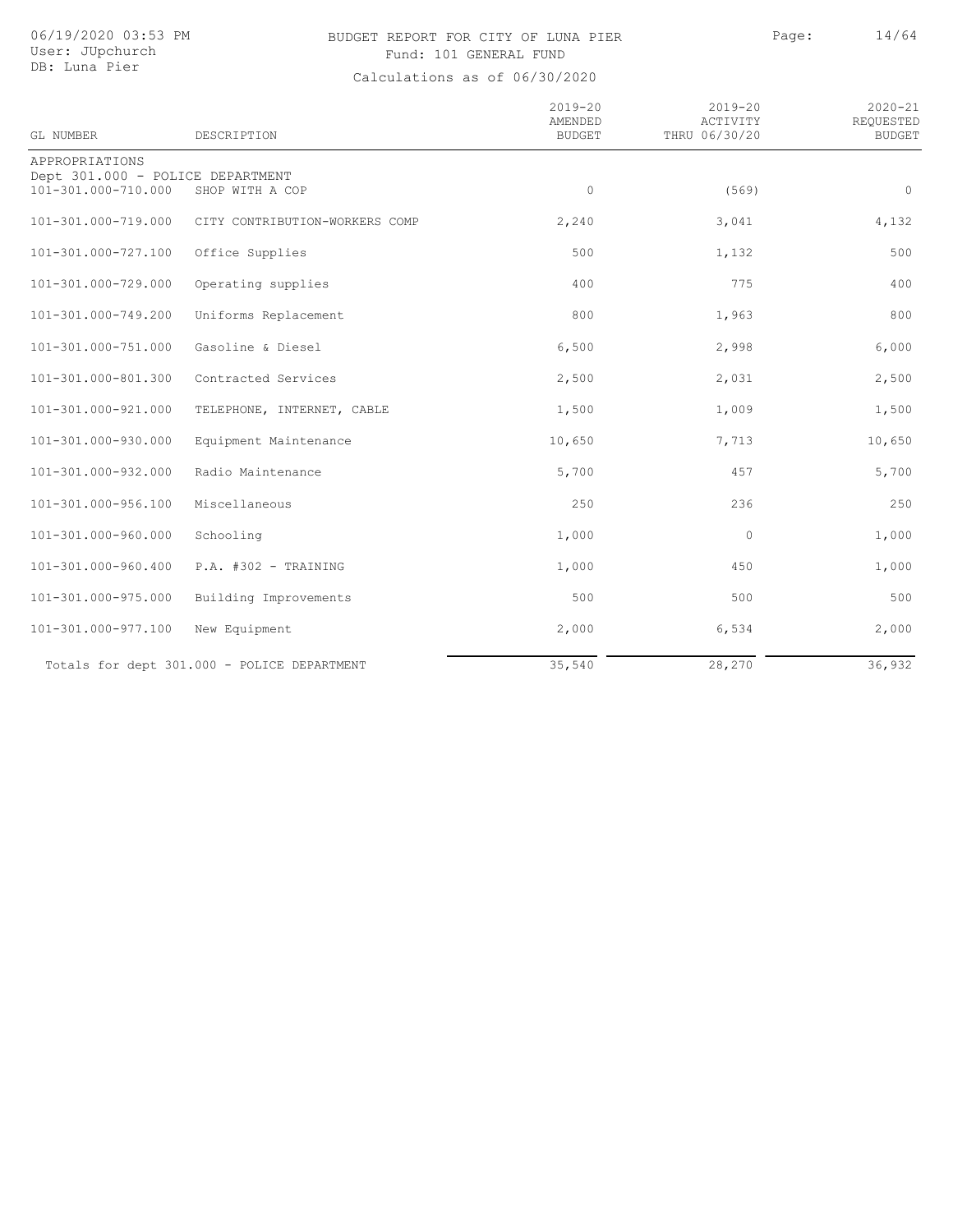# BUDGET REPORT FOR CITY OF LUNA PIER Page: 15/64 Fund: 101 GENERAL FUND

| GL NUMBER                                             | DESCRIPTION                               | $2019 - 20$<br>AMENDED<br><b>BUDGET</b> | $2019 - 20$<br>ACTIVITY<br>THRU 06/30/20 | $2020 - 21$<br>REQUESTED<br><b>BUDGET</b> |
|-------------------------------------------------------|-------------------------------------------|-----------------------------------------|------------------------------------------|-------------------------------------------|
| APPROPRIATIONS                                        |                                           |                                         |                                          |                                           |
| Dept 336.000 - FIRE DEPARTMENT<br>101-336.000-702.900 | Chief's Salary                            | 2,000                                   | 1,274                                    | 2,000                                     |
|                                                       |                                           |                                         |                                          |                                           |
| 101-336.000-705.500                                   | Firemen's salary (run)                    | 9,000                                   | 2,809                                    | 13,000                                    |
| 101-336.000-715.000                                   | Insurance                                 | 1,450                                   | 1,434                                    | 1,450                                     |
| 101-336.000-719.000                                   | CITY CONTRIBUTION- WORKERS COMP           | 700                                     | 841                                      | 1,050                                     |
| 101-336.000-720.200                                   | SOCIAL SECURITY                           | 1,000                                   | 233                                      | 1,000                                     |
| 101-336.000-720.300                                   | MEDICARE                                  | 250                                     | 55                                       | 250                                       |
| 101-336.000-729.000                                   | Operating supplies                        | 700                                     | 734                                      | 700                                       |
| 101-336.000-751.000                                   | Gasoline & Diesel                         | 1,200                                   | 466                                      | 1,200                                     |
| 101-336.000-920.000                                   | Utilities                                 | 5,000                                   | 4,110                                    | 5,000                                     |
| 101-336.000-921.000                                   | Telephone                                 | 1,500                                   | 1,401                                    | 1,500                                     |
| 101-336.000-930.000                                   | Equipment Maintenance                     | 7,812                                   | 6,906                                    | 7,800                                     |
| 101-336.000-930.400                                   | Maintenance - Computer Up-date            | 2,588                                   | 100                                      | 2,580                                     |
| 101-336.000-931.000                                   | Building Maintenance                      | 1,500                                   | 32                                       | 1,500                                     |
| 101-336.000-931.300                                   | ESCROW - TURNOUT GEAR                     | 3,467                                   | 3,467                                    | 3,467                                     |
| 101-336.000-958.200                                   | Chief's Dues                              | 250                                     | 50                                       | 250                                       |
| 101-336.000-960.000                                   | Schooling                                 | 1,000                                   | $\circ$                                  | 1,000                                     |
| 101-336.000-960.100                                   | Training                                  | 2,500                                   | 1,304                                    | 2,500                                     |
| 101-336.000-960.110                                   | MEDICAL (PHYSICALS, VACCINES, ETC.)       | 500                                     | $\circ$                                  | 500                                       |
| 101-336.000-977.100                                   | New Equipment                             | 500                                     | $\circ$                                  | 500                                       |
|                                                       | Totals for dept 336.000 - FIRE DEPARTMENT | 42,917                                  | 25,216                                   | 47,247                                    |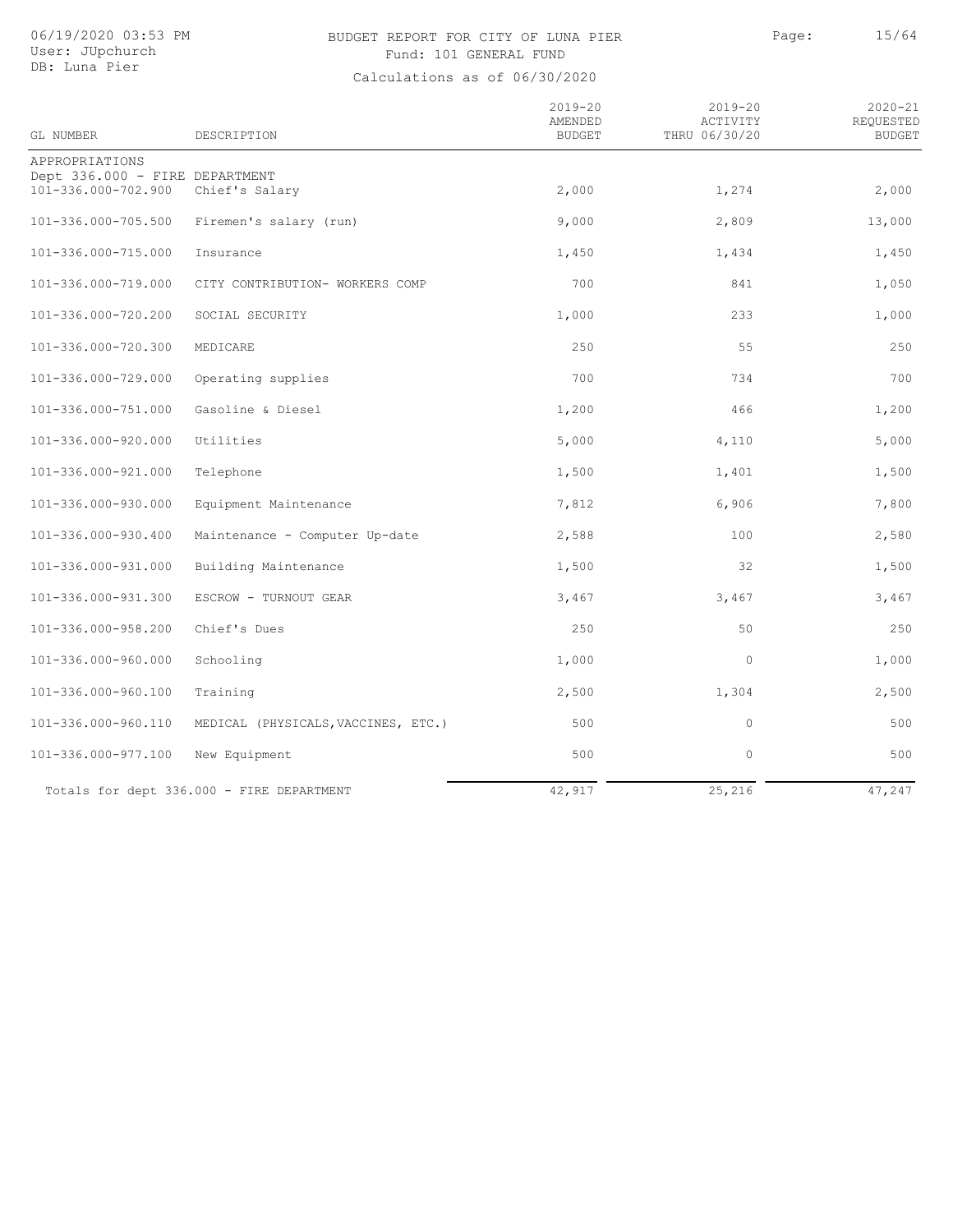# BUDGET REPORT FOR CITY OF LUNA PIER Page: 16/64 Fund: 101 GENERAL FUND

| GL NUMBER                                                | DESCRIPTION                                  | $2019 - 20$<br>AMENDED<br><b>BUDGET</b> | $2019 - 20$<br>ACTIVITY<br>THRU 06/30/20 | $2020 - 21$<br>REQUESTED<br><b>BUDGET</b> |
|----------------------------------------------------------|----------------------------------------------|-----------------------------------------|------------------------------------------|-------------------------------------------|
| APPROPRIATIONS                                           |                                              |                                         |                                          |                                           |
| Dept 371.000 - BUILDING INSPECTOR<br>101-371.000-702.110 | INSPECTOR'S SALARY                           | 18,000                                  | 18,154                                   | 18,000                                    |
| 101-371.000-717.000                                      | LIFE INS.                                    | 18                                      | 11                                       | 18                                        |
| 101-371.000-719.000                                      | CITY CONTRIBUTION- WORKERS COMP              | 150                                     | 247                                      | 864                                       |
| 101-371.000-719.100                                      | City's Contribution - Hosp.                  | 5,000                                   | 2,280                                    | 5,000                                     |
| 101-371.000-720.200                                      | SOCIAL SECURITY                              | 1,000                                   | 1,177                                    | 1,200                                     |
| 101-371.000-720.300                                      | MEDICARE                                     | 240                                     | 275                                      | 300                                       |
| 101-371.000-727.100                                      | Office Supplies                              | $\circ$                                 | 46                                       | $\circ$                                   |
| 101-371.000-729.000                                      | Operating supplies                           | 200                                     | 19                                       | 200                                       |
| 101-371.000-801.240                                      | BLIGHT INSPECTION                            | 1,500                                   | $\circ$                                  | 1,500                                     |
| 101-371.000-802.300                                      | Fee To Plumbing & Mech. Insp.                | 3,000                                   | 2,663                                    | 3,500                                     |
| 101-371.000-802.400                                      | Fee To Electrical Inspector                  | 2,000                                   | 1,979                                    | 2,500                                     |
| 101-371.000-802.600                                      | PLAN REVIEW                                  | 700                                     | 675                                      | 700                                       |
| 101-371.000-958.100                                      | MEMBERSHIP & DUES                            | 255                                     | 135                                      | 255                                       |
| 101-371.000-960.300                                      | SOFTWARE SUPPORT                             | 1,100                                   | 612                                      | 1,100                                     |
| 101-371.000-977.100                                      | New Equipment                                | 150                                     | 610                                      | 150                                       |
|                                                          | Totals for dept 371.000 - BUILDING INSPECTOR | 33, 313                                 | 28,883                                   | 35,287                                    |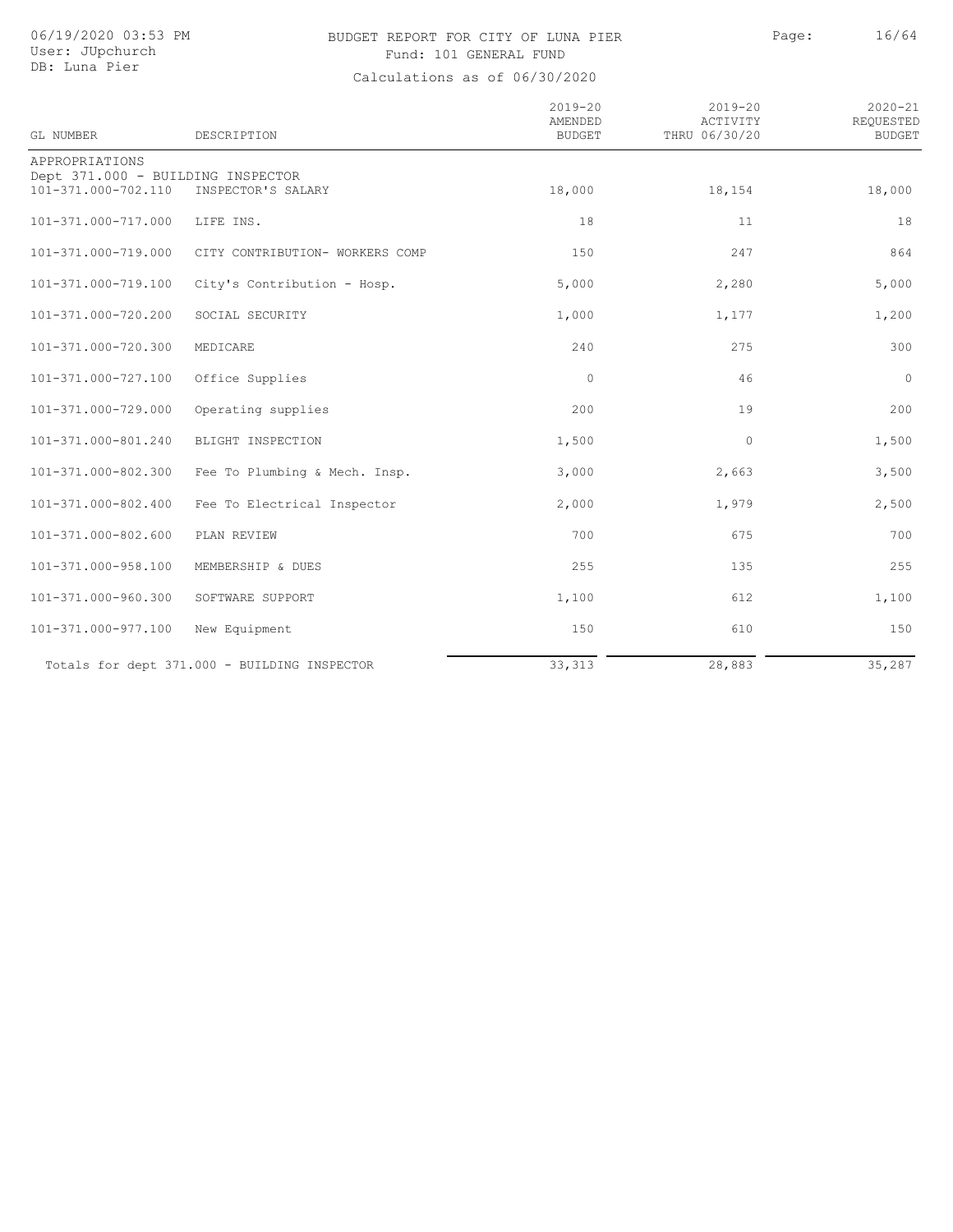# BUDGET REPORT FOR CITY OF LUNA PIER Page: 17/64 Fund: 101 GENERAL FUND

| GL NUMBER                                          | DESCRIPTION                            | $2019 - 20$<br>AMENDED<br><b>BUDGET</b> | $2019 - 20$<br>ACTIVITY<br>THRU 06/30/20 | $2020 - 21$<br>REQUESTED<br><b>BUDGET</b> |
|----------------------------------------------------|----------------------------------------|-----------------------------------------|------------------------------------------|-------------------------------------------|
| APPROPRIATIONS                                     |                                        |                                         |                                          |                                           |
| Dept 441.000 - PUBLIC WORKS<br>101-441.000-702.120 | Superintendent's Salary                | 13,655                                  | 12,770                                   | 14,266                                    |
| 101-441.000-705.400                                | Part Time Salary                       | 25,000                                  | 19,427                                   | 25,000                                    |
| 101-441.000-719.000                                | CITY CONTRIBUTION-WORKERS COMP         | 2,000                                   | 1,269                                    | 1,650                                     |
| 101-441.000-719.100                                | City's Contribution - Hosp.            | 1,696                                   | 1,978                                    | 2,000                                     |
| 101-441.000-719.150                                | DENTAL                                 | 250                                     | $\circ$                                  | $\circ$                                   |
| 101-441.000-720.200                                | SOCIAL SECURITY                        | 3,000                                   | 2,295                                    | 2,500                                     |
| 101-441.000-720.300                                | MEDICARE                               | 700                                     | 537                                      | 600                                       |
| 101-441.000-729.000                                | Operating supplies                     | 750                                     | 493                                      | 750                                       |
| 101-441.000-751.000                                | Gasoline & Diesel                      | 6,000                                   | 1,986                                    | 6,000                                     |
| 101-441.000-801.500                                | Tree Removal                           | 500                                     | $\circ$                                  | 500                                       |
| 101-441.000-920.000                                | Utilities                              | 3,500                                   | 2,689                                    | 3,500                                     |
| 101-441.000-930.000                                | Equipment Maintenance                  | 5,000                                   | 4,932                                    | 5,000                                     |
| 101-441.000-931.000                                | Building Maintenance                   | 500                                     | 24                                       | 500                                       |
|                                                    | Totals for dept 441.000 - PUBLIC WORKS | 62,551                                  | 48,400                                   | 62,266                                    |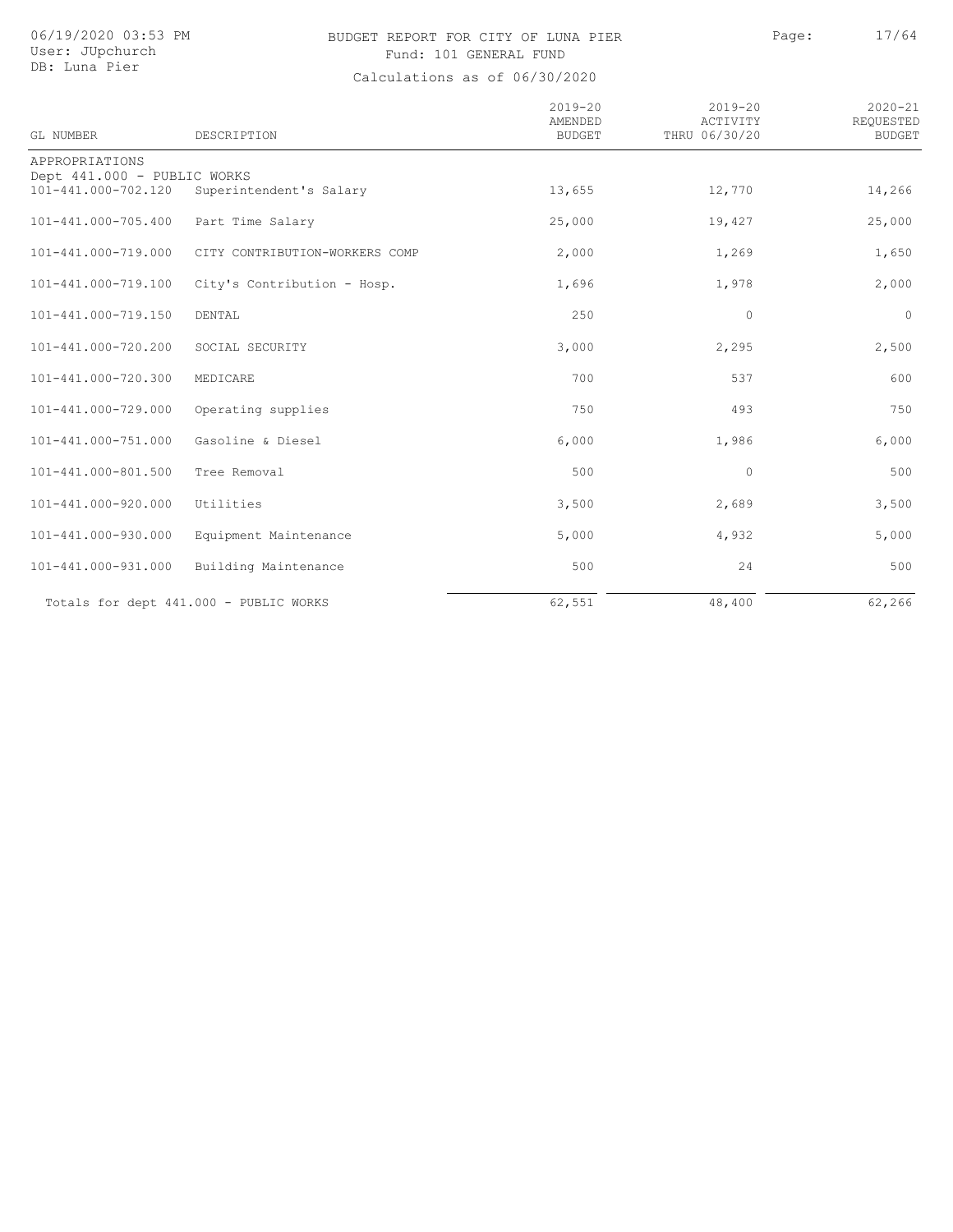### BUDGET REPORT FOR CITY OF LUNA PIER PAGE: Page: 18/64 Fund: 101 GENERAL FUND

| GL NUMBER                                                              | DESCRIPTION                              | $2019 - 20$<br>AMENDED<br><b>BUDGET</b> | $2019 - 20$<br>ACTIVITY<br>THRU 06/30/20 | $2020 - 21$<br>REOUESTED<br><b>BUDGET</b> |
|------------------------------------------------------------------------|------------------------------------------|-----------------------------------------|------------------------------------------|-------------------------------------------|
| APPROPRIATIONS<br>Dept 445.000 - LAKESIDE DRAIN<br>101-445.000-991.300 | PRINCIPAL ON DRAIN ASSESSMENT            | 31,897                                  | 31,897                                   | 31,897                                    |
| $101 - 445.000 - 996.300$                                              | INTREST ON DRAIN ASSESMENT               | 18,835                                  | 18,832                                   | 15,694                                    |
|                                                                        | Totals for dept 445.000 - LAKESIDE DRAIN | 50,732                                  | 50,729                                   | 47,591                                    |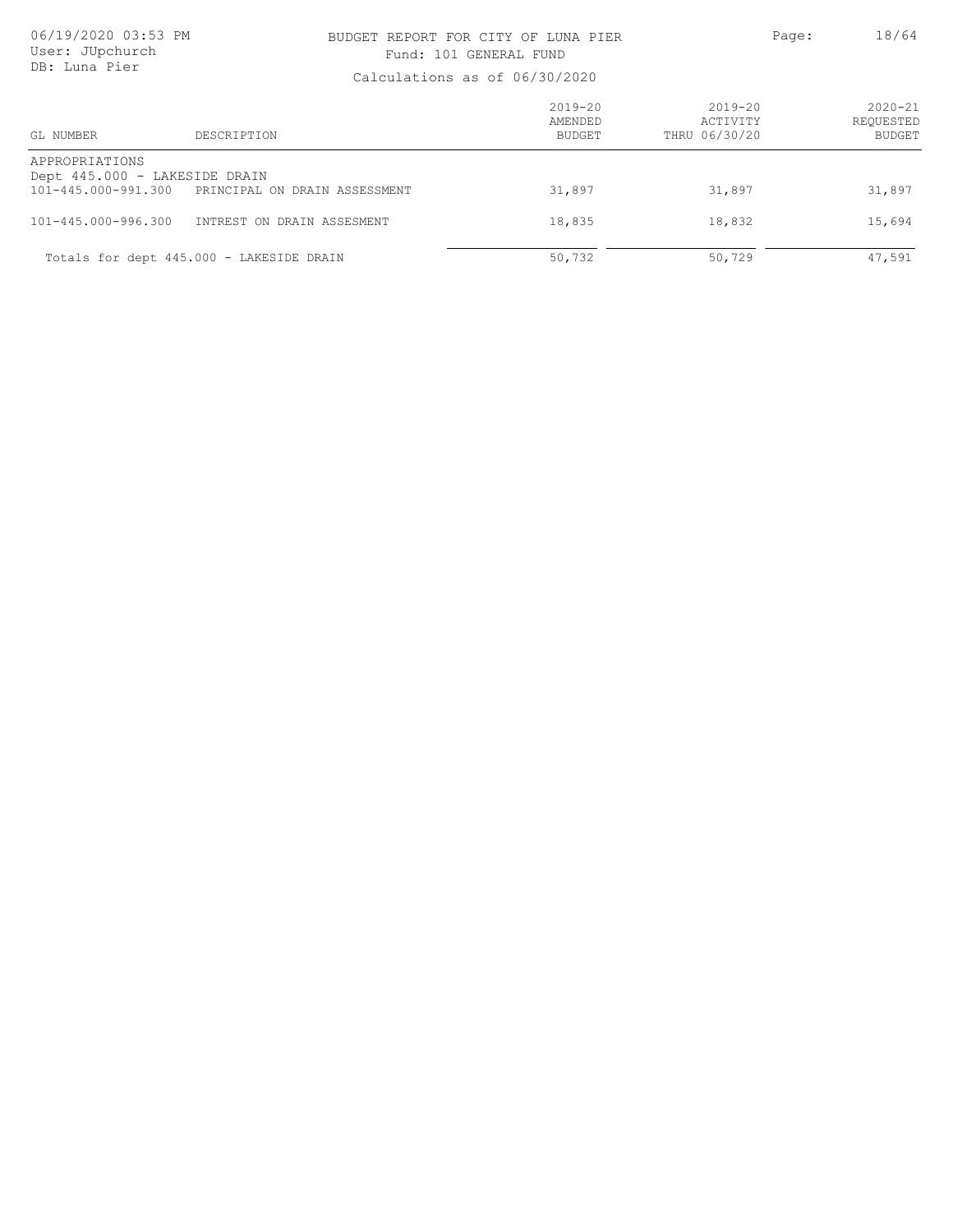### BUDGET REPORT FOR CITY OF LUNA PIER PAGE: Page: 19/64 Fund: 101 GENERAL FUND

| Calculations as Of 00/30/2020         |                                               |                                  |                                          |                                           |
|---------------------------------------|-----------------------------------------------|----------------------------------|------------------------------------------|-------------------------------------------|
| GL NUMBER                             | DESCRIPTION                                   | $2019 - 20$<br>AMENDED<br>BUDGET | $2019 - 20$<br>ACTIVITY<br>THRU 06/30/20 | $2020 - 21$<br>REQUESTED<br><b>BUDGET</b> |
| APPROPRIATIONS<br>101-448.000-926.000 | Dept 448.000 - STREET LIGHTS<br>STREET LIGHTS | 25,215                           | 27,285                                   | 25,215                                    |
|                                       | Totals for dept 448.000 - STREET LIGHTS       | 25,215                           | 27,285                                   | 25,215                                    |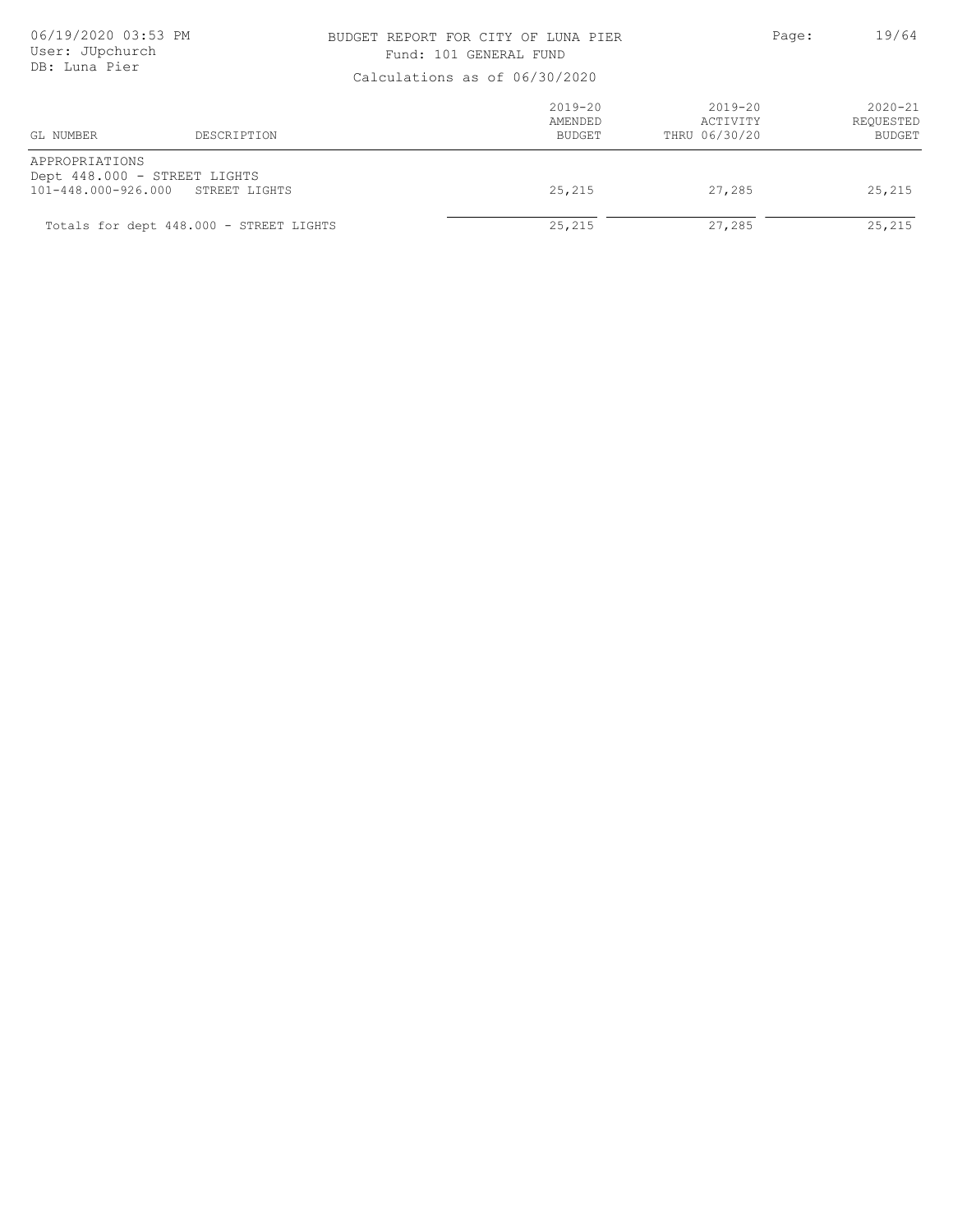### BUDGET REPORT FOR CITY OF LUNA PIER PAGE: Page: 20/64 Fund: 101 GENERAL FUND

| Calculations as Of 00/30/2020                                      |                                      |                                         |                                          |                                           |  |
|--------------------------------------------------------------------|--------------------------------------|-----------------------------------------|------------------------------------------|-------------------------------------------|--|
| GL NUMBER                                                          | DESCRIPTION                          | $2019 - 20$<br>AMENDED<br><b>BUDGET</b> | $2019 - 20$<br>ACTIVITY<br>THRU 06/30/20 | $2020 - 21$<br>REQUESTED<br><b>BUDGET</b> |  |
| APPROPRIATIONS<br>Dept 751.000 - RECREATION<br>101-751.000-921.000 | Telephone                            | 1,500                                   | 825                                      | 1,000                                     |  |
|                                                                    | Totals for dept 751.000 - RECREATION | 1,500                                   | 825                                      | 1,000                                     |  |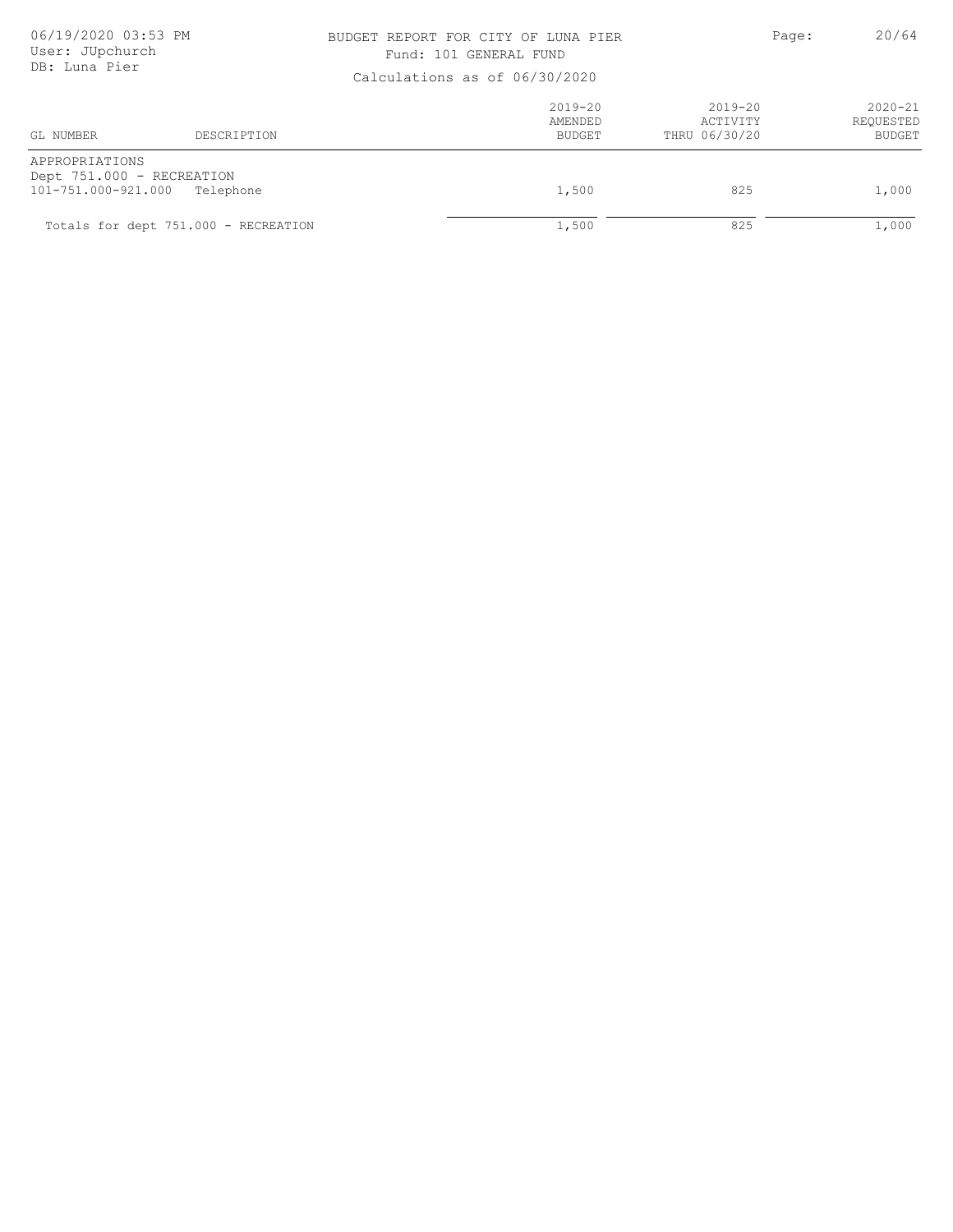# BUDGET REPORT FOR CITY OF LUNA PIER Page: 21/64 Fund: 101 GENERAL FUND

| <b>GL NUMBER</b>                              | DESCRIPTION                    | $2019 - 20$<br>AMENDED<br><b>BUDGET</b> | $2019 - 20$<br>ACTIVITY<br>THRU 06/30/20 | $2020 - 21$<br>REQUESTED<br><b>BUDGET</b> |
|-----------------------------------------------|--------------------------------|-----------------------------------------|------------------------------------------|-------------------------------------------|
| APPROPRIATIONS                                |                                |                                         |                                          |                                           |
| Dept 751.100 - 930.000<br>101-751.100-705.300 | Custodian's Salary             | 1,600                                   | 2,518                                    | 2,600                                     |
| 101-751.100-720.200                           | SOCIAL SECURITY                | 95                                      | 156                                      | 175                                       |
| 101-751.100-720.300                           | MEDICARE                       | 25                                      | 37                                       | 45                                        |
| 101-751.100-729.000                           | Operating supplies             | 410                                     | 714                                      | 500                                       |
| 101-751.100-810.000                           | PARKING BOXX MAINTANCE         | $\circ$                                 | 2,228                                    | 750                                       |
| 101-751.100-920.000                           | Utilities                      | 5,097                                   | 4,627                                    | 5,100                                     |
| 101-751.100-920.001                           | LIGHTHOUSE UTILITIES           | $\circ$                                 | 500                                      | 500                                       |
| 101-751.100-932.200                           | PARK MAINTENANCE               | 1,500                                   | 569                                      | 1,500                                     |
| 101-751.100-975.100                           | L.P. ROAD PARK IMPROVEMENT     | 300                                     | $\mathbf{0}$                             | 300                                       |
| 101-751.100-975.350                           | BEACH HOUSE                    | 6,000                                   | 221                                      | 2,000                                     |
| 101-751.100-975.351                           | GRANT- LIGHT HOUSE RENOVATIONS | $\circ$                                 | 103,851                                  | 94,952                                    |
| 101-751.100-975.700                           | L.P. Memorial Park             | 100                                     | 58                                       | 100                                       |
| 101-751.100-975.800                           | Firemen/Vet. Memorial          | 100                                     | $\circ$                                  | 100                                       |
| Totals for dept 751.100 - 930.000             |                                | 15,227                                  | 115,479                                  | 108,622                                   |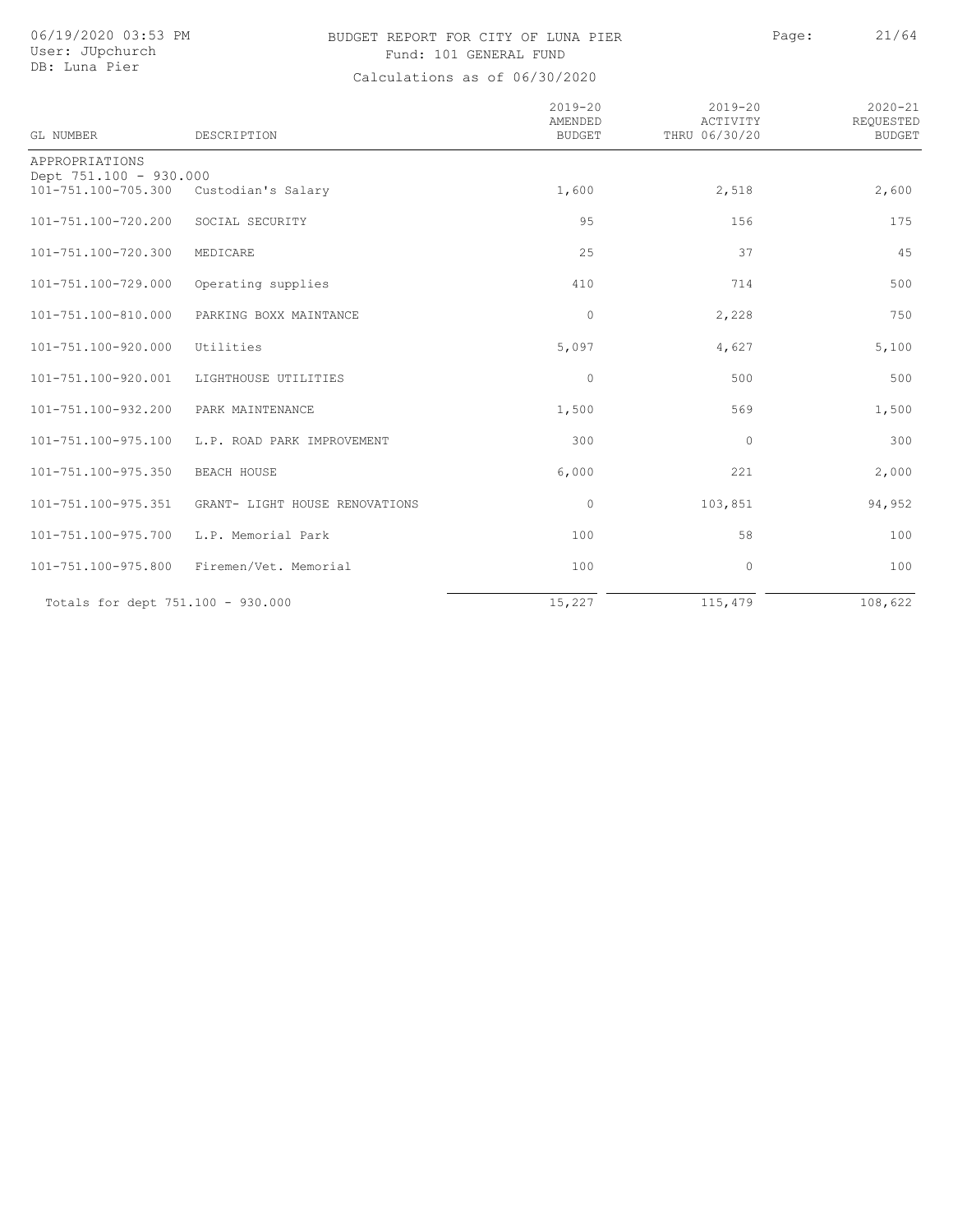# BUDGET REPORT FOR CITY OF LUNA PIER Page: 22/64 Fund: 101 GENERAL FUND

| GL NUMBER                             | DESCRIPTION                                                    | $2019 - 20$<br>AMENDED<br><b>BUDGET</b> | $2019 - 20$<br>ACTIVITY<br>THRU 06/30/20 | $2020 - 21$<br>REOUESTED<br><b>BUDGET</b> |
|---------------------------------------|----------------------------------------------------------------|-----------------------------------------|------------------------------------------|-------------------------------------------|
| APPROPRIATIONS<br>101-751.200-705.300 | Dept 751.200 - WATER TOWER MEMORIAL PARK<br>Custodian's Salary | 1,500                                   | 971                                      | 1,500                                     |
| 101-751.200-720.200                   | SOCIAL SECURITY                                                | 95                                      | 60                                       | 80                                        |
| 101-751.200-720.300                   | MEDICARE                                                       | 25                                      | 14                                       | 25                                        |
| 101-751.200-727.200                   | Material & supplies                                            | 200                                     | $\mathbf 0$                              | 200                                       |
| 101-751.200-920.000                   | Utilities                                                      | 5,000                                   | 4,533                                    | 5,000                                     |
| 101-751.200-931.000                   | Building Maintenance                                           | 1,000                                   | 11,938                                   | 1,000                                     |
| 101-751.200-933.000                   | Park Maintenance                                               | 2,400                                   | 110                                      | 2,000                                     |
|                                       | Totals for dept 751.200 - WATER TOWER MEMORIAL PARK            | 10,220                                  | 17,626                                   | 9,805                                     |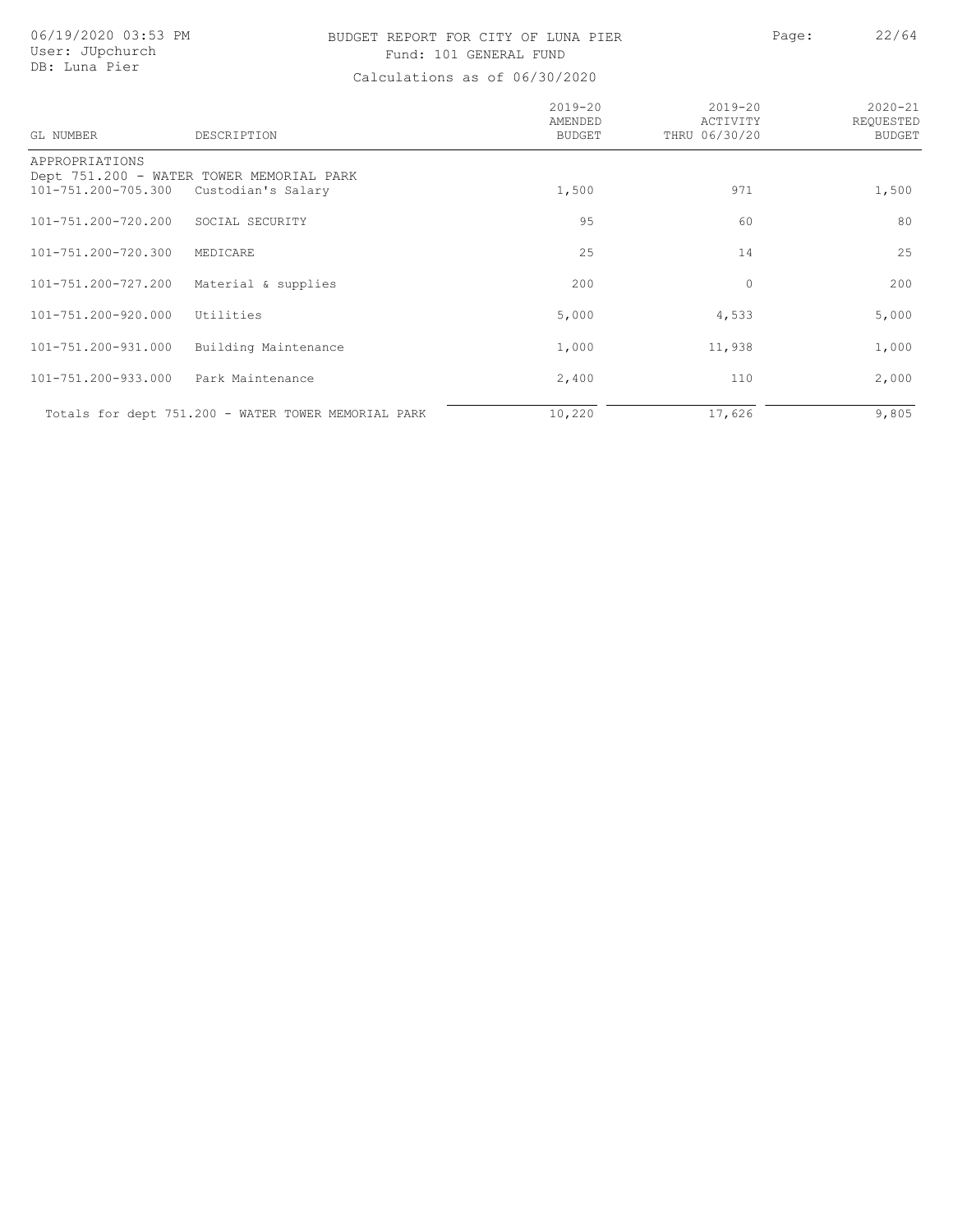# BUDGET REPORT FOR CITY OF LUNA PIER FOR Page: 23/64 Fund: 101 GENERAL FUND

| GL NUMBER                             | DESCRIPTION                                                 | $2019 - 20$<br>AMENDED<br><b>BUDGET</b> | $2019 - 20$<br>ACTIVITY<br>THRU 06/30/20 | $2020 - 21$<br>REQUESTED<br><b>BUDGET</b> |
|---------------------------------------|-------------------------------------------------------------|-----------------------------------------|------------------------------------------|-------------------------------------------|
| APPROPRIATIONS<br>101-790.000-705.300 | Dept 790.000 - RASEY MEMORIAL LIBRARY<br>Custodian's Salary | 650                                     | 453                                      | 650                                       |
| 101-790.000-720.200                   | SOCIAL SECURITY                                             | 70                                      | 28                                       | 50                                        |
| 101-790.000-720.300                   | MEDICARE                                                    | 15                                      | 7                                        | 15                                        |
| 101-790.000-727.200                   | Material & supplies                                         | 200                                     | 102                                      | 200                                       |
| 101-790.000-920.000                   | Utilities                                                   | 2,200                                   | 2,192                                    | 2,200                                     |
| 101-790.000-921.000                   | Telephone                                                   | 655                                     | 618                                      | 660                                       |
| 101-790.000-931.000                   | Building Maintenance                                        | 500                                     | 464                                      | 500                                       |
|                                       | Totals for dept 790.000 - RASEY MEMORIAL LIBRARY            | 4,290                                   | 3,864                                    | 4,275                                     |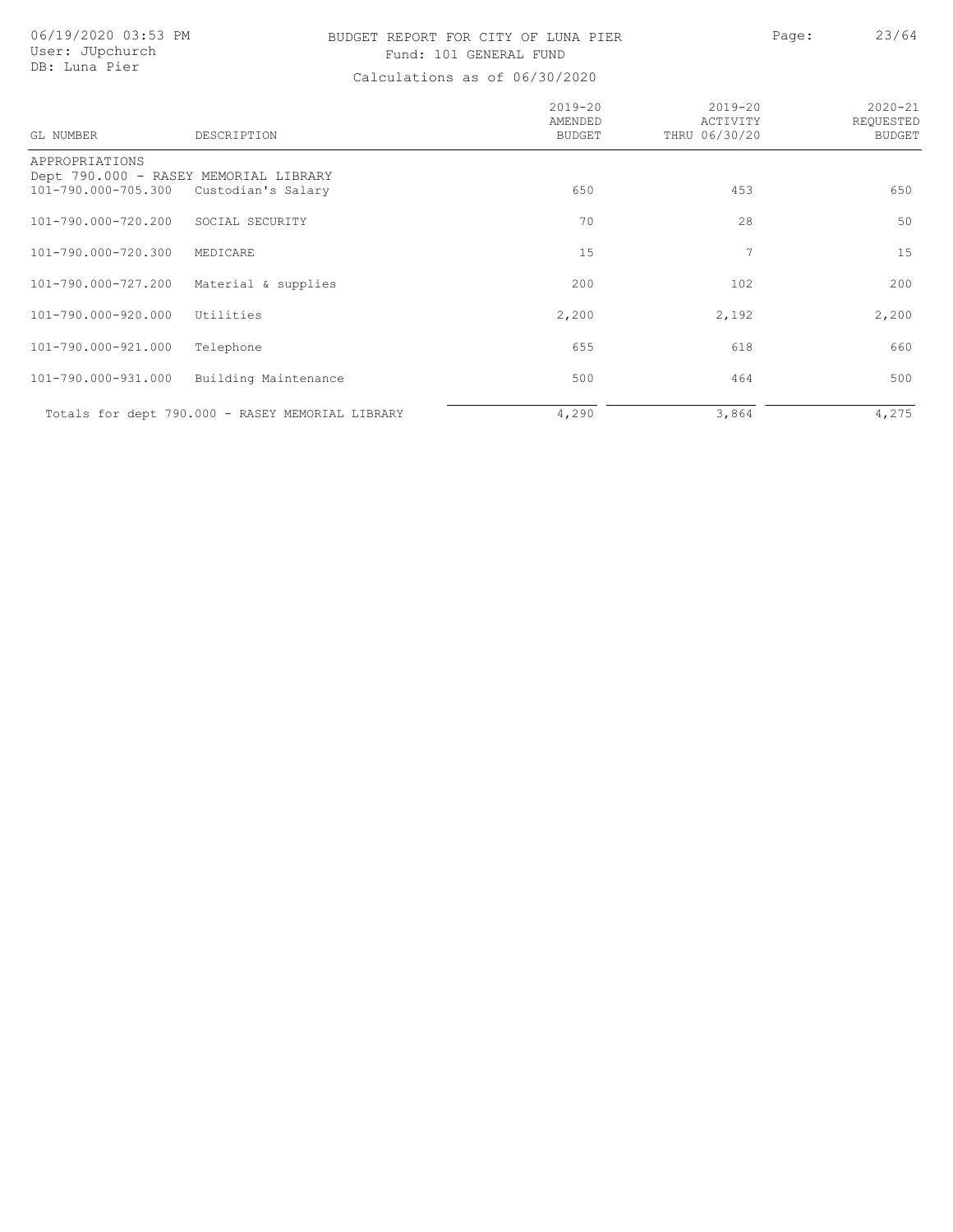### BUDGET REPORT FOR CITY OF LUNA PIER PAGE: Page: 24/64 Fund: 101 GENERAL FUND

| CUICULUCICUM UN VI VV/VV/LVLV         |                                                       |                                  |                                          |                                           |
|---------------------------------------|-------------------------------------------------------|----------------------------------|------------------------------------------|-------------------------------------------|
| GL NUMBER                             | DESCRIPTION                                           | $2019 - 20$<br>AMENDED<br>BUDGET | $2019 - 20$<br>ACTIVITY<br>THRU 06/30/20 | $2020 - 21$<br>REQUESTED<br><b>BUDGET</b> |
| APPROPRIATIONS<br>101-851.000-801.800 | Dept 851.000 - GEN. INS. & BONDS<br>INSURANCE & BONDS | 20,000                           | 28,448                                   | 30,000                                    |
|                                       | Totals for dept 851.000 - GEN. INS. & BONDS           | 20,000                           | 28,448                                   | 30,000                                    |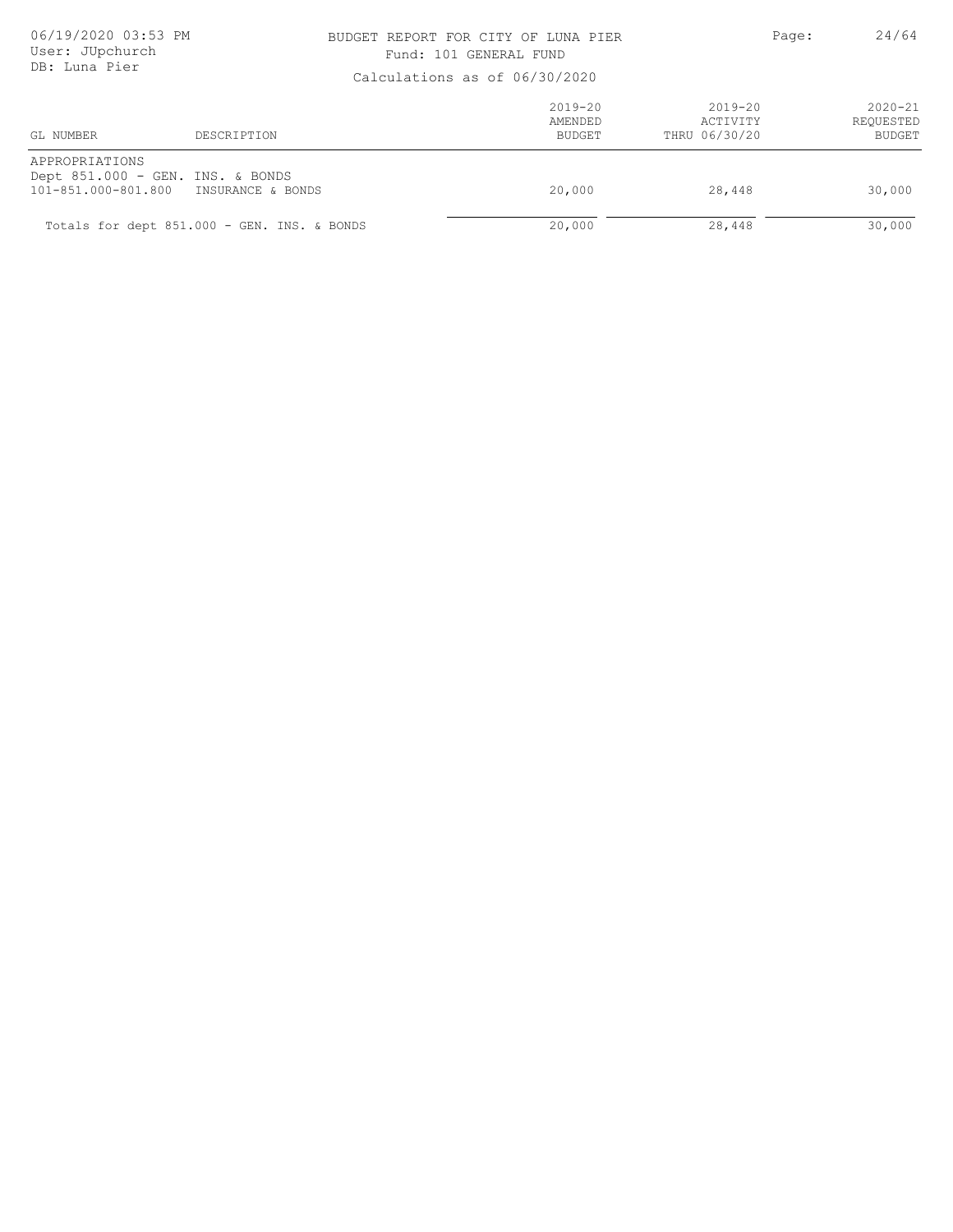### BUDGET REPORT FOR CITY OF LUNA PIER PAGE: Page: 25/64 Fund: 101 GENERAL FUND

| GL NUMBER                             | DESCRIPTION                                                 | $2019 - 20$<br>AMENDED<br><b>BUDGET</b> | 2019-20<br>ACTIVITY<br>THRU 06/30/20 | $2020 - 21$<br>REQUESTED<br><b>BUDGET</b> |
|---------------------------------------|-------------------------------------------------------------|-----------------------------------------|--------------------------------------|-------------------------------------------|
| APPROPRIATIONS<br>101-852.000-716.100 | Dept 852.000 - HOSPITALIZATION & DENTAL<br><b>EMPLOYEES</b> |                                         | 138                                  | $\Omega$                                  |
| 101-852.000-716.200                   | <b>RETIREES</b>                                             | 30,000                                  | 16,926                               | 30,000                                    |
|                                       | Totals for dept 852.000 - HOSPITALIZATION & DENTAL          | 30,000                                  | 17,064                               | 30,000                                    |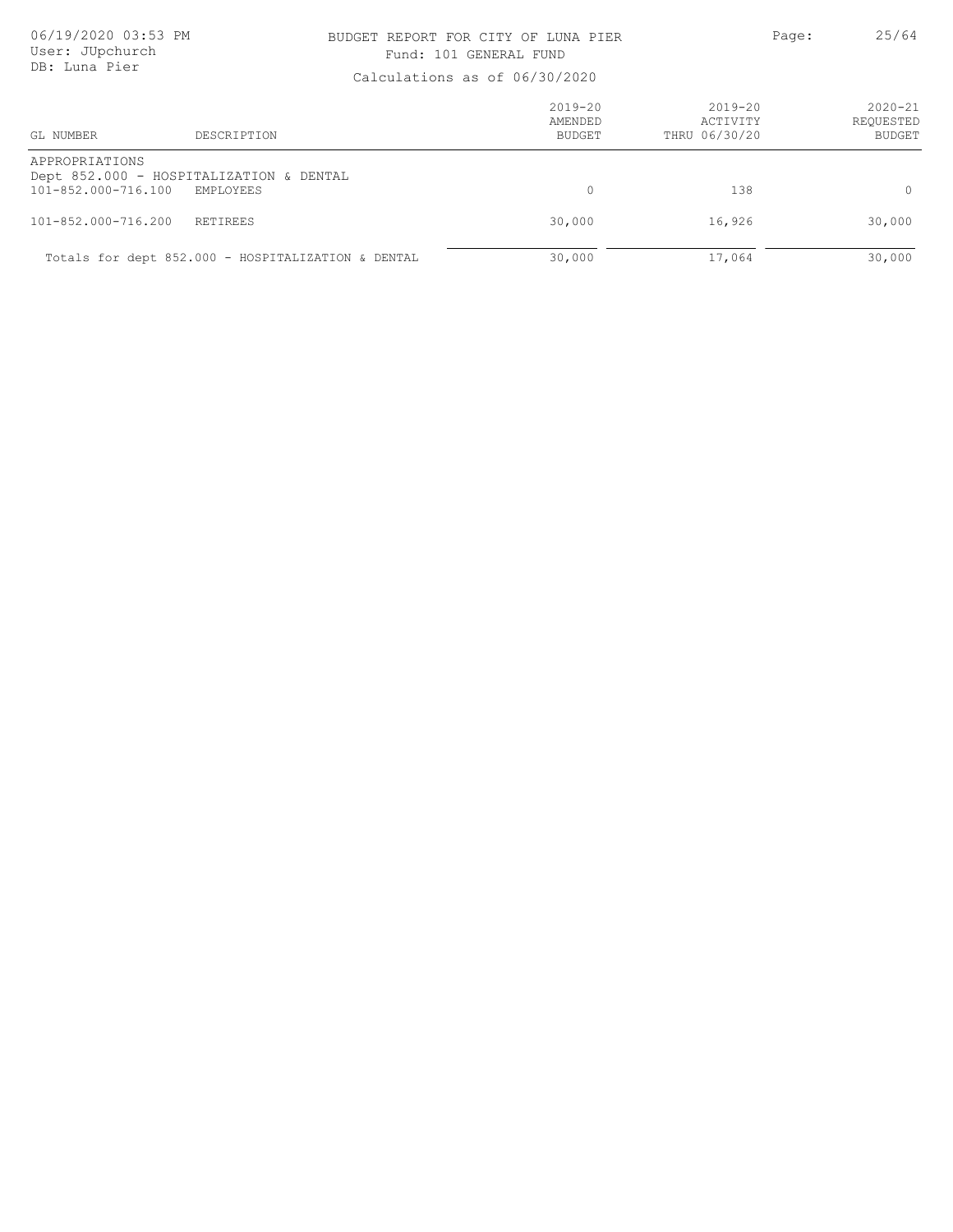### BUDGET REPORT FOR CITY OF LUNA PIER PAGE: Page: 26/64 Fund: 101 GENERAL FUND

| Calculations as Of 00/30/2020            |                                                |                                  |                                          |                                    |
|------------------------------------------|------------------------------------------------|----------------------------------|------------------------------------------|------------------------------------|
| GL NUMBER                                | DESCRIPTION                                    | $2019 - 20$<br>AMENDED<br>BUDGET | $2019 - 20$<br>ACTIVITY<br>THRU 06/30/20 | $2020 - 21$<br>REQUESTED<br>BUDGET |
| APPROPRIATIONS<br>Dept 861.000 - PENSION | 101-861.000-719.000 CITY CONTRIBUTION- PENSION | 194,000                          | 216,000                                  | 254,568                            |
|                                          | Totals for dept 861.000 - PENSION              | 194,000                          | 216,000                                  | 254,568                            |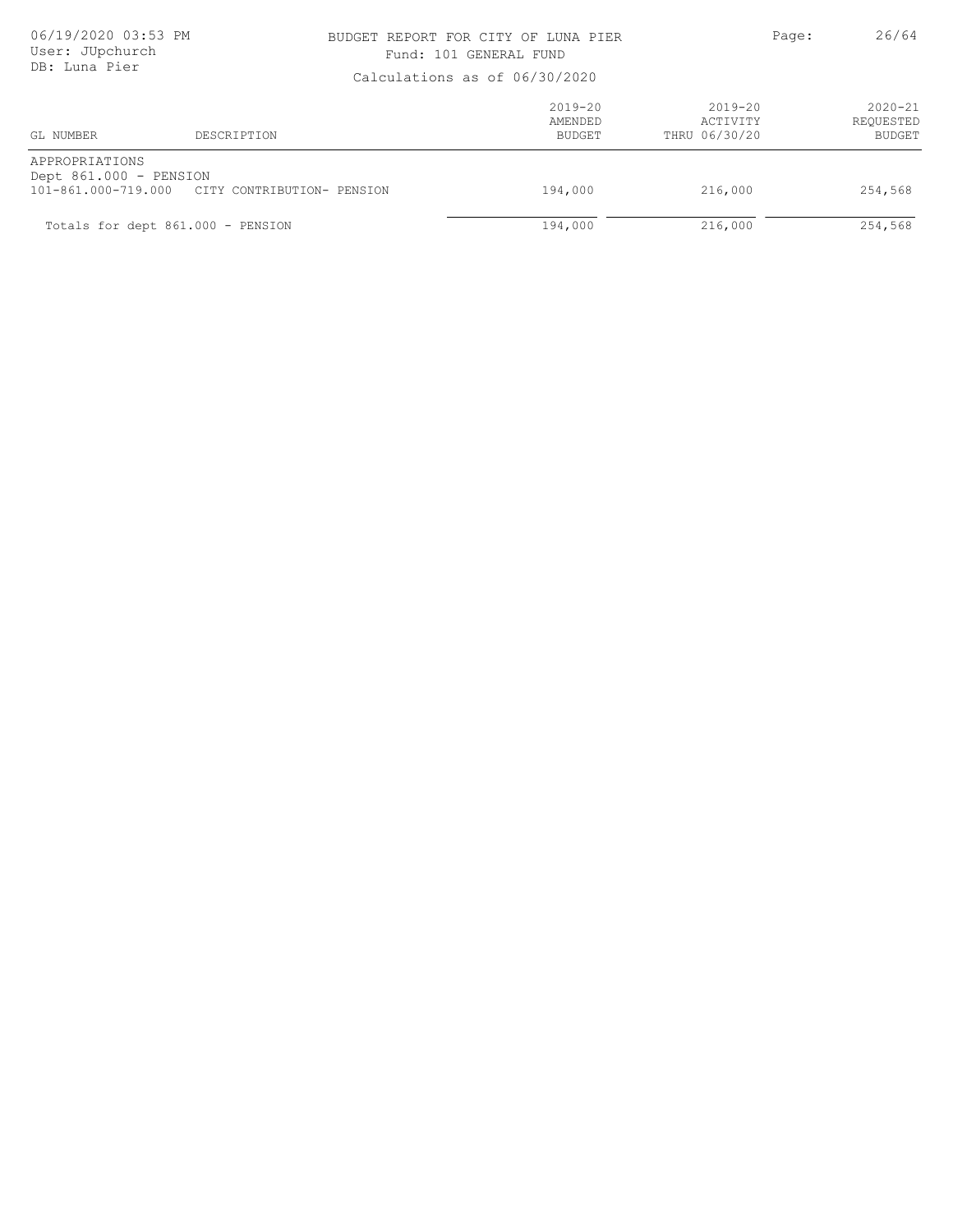### BUDGET REPORT FOR CITY OF LUNA PIER PAGE: 27/64 Fund: 101 GENERAL FUND

|                | Calculations as 01 00/30/2020                                                            |                                         |                                          |                                           |
|----------------|------------------------------------------------------------------------------------------|-----------------------------------------|------------------------------------------|-------------------------------------------|
| GL NUMBER      | DESCRIPTION                                                                              | $2019 - 20$<br>AMENDED<br><b>BUDGET</b> | $2019 - 20$<br>ACTIVITY<br>THRU 06/30/20 | $2020 - 21$<br>REQUESTED<br><b>BUDGET</b> |
| APPROPRIATIONS | Dept 862.000 - SOCIAL SECURITY<br>101-862.000-719.000 CITY CONTRIBUTION- SOCIAL SECURITY |                                         | (1)                                      | 60                                        |
|                | Totals for dept 862.000 - SOCIAL SECURITY                                                |                                         | ۰⊥ ک                                     | 60                                        |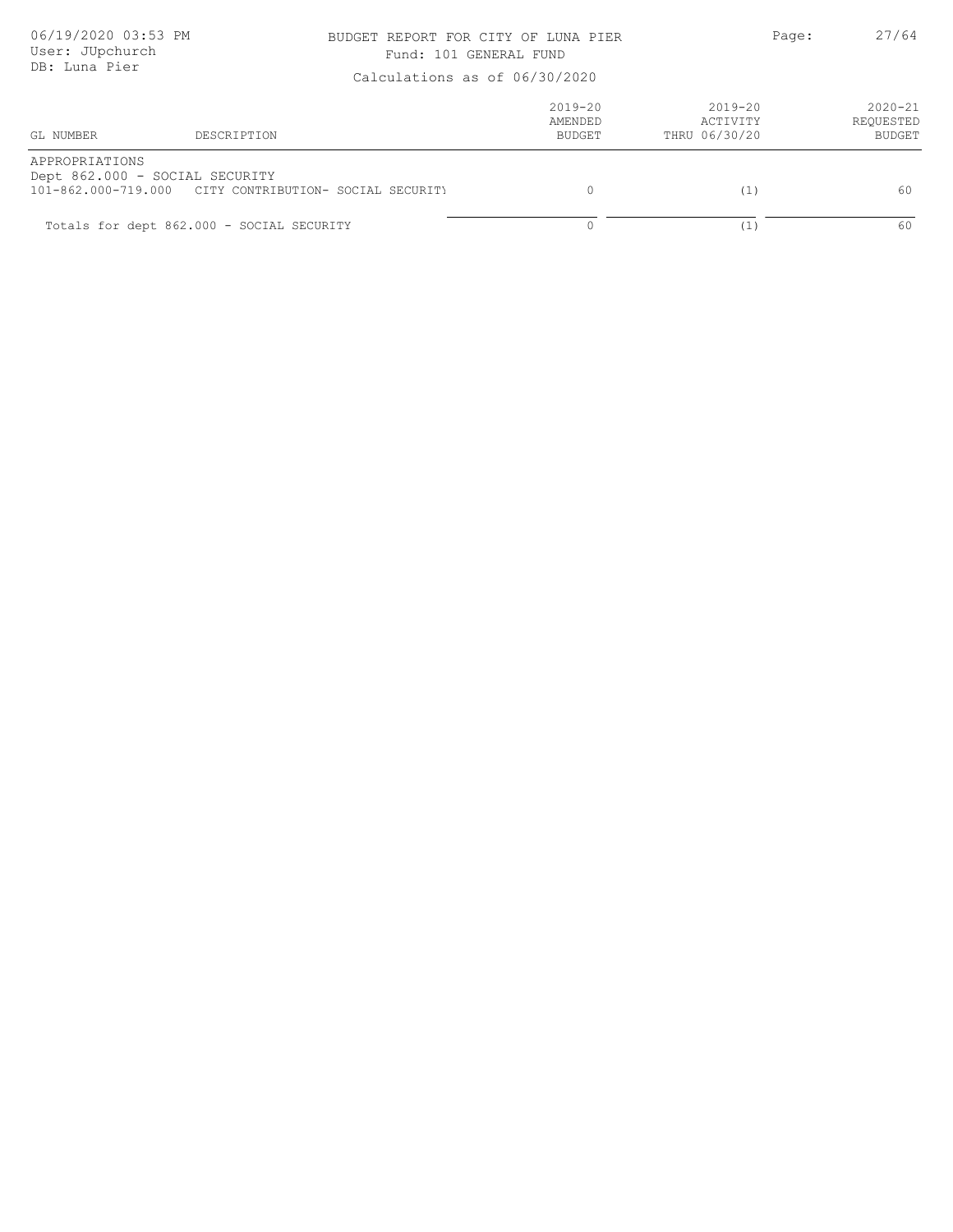### BUDGET REPORT FOR CITY OF LUNA PIER PAGE: Page: 28/64 Fund: 101 GENERAL FUND

|                                                                 | Calculations as 01 00/30/2020     |                                  |                                          |                                    |  |  |
|-----------------------------------------------------------------|-----------------------------------|----------------------------------|------------------------------------------|------------------------------------|--|--|
| GL NUMBER                                                       | DESCRIPTION                       | $2019 - 20$<br>AMENDED<br>BUDGET | $2019 - 20$<br>ACTIVITY<br>THRU 06/30/20 | $2020 - 21$<br>REQUESTED<br>BUDGET |  |  |
| APPROPRIATIONS<br>Dept 897.000 - REFUNDS<br>101-897.000-964.000 | REFUND                            | 100                              | $\Omega$                                 |                                    |  |  |
|                                                                 | Totals for dept 897.000 - REFUNDS | 100                              |                                          |                                    |  |  |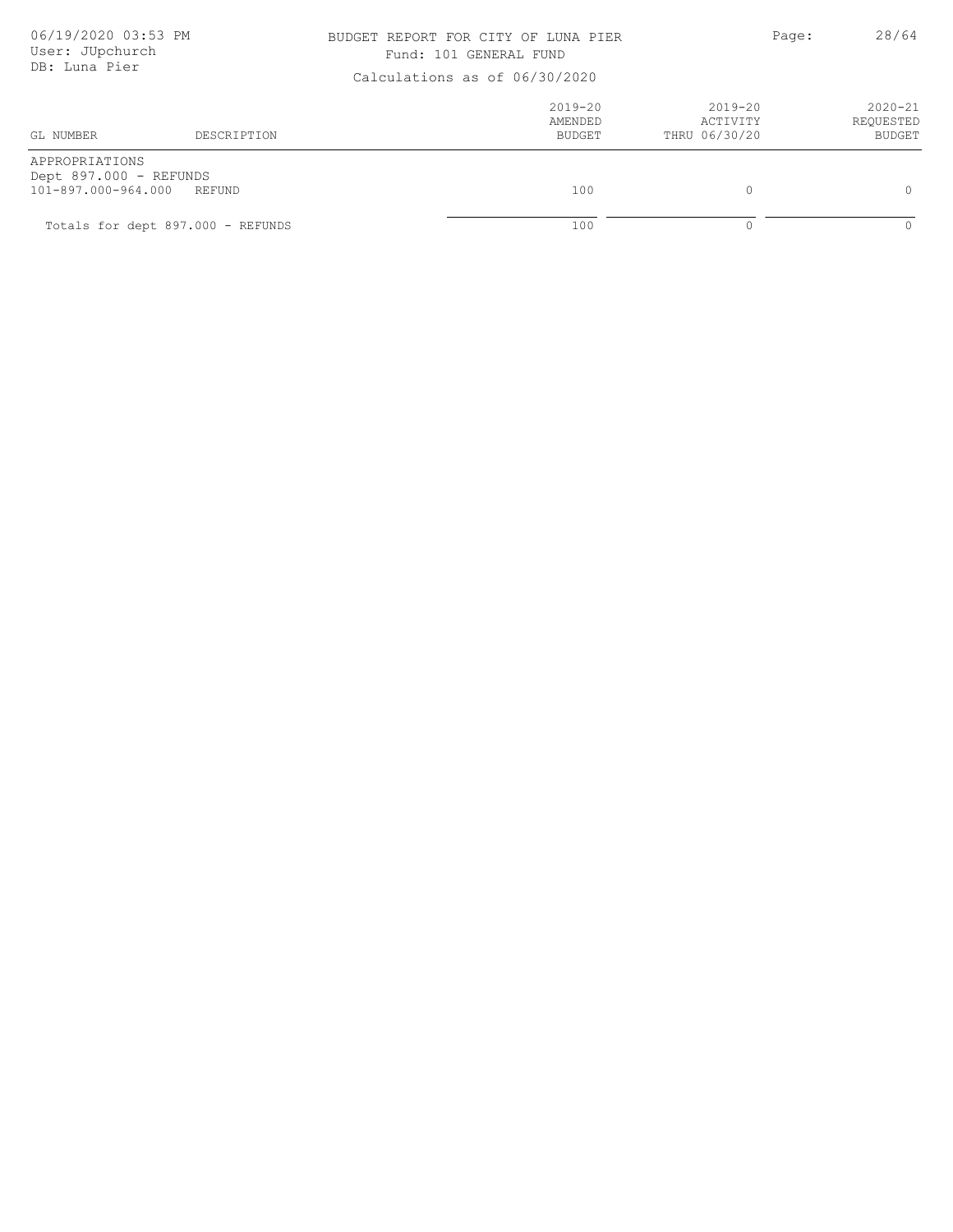### BUDGET REPORT FOR CITY OF LUNA PIER PAGE: 29/64 Fund: 101 GENERAL FUND

| GL NUMBER                                                              | DESCRIPTION                              | $2019 - 20$<br>AMENDED<br><b>BUDGET</b> | $2019 - 20$<br>ACTIVITY<br>THRU 06/30/20 | $2020 - 21$<br>REOUESTED<br><b>BUDGET</b> |
|------------------------------------------------------------------------|------------------------------------------|-----------------------------------------|------------------------------------------|-------------------------------------------|
| APPROPRIATIONS<br>Dept 906.000 - INTREST & FEES<br>101-906.000-991.300 | PRINCIPAL ON JUDGEMENT BOND              | 45,000                                  | 45,000                                   | 50,000                                    |
| $101 - 906.000 - 996.300$                                              | INTREST ON JUDGEMENT BOND                | 16,785                                  | 16,785                                   | 16,979                                    |
|                                                                        | Totals for dept 906.000 - INTREST & FEES | 61,785                                  | 61,785                                   | 66,979                                    |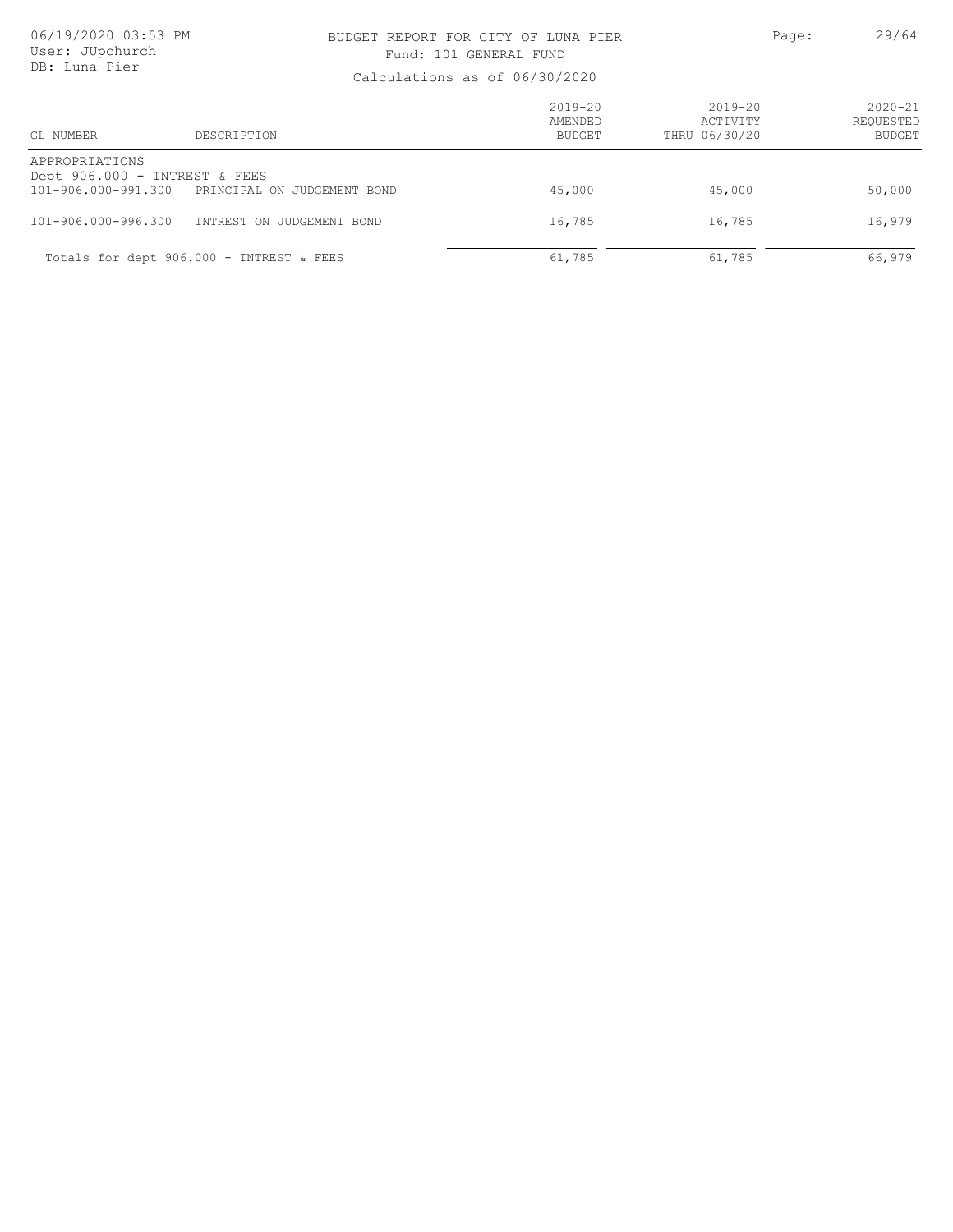### BUDGET REPORT FOR CITY OF LUNA PIER PAGE: Page: 30/64 Fund: 101 GENERAL FUND

| DESCRIPTION<br>GL NUMBER                               | $2019 - 20$<br>AMENDED<br>BUDGET | $2019 - 20$<br>ACTIVITY<br>THRU 06/30/20 | $2020 - 21$<br>REQUESTED<br><b>BUDGET</b> |
|--------------------------------------------------------|----------------------------------|------------------------------------------|-------------------------------------------|
| APPROPRIATIONS<br>Dept 965.000 - GENERAL FUND TRANSFER |                                  |                                          |                                           |
| 101-965.000-956.207 CONT. TO POLICE FUND               | 40,000                           | 40,000                                   | 40,000                                    |
| Totals for dept 965.000 - GENERAL FUND TRANSFER        | 40,000                           | 40,000                                   | 40,000                                    |
| TOTAL APPROPRIATIONS                                   | 817,353                          | 857,895                                  | 999,498                                   |
| NET OF REVENUES/APPROPRIATIONS - FUND 101              | (93, 724)                        | (51, 294)                                | (199, 296)                                |
| BEGINNING FUND BALANCE<br>ENDING FUND BALANCE          | 1,201,073<br>1,107,349           | 1,201,073<br>1,149,779                   | 1,149,779<br>950,483                      |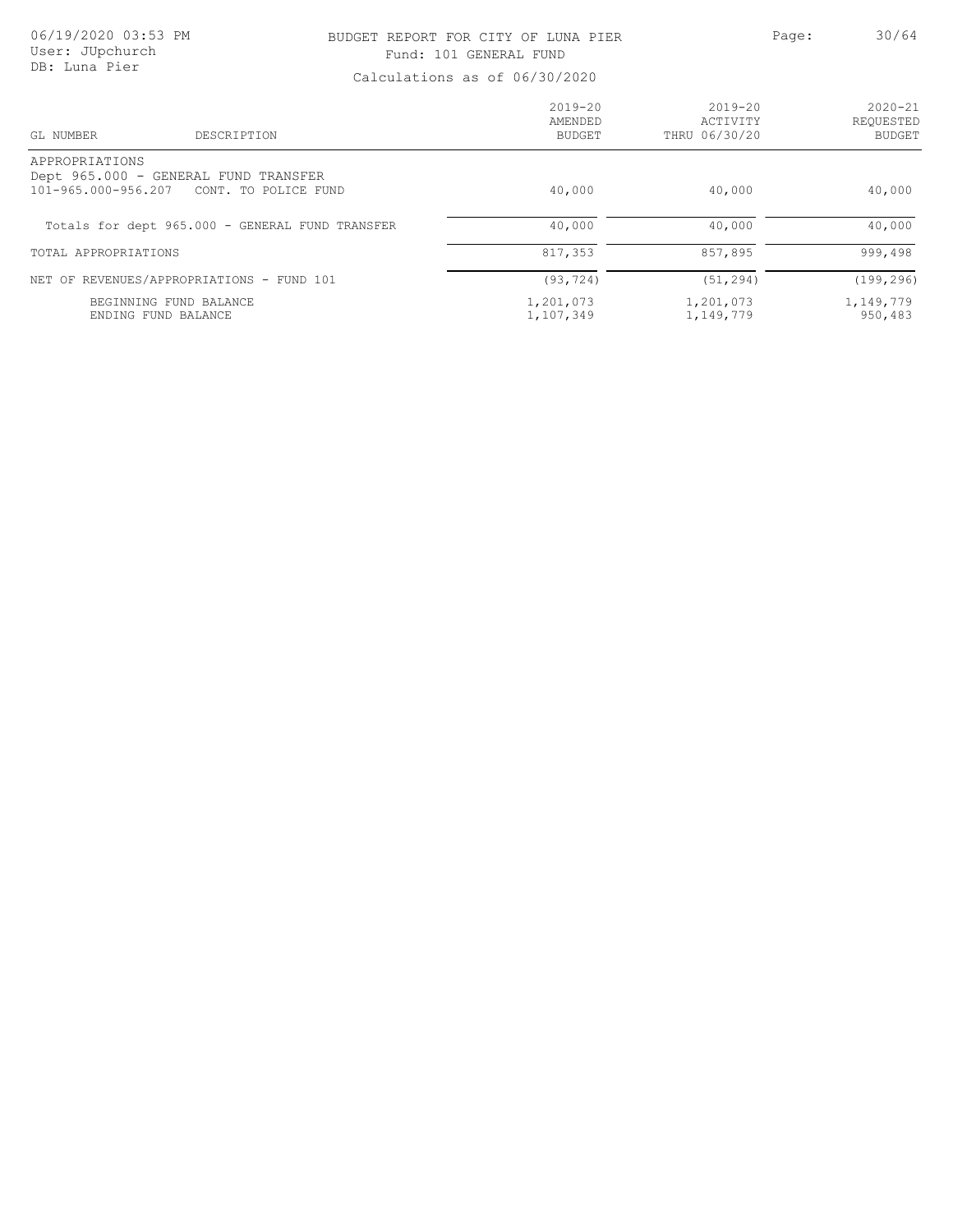## BUDGET REPORT FOR CITY OF LUNA PIER PAGE: Page: 31/64 Fund: 202 MAJOR ROAD

| GL NUMBER                                                 | DESCRIPTION         | $2019 - 20$<br>AMENDED<br><b>BUDGET</b> | $2019 - 20$<br>ACTIVITY<br>THRU 06/30/20 | $2020 - 21$<br>REOUESTED<br><b>BUDGET</b> |
|-----------------------------------------------------------|---------------------|-----------------------------------------|------------------------------------------|-------------------------------------------|
| ESTIMATED REVENUES<br>Dept 000.000<br>202-000.000-569.000 | Gas & Weight Tax    | 100,134                                 | 115,676                                  | 108,100                                   |
| 202-000.000-580.000                                       | RIGHT OF WAY PERMIT | 200                                     | 575                                      | 200                                       |
| 202-000.000-665.100                                       | Earned Interest     | $\mathbf{0}$                            | 38                                       | $\circ$                                   |
| 202-000.000-670.100                                       | Miscellaneous       | $\circ$                                 | 39,600                                   | 3,000                                     |
| Totals for dept $000.000 -$                               |                     | 100,334                                 | 155,889                                  | 111,300                                   |
| TOTAL ESTIMATED REVENUES                                  |                     | 100,334                                 | 155,889                                  | 111,300                                   |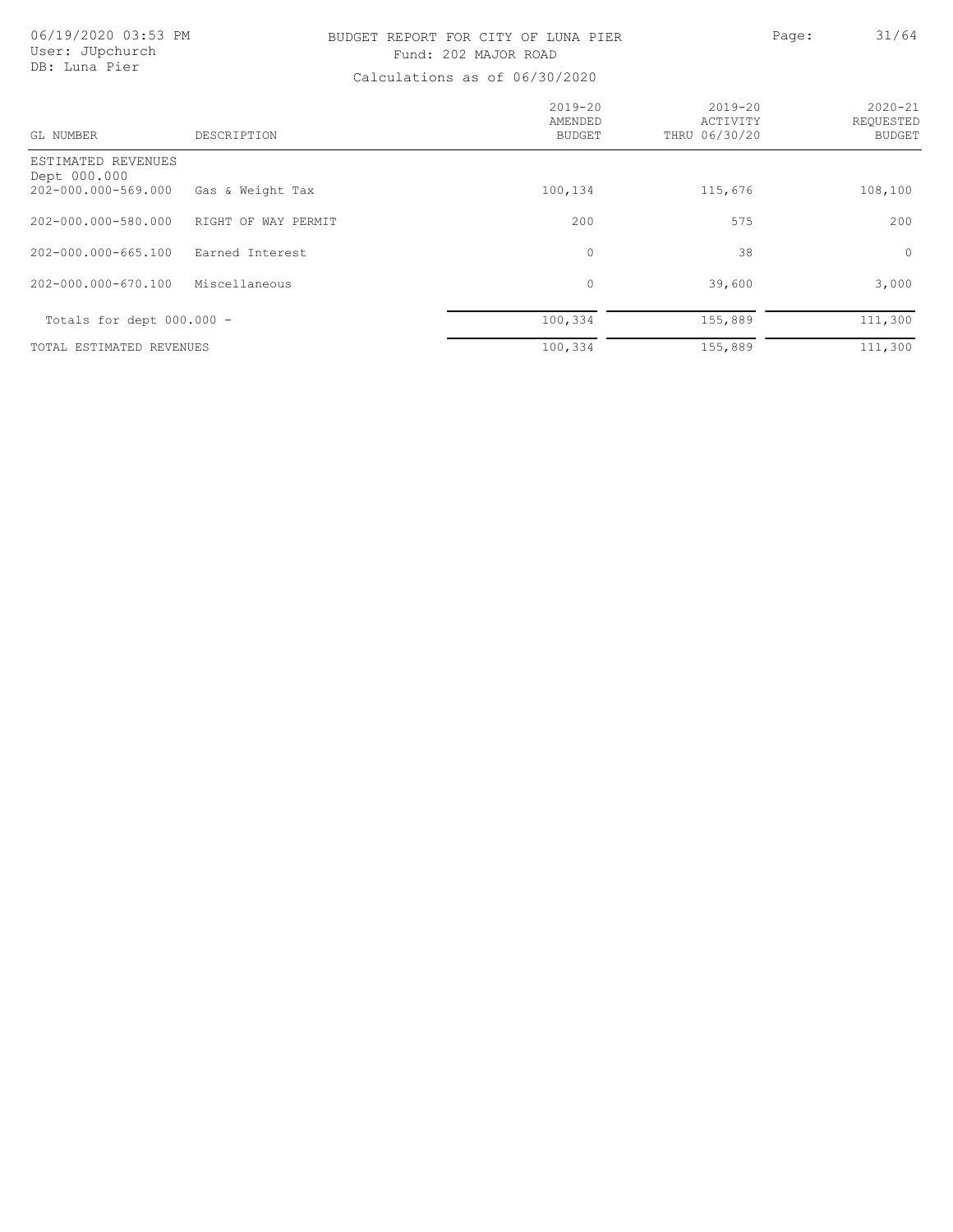### BUDGET REPORT FOR CITY OF LUNA PIER PAGE: Page: 32/64 Fund: 202 MAJOR ROAD

| DESCRIPTION<br>GL NUMBER                                                                 | $2019 - 20$<br>AMENDED<br>BUDGET | $2019 - 20$<br>ACTIVITY<br>THRU 06/30/20 | $2020 - 21$<br>REQUESTED<br><b>BUDGET</b> |
|------------------------------------------------------------------------------------------|----------------------------------|------------------------------------------|-------------------------------------------|
| APPROPRIATIONS<br>Dept 451.000 - CONSTRUCTION<br>202-451.000-801.300 Contracted Services | 5,000                            | 7,685                                    | 5,000                                     |
| 202-451.000-821.000<br>ENGINEERING FEES                                                  | 2,000                            | 1,000                                    | 2,000                                     |
| Totals for dept 451.000 - CONSTRUCTION                                                   | 7,000                            | 8,685                                    | 7,000                                     |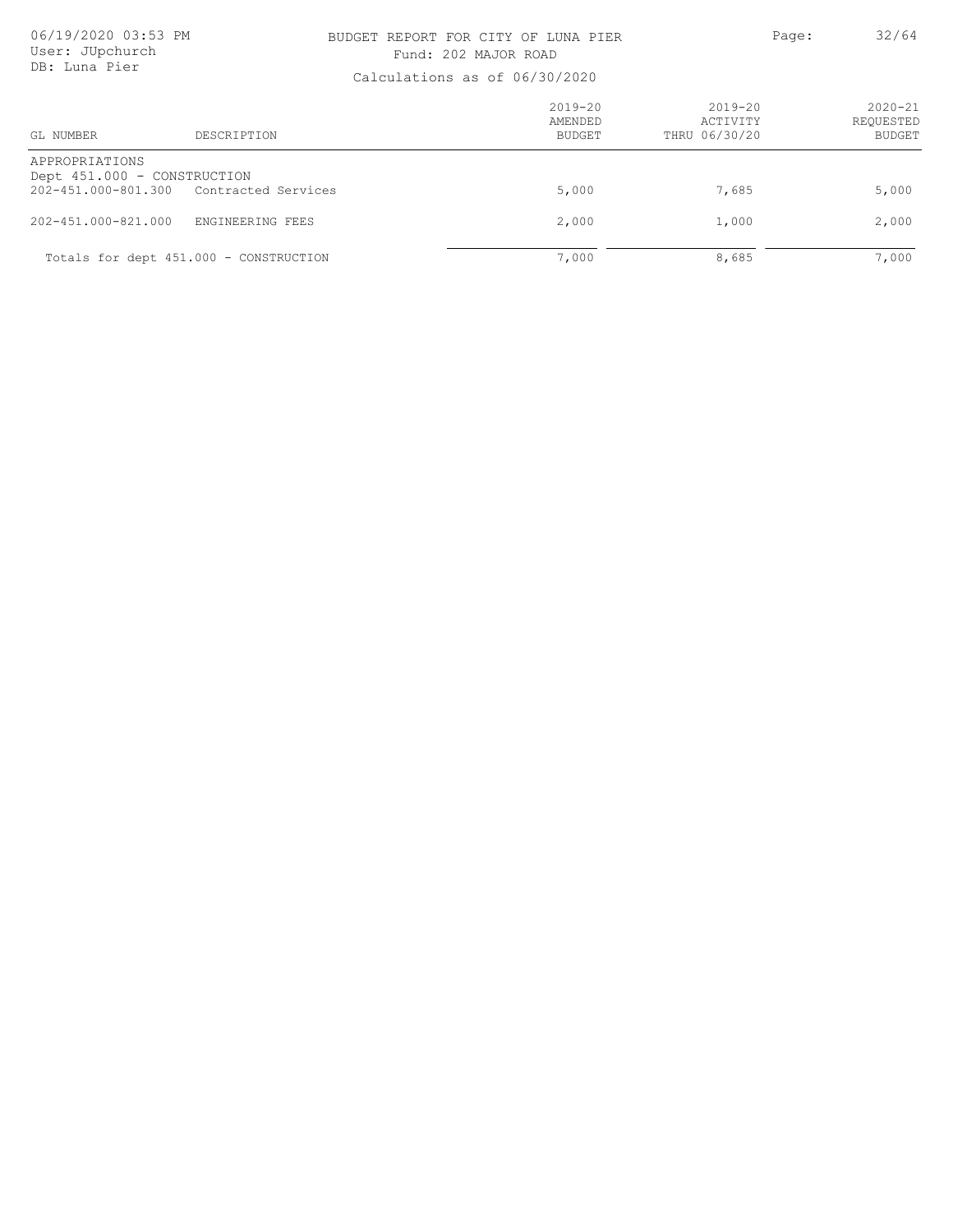# BUDGET REPORT FOR CITY OF LUNA PIER Page: 33/64 Fund: 202 MAJOR ROAD

| GL NUMBER                                    | DESCRIPTION             | $2019 - 20$<br>AMENDED<br><b>BUDGET</b> | $2019 - 20$<br>ACTIVITY<br>THRU 06/30/20 | $2020 - 21$<br>REOUESTED<br><b>BUDGET</b> |
|----------------------------------------------|-------------------------|-----------------------------------------|------------------------------------------|-------------------------------------------|
| APPROPRIATIONS<br>Dept 463.000 - MAINTENANCE |                         |                                         |                                          |                                           |
| 202-463.000-702.120                          | Superintendent's Salary | 1,000                                   | 1,118                                    | 1,000                                     |
| 202-463.000-703.100                          | Foreman's Salary        | 1,000                                   | $\circ$                                  | 1,000                                     |
| 202-463.000-705.400                          | Part Time Salary        | 4,000                                   | 1,658                                    | 4,000                                     |
| 202-463.000-714.000                          | Fringe Benefits         | 1,000                                   | 672                                      | 1,000                                     |
| 202-463.000-727.200                          | Material & supplies     | 1,000                                   | 1,306                                    | 1,000                                     |
| 202-463.000-920.100                          | Pump Stations Utilities | 5,000                                   | 3,764                                    | 5,000                                     |
| 202-463.000-940.000                          | Equipment Rental        | 12,000                                  | 8,305                                    | 12,000                                    |
| Totals for dept 463.000 - MAINTENANCE        |                         | 25,000                                  | 16,823                                   | 25,000                                    |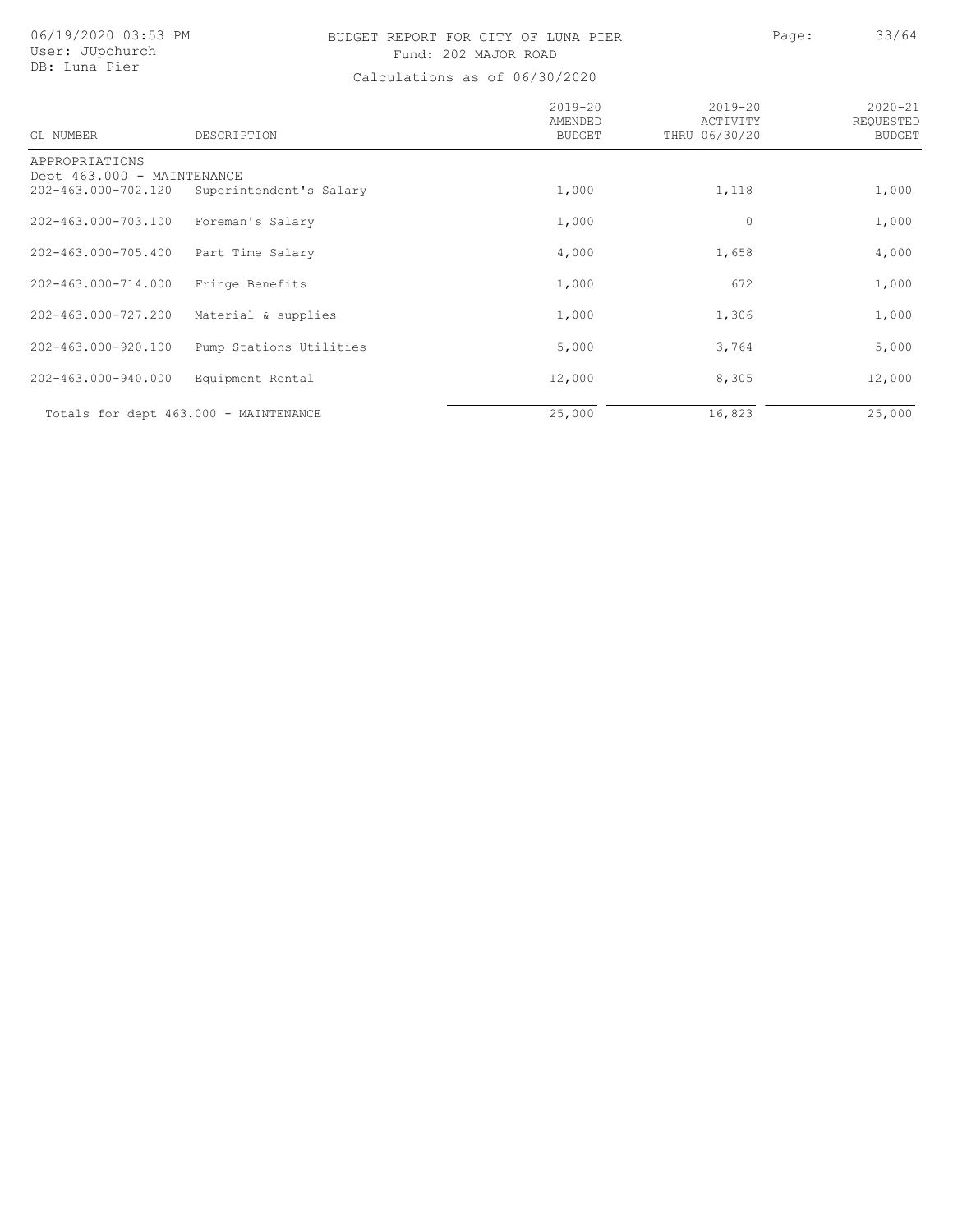## BUDGET REPORT FOR CITY OF LUNA PIER PAGE: Page: 34/64 Fund: 202 MAJOR ROAD

| GL NUMBER                                             | DESCRIPTION                               | $2019 - 20$<br>AMENDED<br><b>BUDGET</b> | $2019 - 20$<br>ACTIVITY<br>THRU 06/30/20 | $2020 - 21$<br>REOUESTED<br><b>BUDGET</b> |
|-------------------------------------------------------|-------------------------------------------|-----------------------------------------|------------------------------------------|-------------------------------------------|
| APPROPRIATIONS                                        |                                           |                                         |                                          |                                           |
| Dept 474.000 - TRAFFIC SERVICE<br>202-474.000-702.120 | Superintendent's Salary                   | 100                                     | $\circ$                                  | 100                                       |
| 202-474.000-705.400                                   | Part Time Salary                          | 150                                     | 0                                        | 150                                       |
| 202-474.000-714.000                                   | Fringe Benefits                           | 50                                      | $\mathbf{0}$                             | 50                                        |
| 202-474.000-719.000                                   | CITY CONTRIBUTION                         | $\circ$                                 | 272                                      | 300                                       |
| 202-474.000-728.000                                   | Traffic Control Supplies                  | 2,000                                   | 232                                      | 2,000                                     |
| 202-474.000-940.000                                   | Equipment Rental                          | 1,500                                   | 0                                        | 1,500                                     |
|                                                       | Totals for dept 474.000 - TRAFFIC SERVICE | 3,800                                   | 504                                      | 4,100                                     |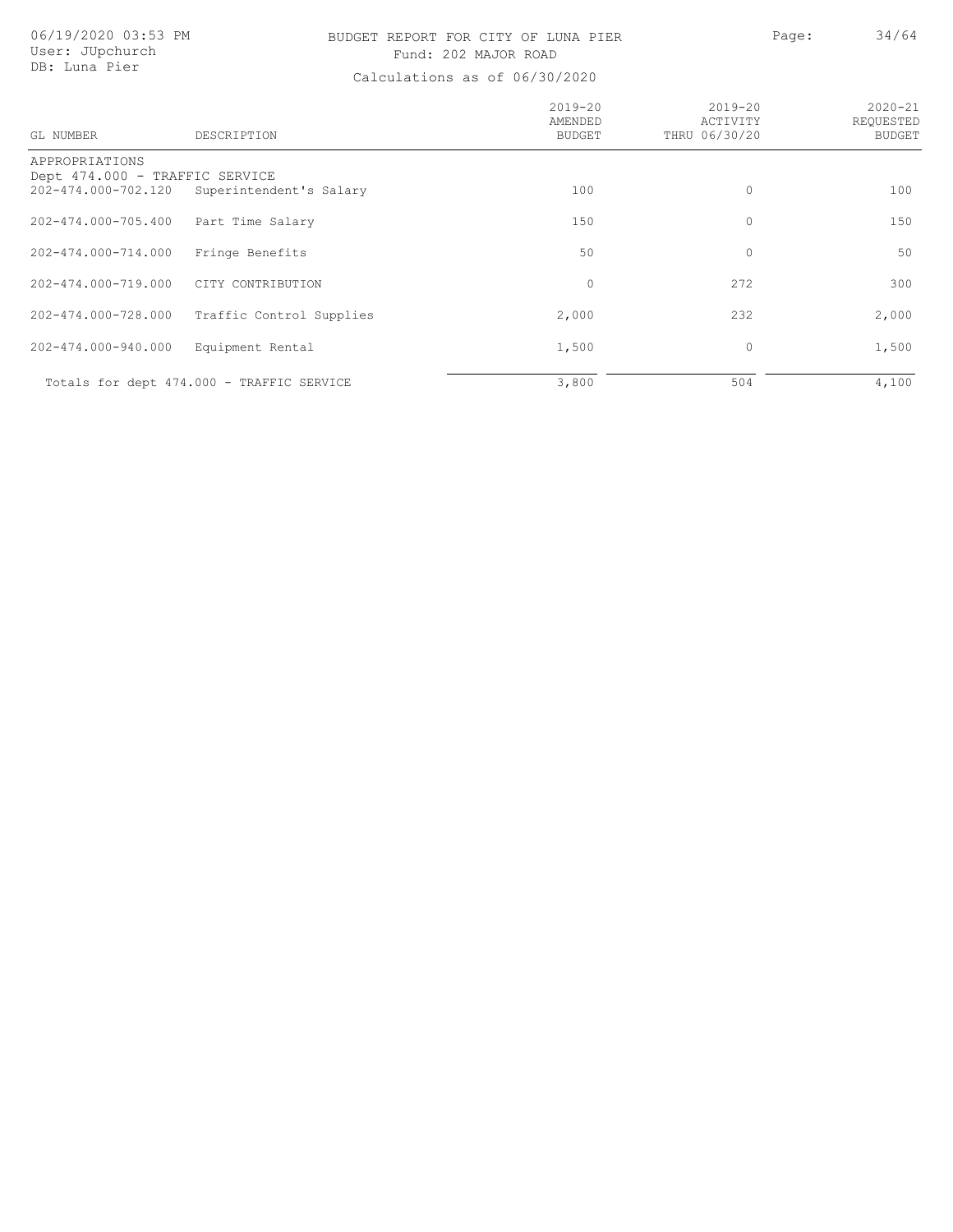## BUDGET REPORT FOR CITY OF LUNA PIER PAGE: Page: 35/64 Fund: 202 MAJOR ROAD

| GL NUMBER                                                | DESCRIPTION                                  | $2019 - 20$<br>AMENDED<br><b>BUDGET</b> | $2019 - 20$<br>ACTIVITY<br>THRU 06/30/20 | $2020 - 21$<br>REOUESTED<br><b>BUDGET</b> |
|----------------------------------------------------------|----------------------------------------------|-----------------------------------------|------------------------------------------|-------------------------------------------|
| APPROPRIATIONS                                           |                                              |                                         |                                          |                                           |
| Dept 478.000 - WINTER MAINTENANCE<br>202-478.000-702.120 | Superintendent's Salary                      | 1,000                                   | 0                                        | 1,000                                     |
| 202-478.000-703.100                                      | Foreman's Salary                             | 500                                     | 0                                        | 500                                       |
| 202-478.000-705.400                                      | Part Time Salary                             | 1,000                                   | $\mathbf 0$                              | 1,000                                     |
| 202-478.000-714.000                                      | Fringe Benefits                              | 250                                     | 0                                        | 250                                       |
| 202-478.000-729.000                                      | Operating supplies                           | 1,000                                   | 300                                      | 1,000                                     |
| 202-478.000-940.000                                      | Equipment Rental                             | 4,000                                   | 0                                        | 4,000                                     |
|                                                          | Totals for dept 478.000 - WINTER MAINTENANCE | 7,750                                   | 300                                      | 7,750                                     |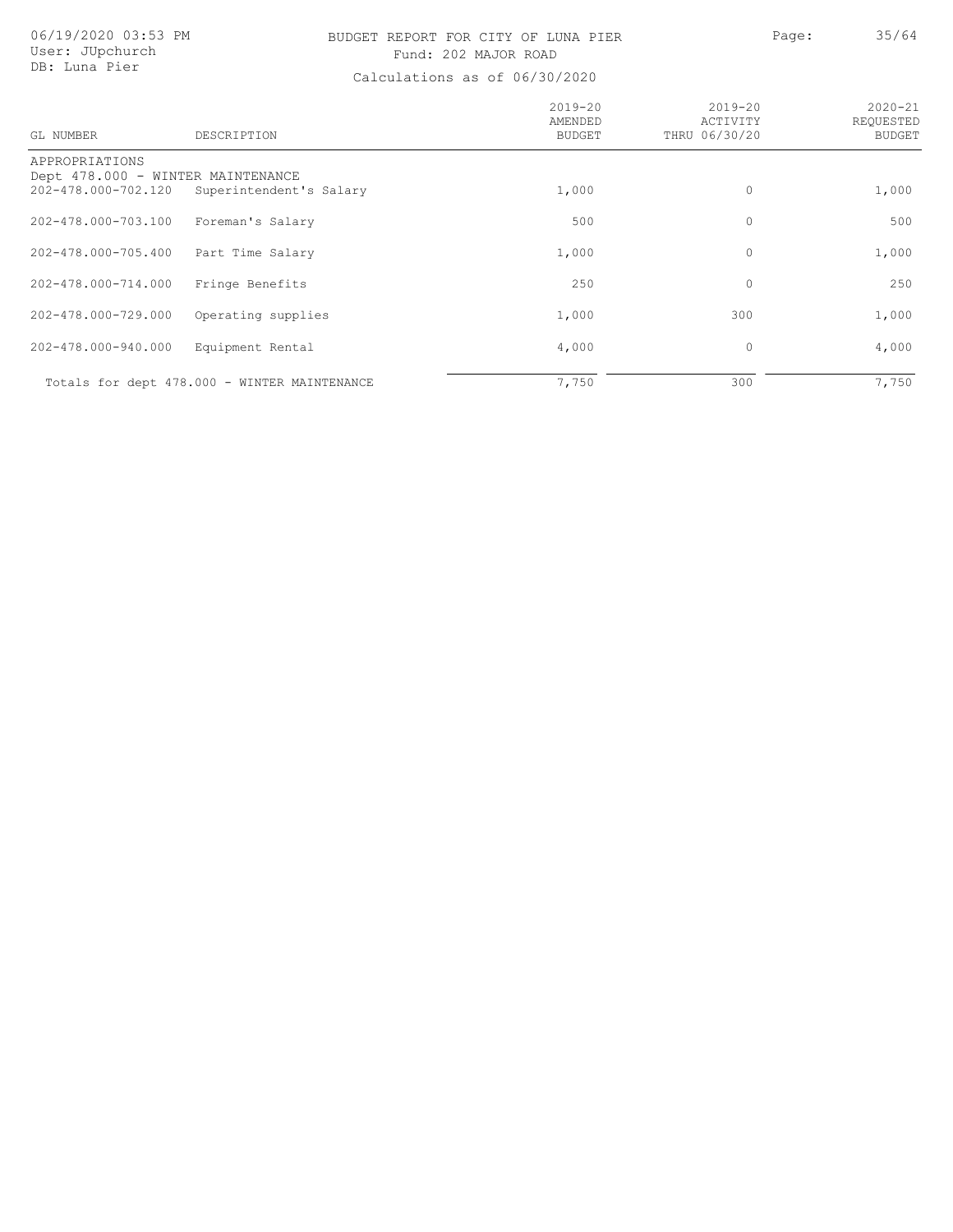## BUDGET REPORT FOR CITY OF LUNA PIER PAGE: Page: 36/64 Fund: 202 MAJOR ROAD

| GL NUMBER                                                             | DESCRIPTION                             | $2019 - 20$<br>AMENDED<br>BUDGET | $2019 - 20$<br>ACTIVITY<br>THRU 06/30/20 | $2020 - 21$<br>REQUESTED<br><b>BUDGET</b> |
|-----------------------------------------------------------------------|-----------------------------------------|----------------------------------|------------------------------------------|-------------------------------------------|
| APPROPRIATIONS<br>Dept 483.000 - ADMINSTRATION<br>202-483.000-702.130 | Rd. Admin. Salary                       | 750                              | 563                                      | 750                                       |
| 202-483.000-702.140                                                   | Finance Officer's Salary                | 1,500                            | 1,127                                    | 1,500                                     |
| 202-483.000-714.000                                                   | Fringe Benefits                         | 440                              | 358                                      | 440                                       |
| 202-483.000-801.100                                                   | Audit Fees                              | 1,000                            | 1,000                                    | 1,000                                     |
| 202-483.000-961.000                                                   | Contingency                             | 23,757                           | 0                                        | 23,757                                    |
|                                                                       | Totals for dept 483.000 - ADMINSTRATION | 27,447                           | 3,048                                    | 27,447                                    |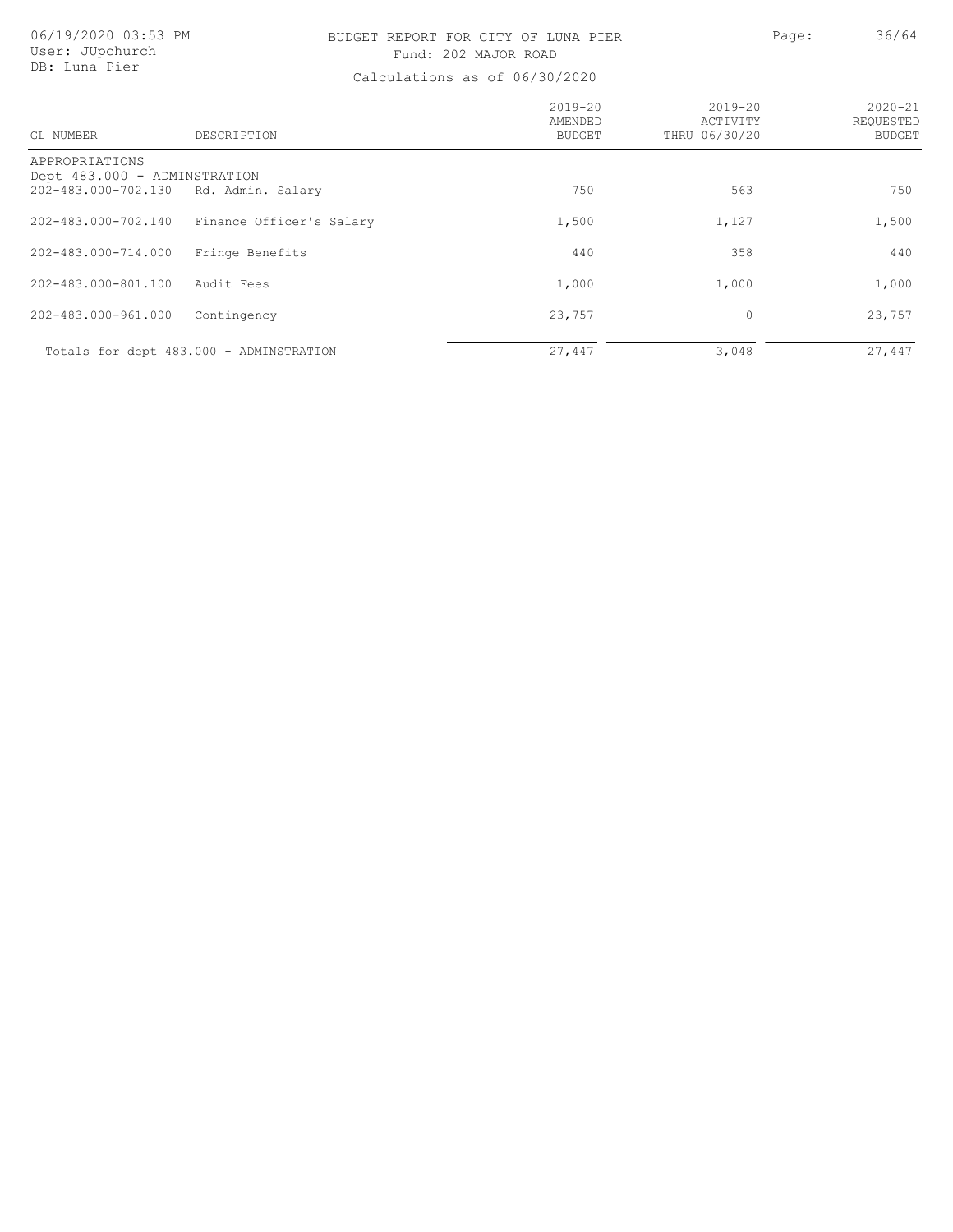### BUDGET REPORT FOR CITY OF LUNA PIER PAGE: 27/64 Fund: 202 MAJOR ROAD

| GL NUMBER                     | DESCRIPTION                               | $2019 - 20$<br>AMENDED<br>BUDGET | $2019 - 20$<br>ACTIVITY<br>THRU 06/30/20 | $2020 - 21$<br>REOUESTED<br><b>BUDGET</b> |
|-------------------------------|-------------------------------------------|----------------------------------|------------------------------------------|-------------------------------------------|
| APPROPRIATIONS                |                                           |                                  |                                          |                                           |
| Dept 906.000 - INTREST & FEES |                                           |                                  |                                          |                                           |
| 202-906.000-990.000           | PRINCIPAL SIB LOAN                        | 23,989                           | 23,988                                   | 24,708                                    |
| 202-906.000-991.000           | INTREST ON SIB LOAN                       | 10,214                           | 10,213                                   | 9,494                                     |
|                               | Totals for dept 906.000 - INTREST & FEES  | 34,203                           | 34,201                                   | 34,202                                    |
| TOTAL APPROPRIATIONS          |                                           | 105,200                          | 63,561                                   | 105,499                                   |
|                               | NET OF REVENUES/APPROPRIATIONS - FUND 202 | (4, 866)                         | 92,328                                   | 5,801                                     |
|                               | BEGINNING FUND BALANCE                    | 132,520                          | 132,520                                  | 224,848                                   |
| ENDING FUND BALANCE           |                                           | 127,654                          | 224,848                                  | 230,649                                   |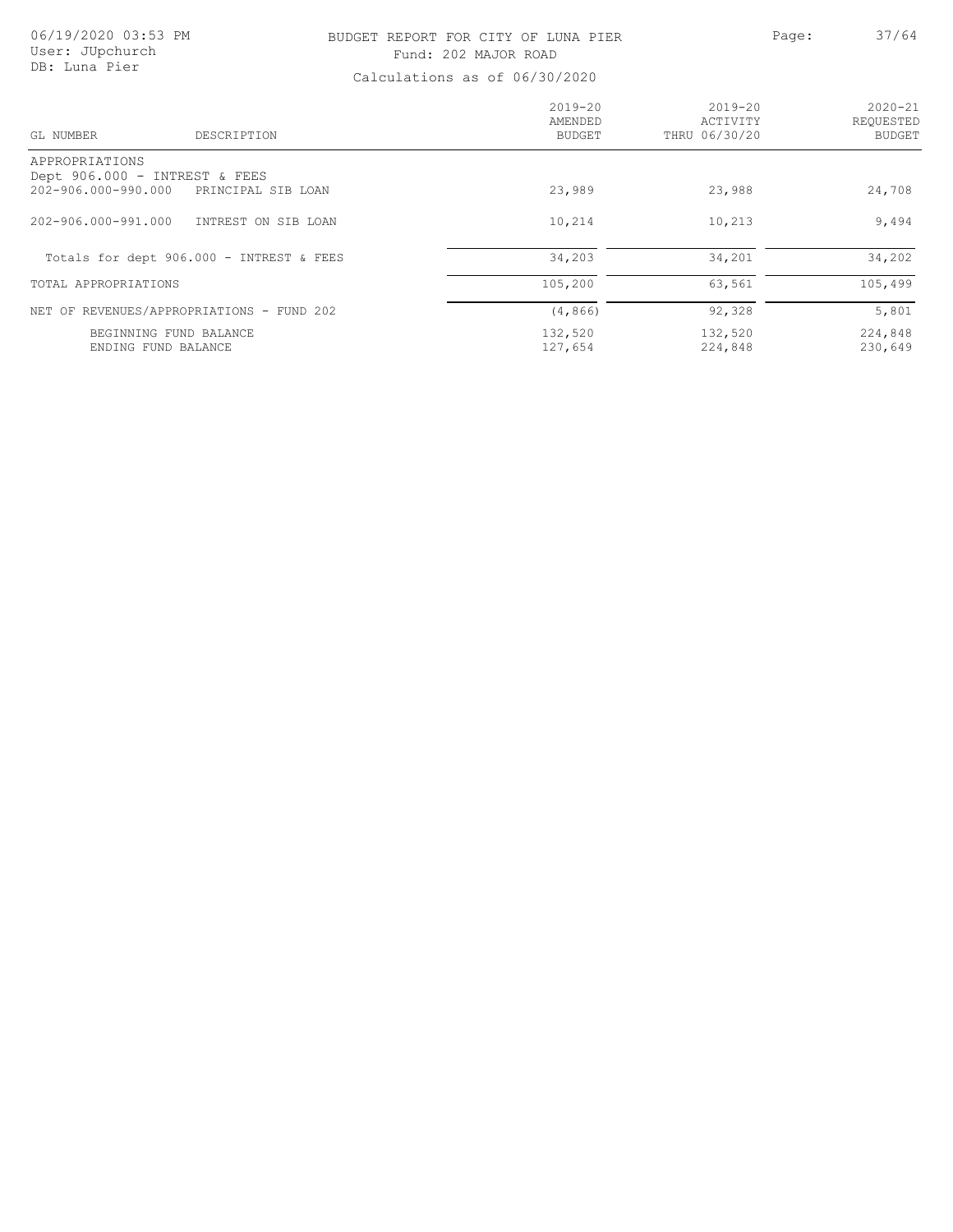## BUDGET REPORT FOR CITY OF LUNA PIER PAGE: Page: 38/64 Fund: 203 LOCAL ROAD

| GL NUMBER                                                 | DESCRIPTION         | $2019 - 20$<br>AMENDED<br><b>BUDGET</b> | $2019 - 20$<br>ACTIVITY<br>THRU 06/30/20 | $2020 - 21$<br>REQUESTED<br><b>BUDGET</b> |
|-----------------------------------------------------------|---------------------|-----------------------------------------|------------------------------------------|-------------------------------------------|
| ESTIMATED REVENUES<br>Dept 000.000<br>203-000.000-569.000 | Gas & Weight Tax    | 52,518                                  | 60,594                                   | 52,500                                    |
| 203-000.000-580.000                                       | RIGHT OF WAY PERMIT | 500                                     | 515                                      | 500                                       |
| 203-000.000-665.100                                       | Earned Interest     | $\mathbf{0}$                            | 40                                       | $\circ$                                   |
| 203-000.000-670.100                                       | Miscellaneous       | $\circ$                                 | 26,400                                   | $\circ$                                   |
| Totals for dept $000.000 -$                               |                     | 53,018                                  | 87,549                                   | 53,000                                    |
| TOTAL ESTIMATED REVENUES                                  |                     | 53,018                                  | 87,549                                   | 53,000                                    |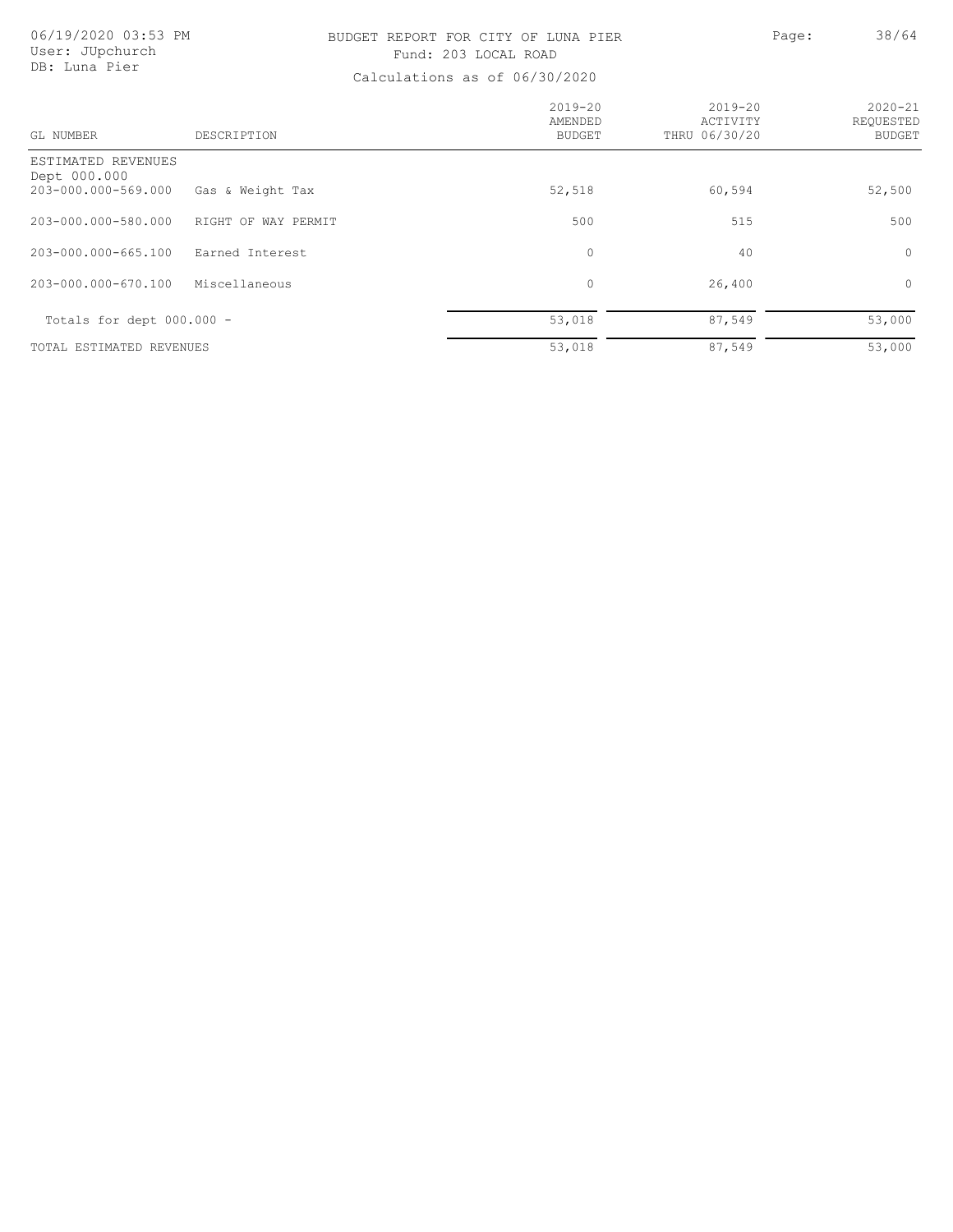### BUDGET REPORT FOR CITY OF LUNA PIER PAGE: Page: 39/64 Fund: 203 LOCAL ROAD

| GL NUMBER<br>DESCRIPTION                                                                 |                  | $2019 - 20$<br>AMENDED<br>BUDGET | 2019-20<br>ACTIVITY<br>THRU 06/30/20 | $2020 - 21$<br>REOUESTED<br><b>BUDGET</b> |
|------------------------------------------------------------------------------------------|------------------|----------------------------------|--------------------------------------|-------------------------------------------|
| APPROPRIATIONS<br>Dept 451.000 - CONSTRUCTION<br>203-451.000-801.300 Contracted Services |                  | 5,000                            | 3,200                                | 5,000                                     |
| 203-451.000-821.000                                                                      | ENGINEERING FEES | 5,000                            | 900                                  | 5,000                                     |
| Totals for dept 451.000 - CONSTRUCTION                                                   |                  | 10,000                           | 4,100                                | 10,000                                    |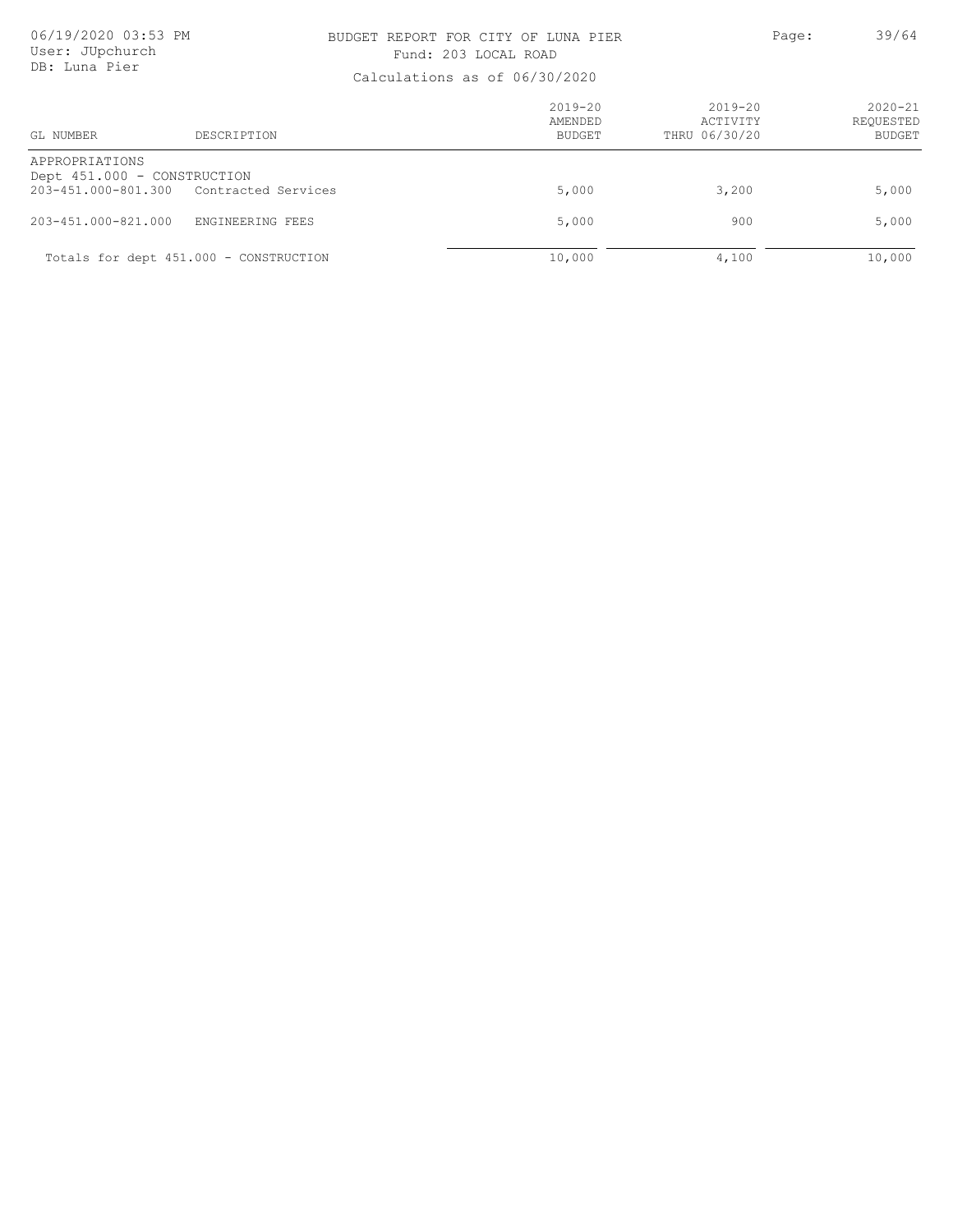# User: JUpchurch DB: Luna Pier

## 06/19/2020 03:53 PM BUDGET REPORT FOR CITY OF LUNA PIER Page: 40/64 Fund: 203 LOCAL ROAD

| GL NUMBER                                         | DESCRIPTION                           | $2019 - 20$<br>AMENDED<br><b>BUDGET</b> | $2019 - 20$<br>ACTIVITY<br>THRU 06/30/20 | $2020 - 21$<br>REQUESTED<br><b>BUDGET</b> |
|---------------------------------------------------|---------------------------------------|-----------------------------------------|------------------------------------------|-------------------------------------------|
| APPROPRIATIONS                                    |                                       |                                         |                                          |                                           |
| Dept 463.000 - MAINTENANCE<br>203-463.000-702.120 | Superintendent's Salary               | 200                                     | 94                                       | 200                                       |
| 203-463.000-703.100                               | Foreman's Salary                      | 500                                     | 0                                        | 500                                       |
| 203-463.000-705.400                               | Part Time Salary                      | 4,000                                   | 2,941                                    | 4,000                                     |
| 203-463.000-714.000                               | Fringe Benefits                       | 1,000                                   | 759                                      | 1,000                                     |
| 203-463.000-719.000                               | CITY CONTRIBUTION                     | $\circ$                                 | 272                                      | $\circ$                                   |
| 203-463.000-727.200                               | Material & supplies                   | 600                                     | 1,177                                    | 600                                       |
| 203-463.000-920.100                               | Pump Stations Utilities               | 1,300                                   | 1,136                                    | 1,300                                     |
| 203-463.000-940.000                               | Equipment Rental                      | 15,000                                  | 9,899                                    | 15,000                                    |
|                                                   | Totals for dept 463.000 - MAINTENANCE | 22,600                                  | 16,278                                   | 22,600                                    |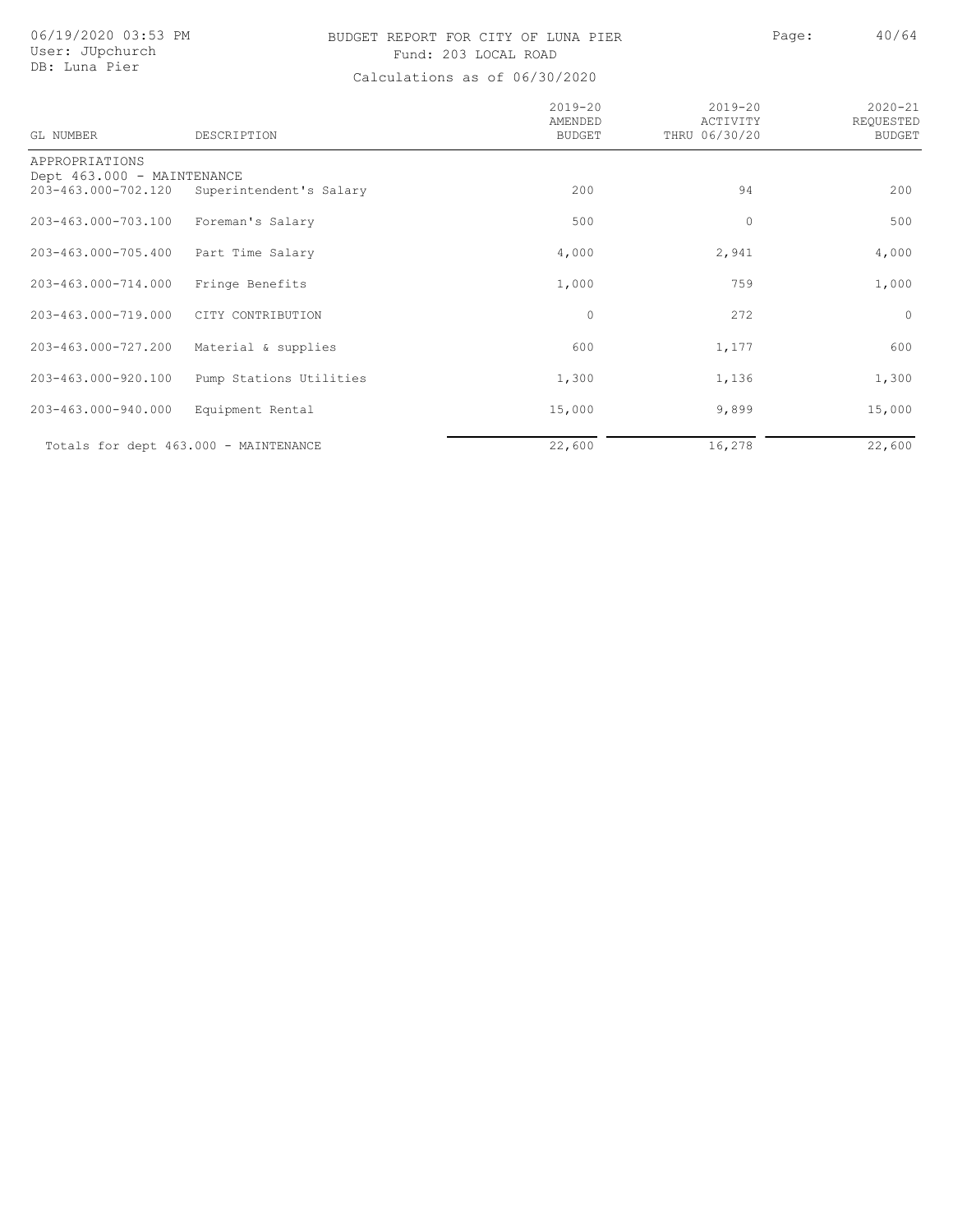### BUDGET REPORT FOR CITY OF LUNA PIER PAGE: 41/64 Fund: 203 LOCAL ROAD

| GL NUMBER                                             | DESCRIPTION                               | $2019 - 20$<br>AMENDED<br><b>BUDGET</b> | $2019 - 20$<br>ACTIVITY<br>THRU 06/30/20 | $2020 - 21$<br>REOUESTED<br><b>BUDGET</b> |
|-------------------------------------------------------|-------------------------------------------|-----------------------------------------|------------------------------------------|-------------------------------------------|
| APPROPRIATIONS                                        |                                           |                                         |                                          |                                           |
| Dept 474.000 - TRAFFIC SERVICE<br>203-474.000-702.120 | Superintendent's Salary                   | 250                                     | 0                                        | 250                                       |
|                                                       |                                           |                                         |                                          |                                           |
| 203-474.000-703.100                                   | Foreman's Salary                          | 400                                     | 0                                        | 400                                       |
| 203-474.000-705.400                                   | Part Time Salary                          | 250                                     | $\mathbf 0$                              | 250                                       |
| 203-474.000-714.000                                   | Fringe Benefits                           | 150                                     | 0                                        | 150                                       |
| 203-474.000-728.000                                   | Traffic Control Supplies                  | 500                                     | 0                                        | 500                                       |
| 203-474.000-940.000                                   | Equipment Rental                          | 1,000                                   | $\circ$                                  | 1,000                                     |
|                                                       | Totals for dept 474.000 - TRAFFIC SERVICE | 2,550                                   | 0                                        | 2,550                                     |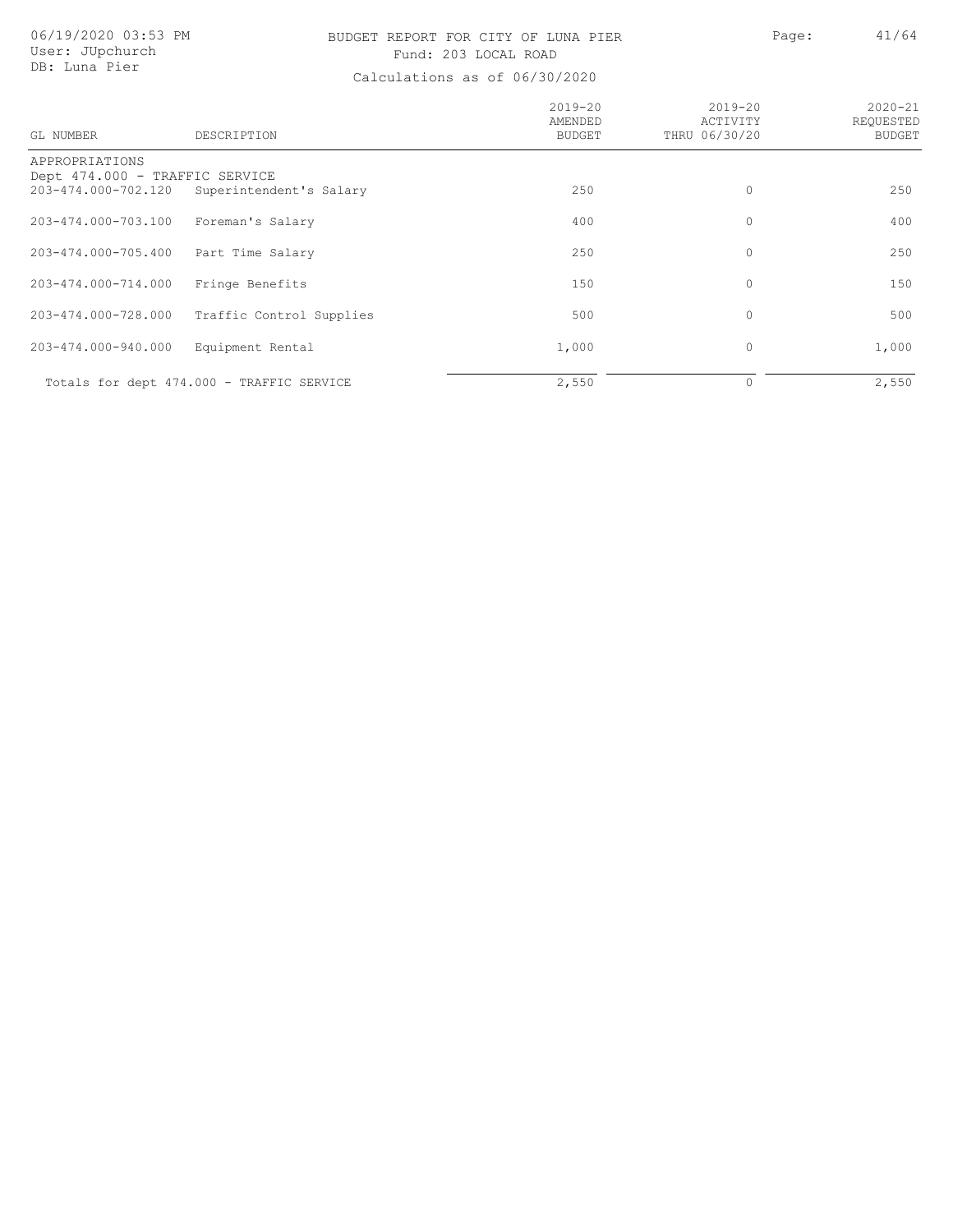### BUDGET REPORT FOR CITY OF LUNA PIER PAGE: 42/64 Fund: 203 LOCAL ROAD

| GL NUMBER                             | DESCRIPTION                                                  | $2019 - 20$<br>AMENDED<br>BUDGET | $2019 - 20$<br>ACTIVITY<br>THRU 06/30/20 | $2020 - 21$<br>REQUESTED<br><b>BUDGET</b> |
|---------------------------------------|--------------------------------------------------------------|----------------------------------|------------------------------------------|-------------------------------------------|
| APPROPRIATIONS<br>203-478.000-702.120 | Dept 478.000 - WINTER MAINTENANCE<br>Superintendent's Salary | 1,000                            | 0                                        | 1,000                                     |
| 203-478.000-705.400                   | Part Time Salary                                             | 2,500                            | 0                                        | 2,500                                     |
| 203-478.000-714.000                   | Fringe Benefits                                              | 150                              | 0                                        | 150                                       |
| 203-478.000-729.000                   | Operating supplies                                           | 1,000                            | 880                                      | 1,000                                     |
| 203-478.000-940.000                   | Equipment Rental                                             | 2,000                            | 0                                        | 2,000                                     |
|                                       | Totals for dept 478.000 - WINTER MAINTENANCE                 | 6,650                            | 880                                      | 6,650                                     |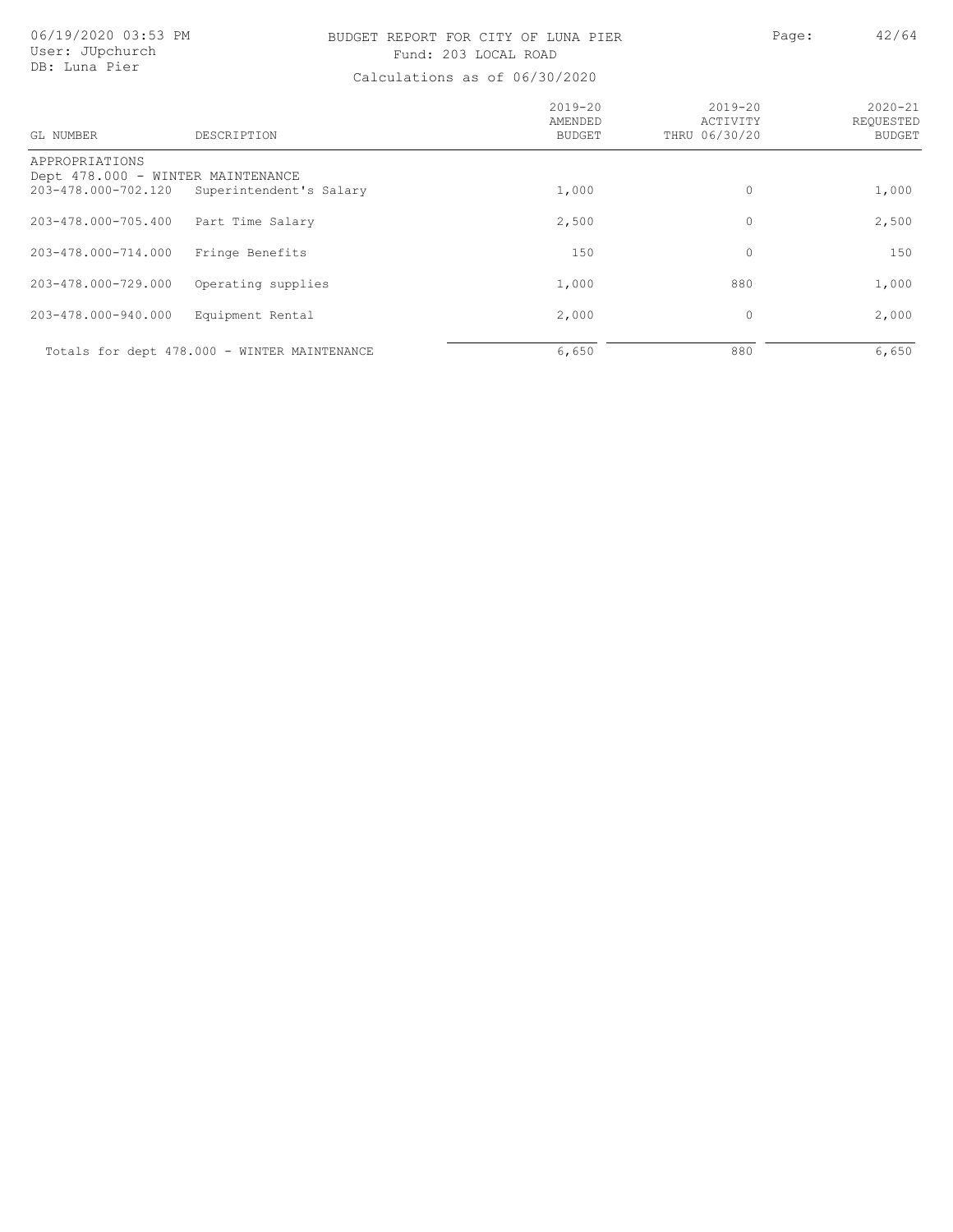# User: JUpchurch DB: Luna Pier

### 06/19/2020 03:53 PM BUDGET REPORT FOR CITY OF LUNA PIER Page: 43/64 Fund: 203 LOCAL ROAD

| GL NUMBER                                           | DESCRIPTION                               | $2019 - 20$<br>AMENDED<br><b>BUDGET</b> | $2019 - 20$<br>ACTIVITY<br>THRU 06/30/20 | $2020 - 21$<br>REQUESTED<br><b>BUDGET</b> |
|-----------------------------------------------------|-------------------------------------------|-----------------------------------------|------------------------------------------|-------------------------------------------|
| APPROPRIATIONS                                      |                                           |                                         |                                          |                                           |
| Dept 483.000 - ADMINSTRATION<br>203-483.000-702.130 | Rd. Admin. Salary                         | 1,000                                   | 750                                      | 1,000                                     |
|                                                     |                                           |                                         |                                          |                                           |
| 203-483.000-702.140                                 | Finance Officer's Salary                  | 1,800                                   | 1,332                                    | 1,800                                     |
| 203-483.000-714.000                                 | Fringe Benefits                           | 600                                     | 469                                      | 600                                       |
| 203-483.000-801.100                                 | Audit Fees                                | 800                                     | 800                                      | 400                                       |
| 203-483.000-961.000                                 | Contingency                               | 7,018                                   | 0                                        | 7,018                                     |
|                                                     | Totals for dept 483.000 - ADMINSTRATION   | 11,218                                  | 3,351                                    | 10,818                                    |
| TOTAL APPROPRIATIONS                                |                                           | 53,018                                  | 24,609                                   | 52,618                                    |
|                                                     | NET OF REVENUES/APPROPRIATIONS - FUND 203 | $\circ$                                 | 62,940                                   | 382                                       |
|                                                     | BEGINNING FUND BALANCE                    | 150,983                                 | 150,983                                  | 213,923                                   |
|                                                     | ENDING FUND BALANCE                       | 150,983                                 | 213,923                                  | 214,305                                   |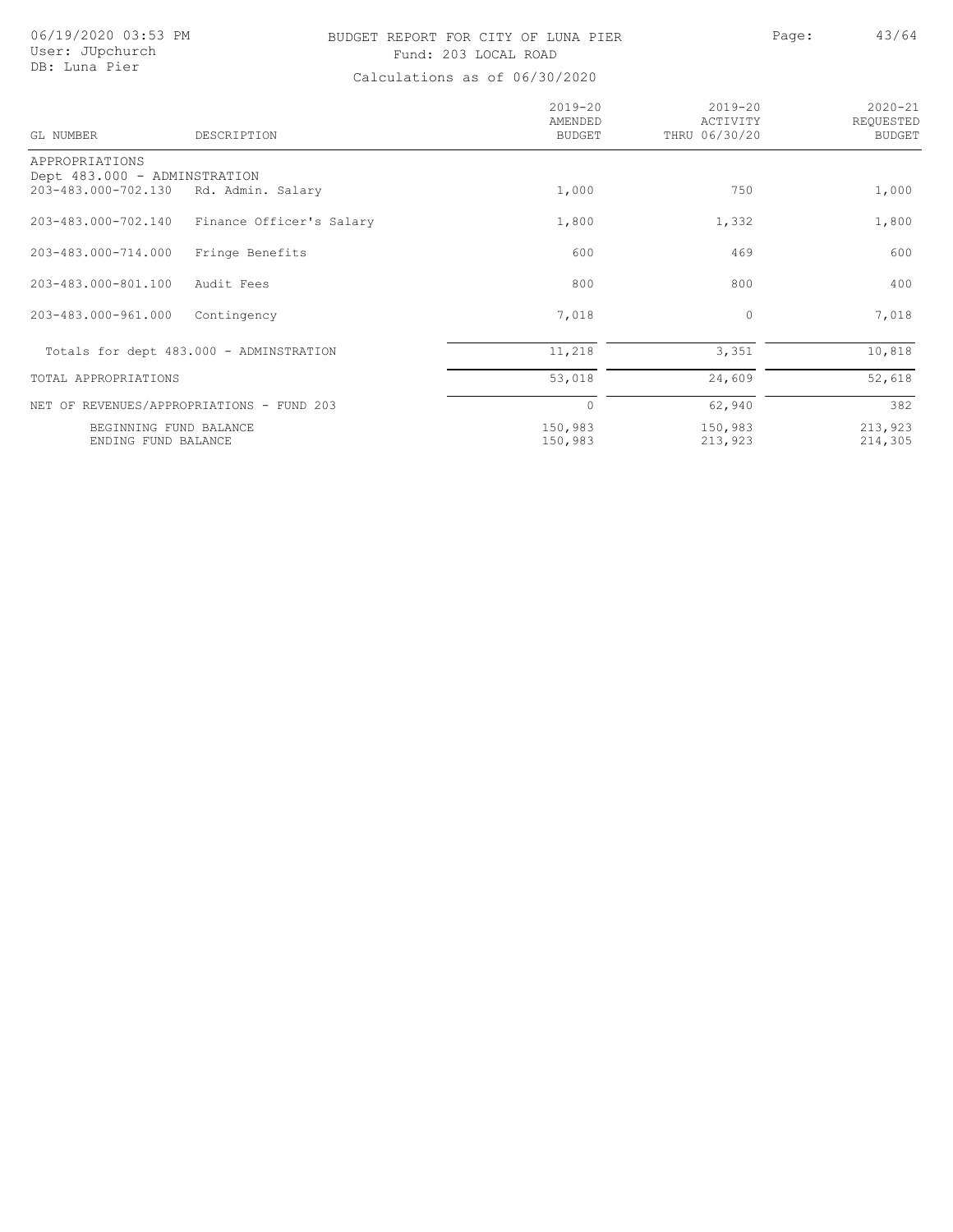## BUDGET REPORT FOR CITY OF LUNA PIER PAGE: Page: 44/64 Fund: 206 Fire

| GL NUMBER                          | DESCRIPTION           | 2019-20<br>AMENDED<br><b>BUDGET</b> | 2019-20<br>ACTIVITY<br>THRU 06/30/20 | $2020 - 21$<br>REOUESTED<br><b>BUDGET</b> |
|------------------------------------|-----------------------|-------------------------------------|--------------------------------------|-------------------------------------------|
| ESTIMATED REVENUES<br>Dept 000.000 |                       |                                     |                                      |                                           |
| 206-000.000-576.000                | MARIHUANA LICENSE FEE | 0                                   | 0                                    | 3,750                                     |
| 206-000.000-665.100                | Earned Interest       | (211)                               | (81)                                 | $\circ$                                   |
| Totals for dept $000.000 -$        |                       | (211)                               | (81)                                 | 3,750                                     |
| TOTAL ESTIMATED REVENUES           |                       | (211)                               | (81)                                 | 3,750                                     |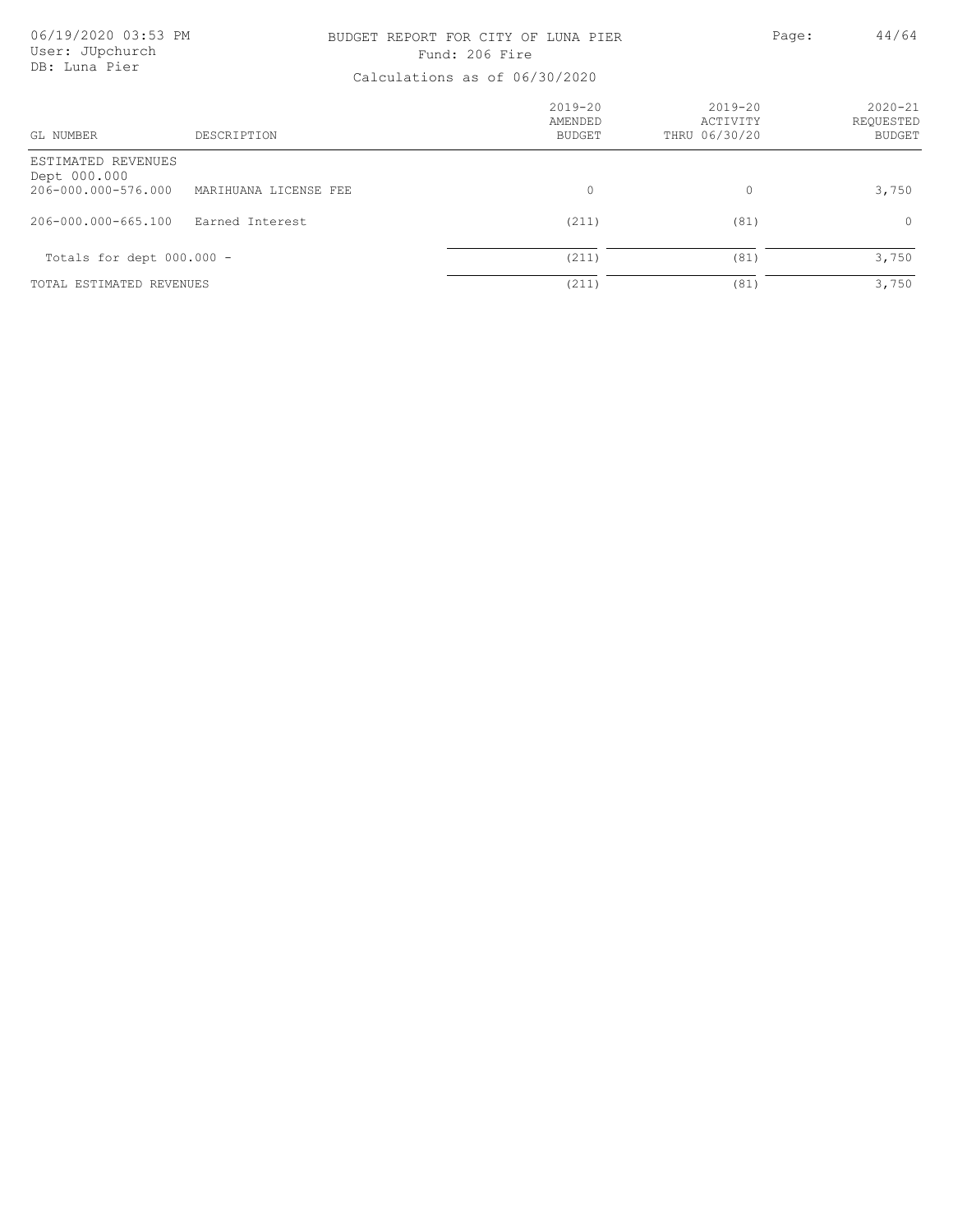### BUDGET REPORT FOR CITY OF LUNA PIER PAGE: Page: 45/64 Fund: 206 Fire

| DESCRIPTION<br>GL NUMBER                                                                         | $2019 - 20$<br>AMENDED<br><b>BUDGET</b> | $2019 - 20$<br>ACTIVITY<br>THRU 06/30/20 | $2020 - 21$<br>REQUESTED<br><b>BUDGET</b> |
|--------------------------------------------------------------------------------------------------|-----------------------------------------|------------------------------------------|-------------------------------------------|
| APPROPRIATIONS<br>Dept 336.000 - FIRE DEPARTMENT<br>206-336.000-930.000<br>Equipment Maintenance | 2,028                                   | $\circ$                                  | $\circ$                                   |
| Totals for dept 336.000 - FIRE DEPARTMENT                                                        | 2,028                                   |                                          | $\Omega$                                  |
| TOTAL APPROPRIATIONS                                                                             | 2,028                                   |                                          | $\Omega$                                  |
| NET OF REVENUES/APPROPRIATIONS - FUND 206                                                        | (2, 239)                                | (81)                                     | 3,750                                     |
| BEGINNING FUND BALANCE<br>ENDING FUND BALANCE                                                    | 133<br>(2, 106)                         | 133<br>52                                | 52<br>3,802                               |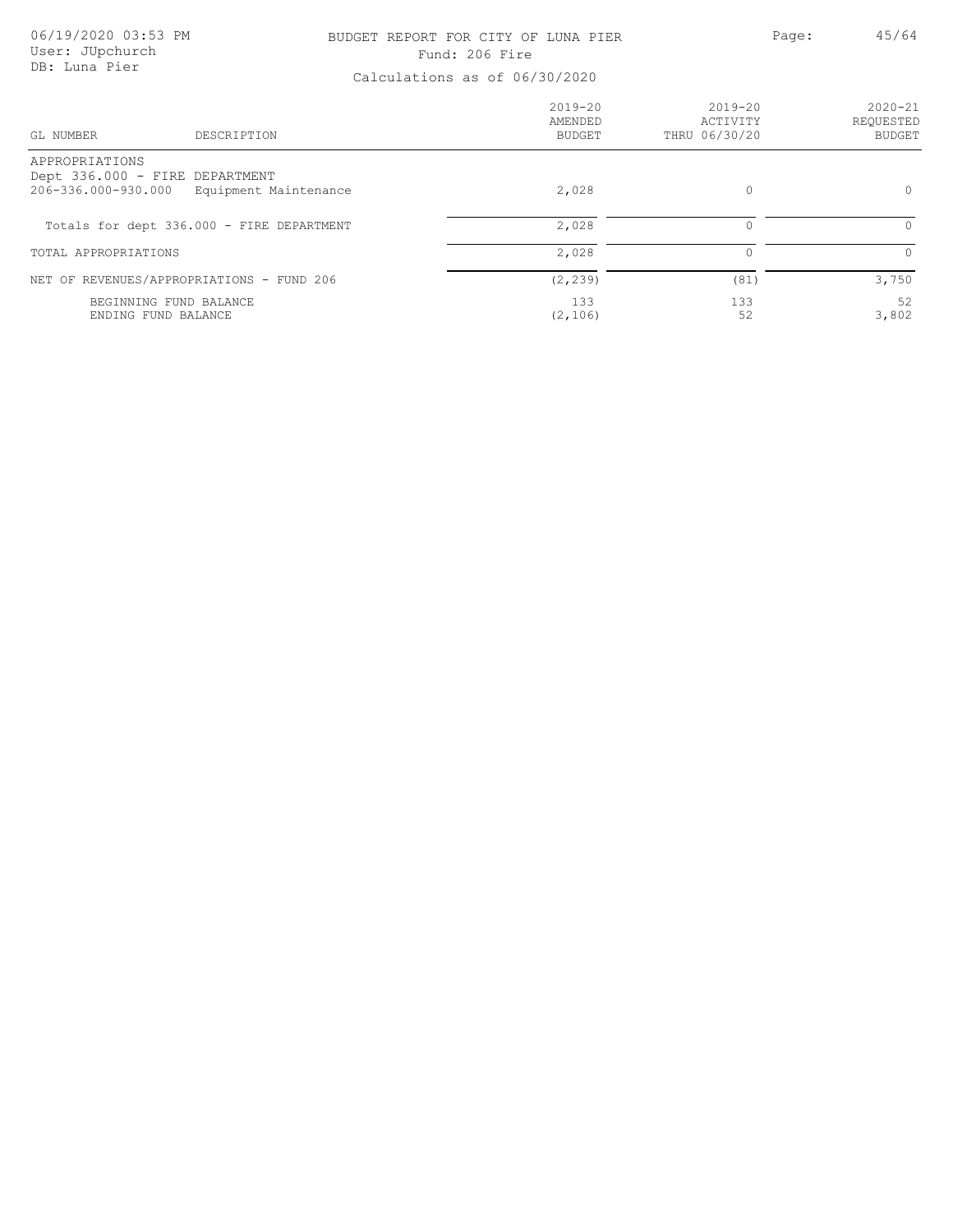## BUDGET REPORT FOR CITY OF LUNA PIER PAGE: Page: 46/64 Fund: 207 POLICE FUND

| GL NUMBER                                                 | DESCRIPTION             | $2019 - 20$<br>AMENDED<br>BUDGET | $2019 - 20$<br>ACTIVITY<br>THRU 06/30/20 | $2020 - 21$<br>REQUESTED<br><b>BUDGET</b> |
|-----------------------------------------------------------|-------------------------|----------------------------------|------------------------------------------|-------------------------------------------|
| ESTIMATED REVENUES<br>Dept 000.000<br>207-000.000-402.000 | Real Property Tax       | 74,272                           | 74,322                                   | 77,006                                    |
| 207-000.000-403.000                                       | Personal Property Tax   | 11,072                           | 17,095                                   | 10,773                                    |
| 207-000.000-446.000                                       | Int. & Pen.- Del. Taxes | 260                              | 273                                      | 260                                       |
| 207-000.000-576.000                                       | MARIHUANA LICENSE FEE   | $\circ$                          | 0                                        | 3,750                                     |
| 207-000.000-670.500                                       | <b>DONATION</b>         | $\circ$                          | 40,000                                   | $\circ$                                   |
| Totals for dept 000.000 -                                 |                         | 85,604                           | 131,690                                  | 91,789                                    |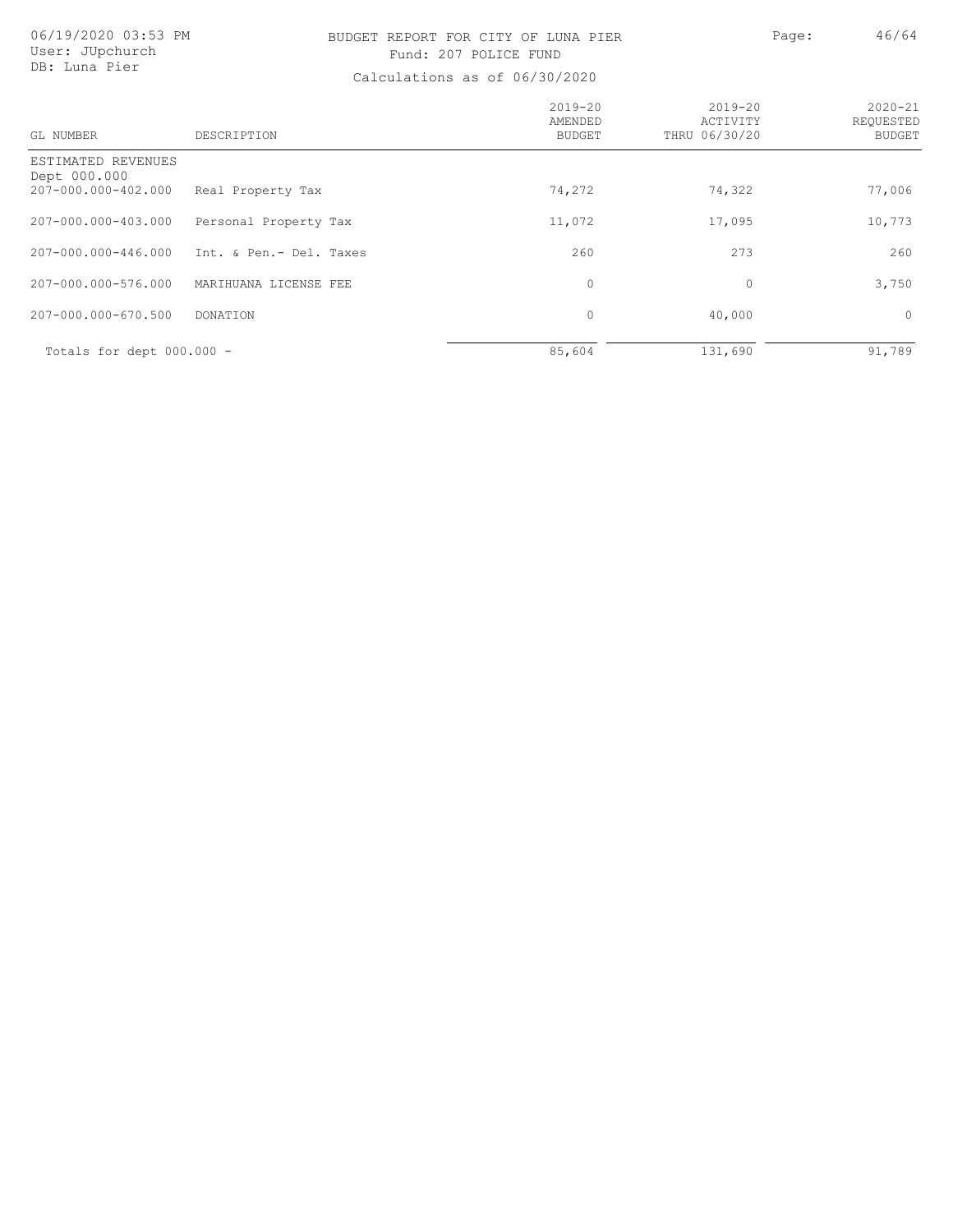### BUDGET REPORT FOR CITY OF LUNA PIER PAGE: 47/64 Fund: 207 POLICE FUND

|                          | Calcalactoric ac of conconcer                                                           |                                  |                                          |                                           |  |
|--------------------------|-----------------------------------------------------------------------------------------|----------------------------------|------------------------------------------|-------------------------------------------|--|
| GL NUMBER                | DESCRIPTION                                                                             | $2019 - 20$<br>AMENDED<br>BUDGET | $2019 - 20$<br>ACTIVITY<br>THRU 06/30/20 | $2020 - 21$<br>REOUESTED<br><b>BUDGET</b> |  |
| ESTIMATED REVENUES       | Dept 930.000 - TRANSFER FROM GENERAL FUND<br>207-930.000-699.200 TRANSFERS FROM GENERAL |                                  |                                          | 40,000                                    |  |
|                          | Totals for dept 930.000 - TRANSFER FROM GENERAL FUND                                    |                                  |                                          | 40,000                                    |  |
| TOTAL ESTIMATED REVENUES |                                                                                         | 85,604                           | 131,690                                  | 131,789                                   |  |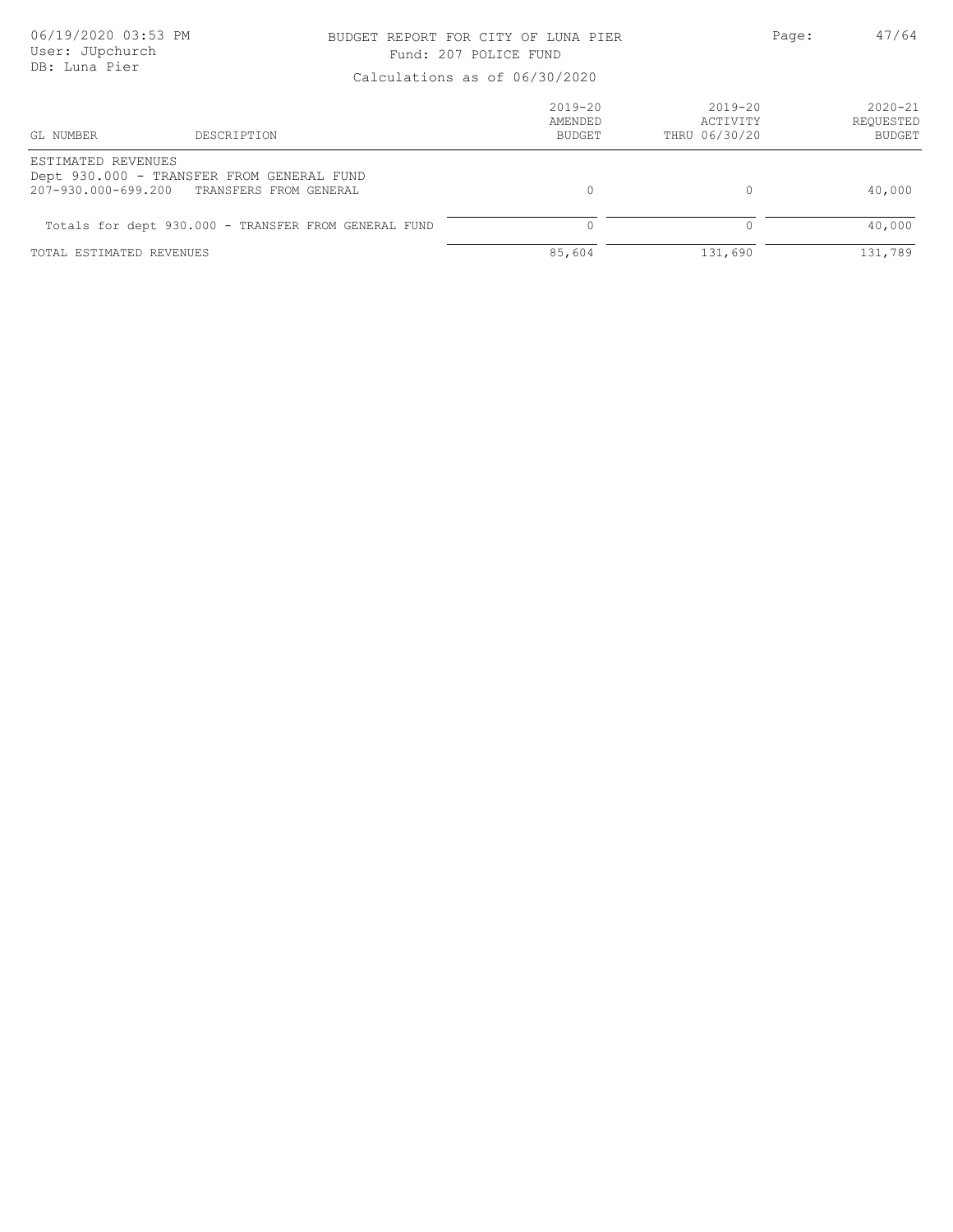# BUDGET REPORT FOR CITY OF LUNA PIER Page: 48/64 Fund: 207 POLICE FUND

| GL NUMBER                                          | DESCRIPTION                                 | $2019 - 20$<br>AMENDED<br><b>BUDGET</b> | $2019 - 20$<br>ACTIVITY<br>THRU 06/30/20 | $2020 - 21$<br>REQUESTED<br><b>BUDGET</b> |
|----------------------------------------------------|---------------------------------------------|-----------------------------------------|------------------------------------------|-------------------------------------------|
| APPROPRIATIONS<br>Dept 301.000 - POLICE DEPARTMENT |                                             |                                         |                                          |                                           |
| 207-301.000-702.900                                | Chief's Salary                              | 39,936                                  | 49,643                                   | 42,436                                    |
| 207-301.000-705.100                                | Pt. Time Officer's Salary                   | 82,000                                  | 70,938                                   | 82,000                                    |
| 207-301.000-705.200                                | Pt. Time Clerk's Salary                     | 2,912                                   | 3,024                                    | 2,912                                     |
| 207-301.000-705.201                                | EXTRA PATROL                                | 11,880                                  | 875                                      | 6,000                                     |
| 207-301.000-720.200                                | SOCIAL SECURITY                             | 7,350                                   | 7,656                                    | 7,500                                     |
| 207-301.000-720.300                                | MEDICARE                                    | 1,750                                   | 1,791                                    | 1,750                                     |
| 207-301.000-801.010                                | CONTRACTED SERVICES                         | 250                                     | 0                                        | $\circ$                                   |
|                                                    | Totals for dept 301.000 - POLICE DEPARTMENT | 146,078                                 | 133,927                                  | 142,598                                   |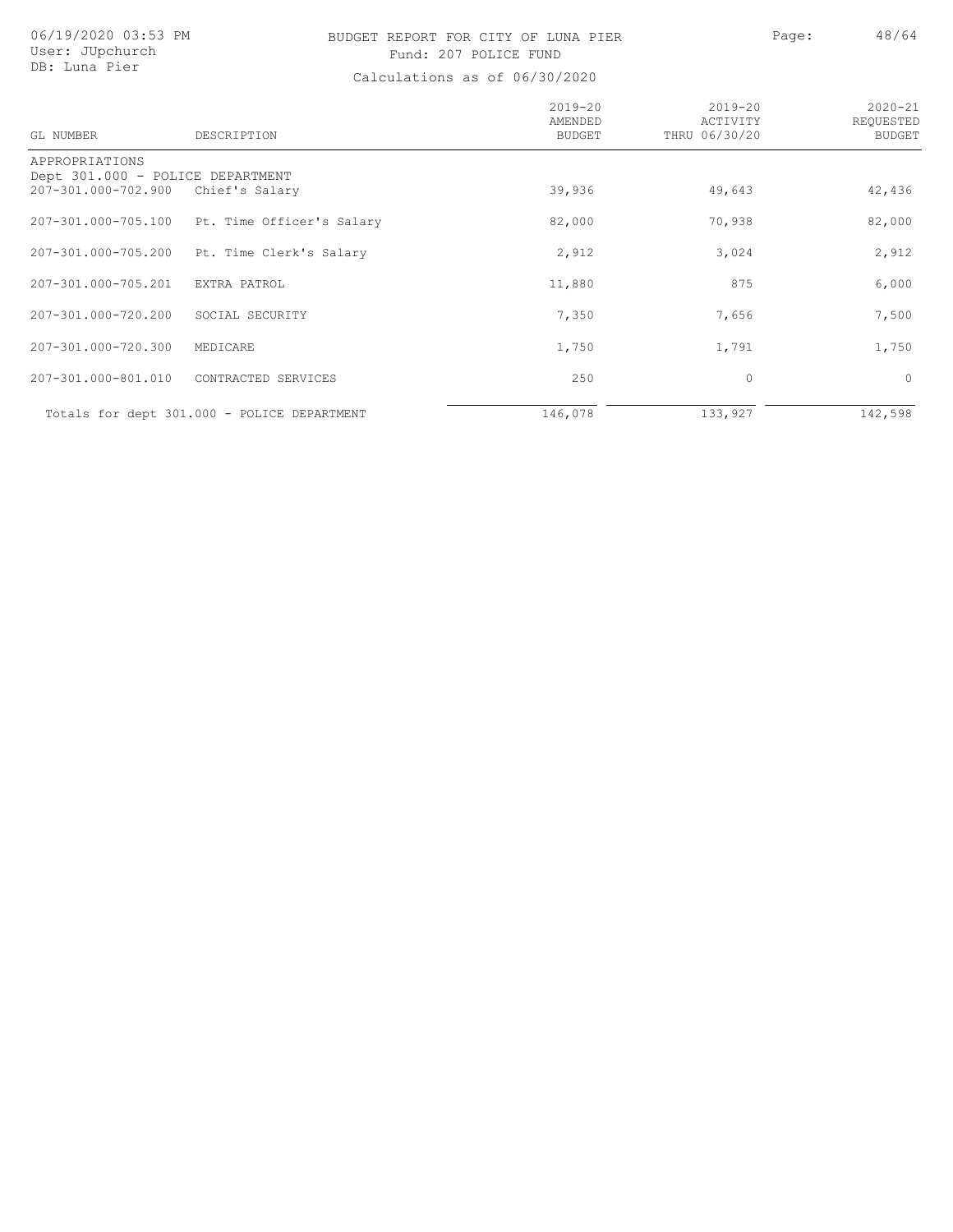### BUDGET REPORT FOR CITY OF LUNA PIER PAGE: A Page: 49/64 Fund: 207 POLICE FUND

| DESCRIPTION<br>GL NUMBER                                                                     | $2019 - 20$<br>AMENDED<br>BUDGET | $2019 - 20$<br>ACTIVITY<br>THRU 06/30/20 | $2020 - 21$<br>REOUESTED<br><b>BUDGET</b> |
|----------------------------------------------------------------------------------------------|----------------------------------|------------------------------------------|-------------------------------------------|
| APPROPRIATIONS<br>Dept 862.000 - SOCIAL SECURITY<br>207-862.000-719.000<br>CITY CONTRIBUTION | $\Omega$                         | 41                                       | $\circ$                                   |
| Totals for dept 862.000 - SOCIAL SECURITY                                                    | 0                                | 41                                       | $\Omega$                                  |
| TOTAL APPROPRIATIONS                                                                         | 146,078                          | 133,968                                  | 142,598                                   |
| NET OF REVENUES/APPROPRIATIONS - FUND 207                                                    | (60, 474)                        | (2, 278)                                 | (10, 809)                                 |
| BEGINNING FUND BALANCE<br>ENDING FUND BALANCE                                                | 12,484<br>(47, 990)              | 12,484<br>10,206                         | 10,206<br>(603)                           |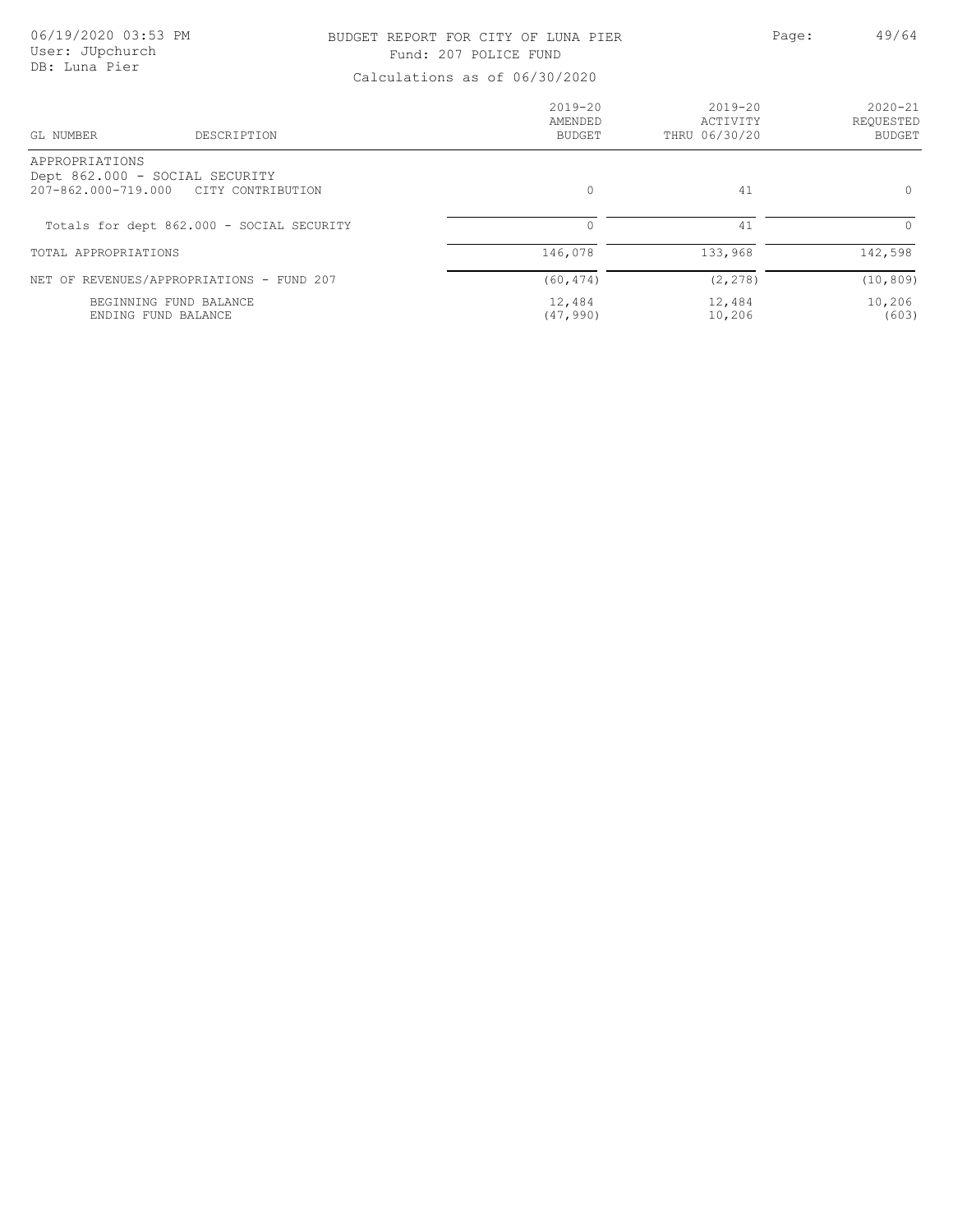### BUDGET REPORT FOR CITY OF LUNA PIER PAGE: 50/64 Fund: 226 GARBAGE AND RUBBISH COLLECTION FUND

| GL NUMBER                                                 | DESCRIPTION                     | $2019 - 20$<br>AMENDED<br>BUDGET | $2019 - 20$<br>ACTIVITY<br>THRU 06/30/20 | $2020 - 21$<br>REOUESTED<br><b>BUDGET</b> |
|-----------------------------------------------------------|---------------------------------|----------------------------------|------------------------------------------|-------------------------------------------|
| ESTIMATED REVENUES<br>Dept 000.000<br>226-000.000-405.000 | SPECIAL ASSESMENT TRASH REMOVAL | 67,850                           | 67,620                                   | 67,850                                    |
| Totals for dept 000.000 -                                 |                                 | 67,850                           | 67,620                                   | 67,850                                    |
| TOTAL ESTIMATED REVENUES                                  |                                 | 67,850                           | 67,620                                   | 67,850                                    |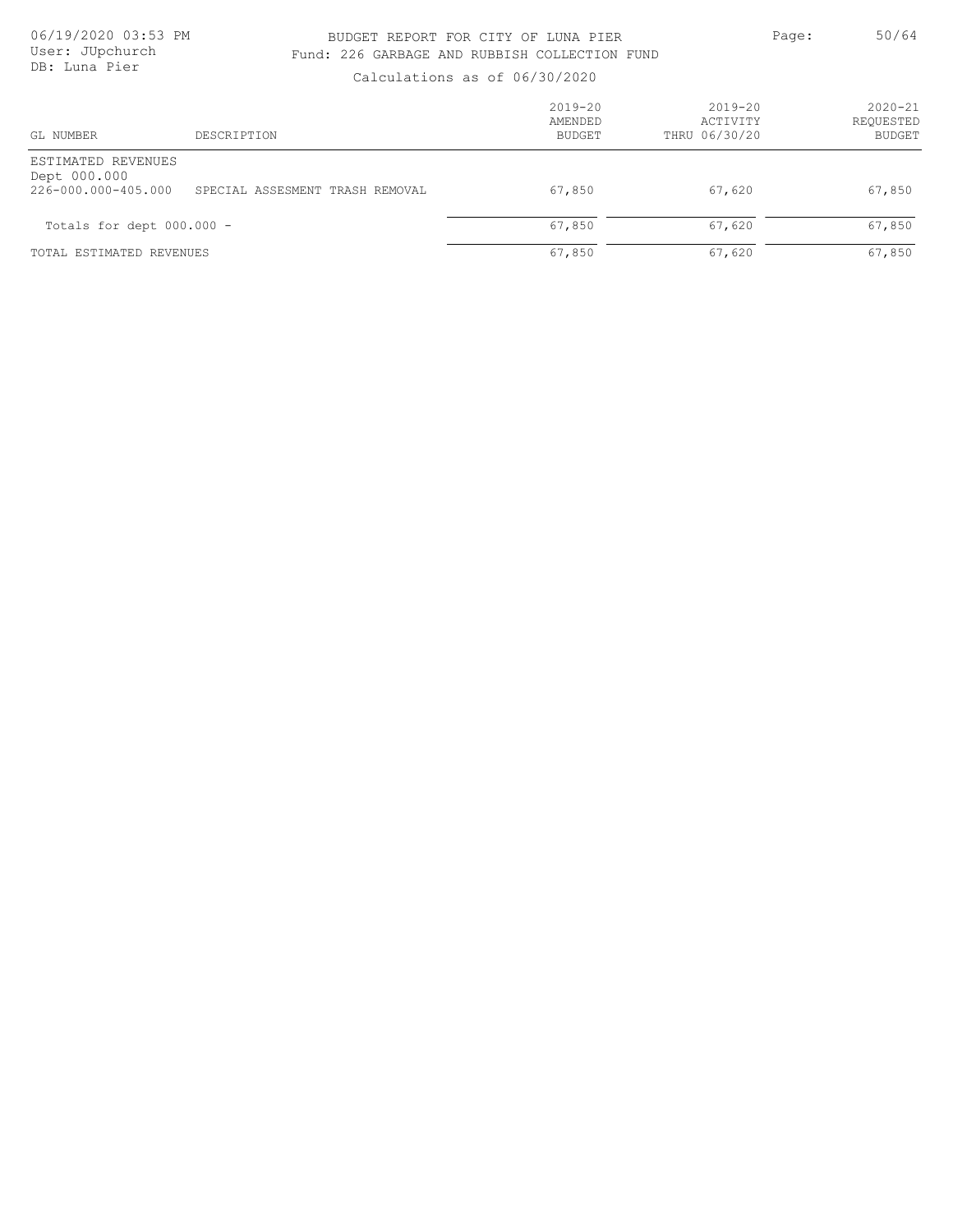## BUDGET REPORT FOR CITY OF LUNA PIER PAGE: 51/64 Fund: 226 GARBAGE AND RUBBISH COLLECTION FUND

| GL NUMBER                                 | DESCRIPTION                                 | $2019 - 20$<br>AMENDED<br><b>BUDGET</b> | $2019 - 20$<br>ACTIVITY<br>THRU 06/30/20 | $2020 - 21$<br>REQUESTED<br><b>BUDGET</b> |
|-------------------------------------------|---------------------------------------------|-----------------------------------------|------------------------------------------|-------------------------------------------|
| APPROPRIATIONS                            |                                             |                                         |                                          |                                           |
| Dept 528.000 - REFUSE COLLECTION          |                                             |                                         |                                          |                                           |
| 226-528.000-801.300 Contracted Services   |                                             | 67,735                                  | 55,479                                   | 67,735                                    |
| 226-528.000-956.100                       | CONTR. TO GEN. FUND                         | 1,000                                   | 0                                        | 1,000                                     |
|                                           | Totals for dept 528.000 - REFUSE COLLECTION | 68,735                                  | 55,479                                   | 68,735                                    |
| TOTAL APPROPRIATIONS                      |                                             | 68,735                                  | 55,479                                   | 68,735                                    |
| NET OF REVENUES/APPROPRIATIONS - FUND 226 |                                             | (885)                                   | 12,141                                   | (885)                                     |
| BEGINNING FUND BALANCE                    |                                             | 7,556                                   | 7,556                                    | 19,697                                    |
| ENDING FUND BALANCE                       |                                             | 6,671                                   | 19,697                                   | 18,812                                    |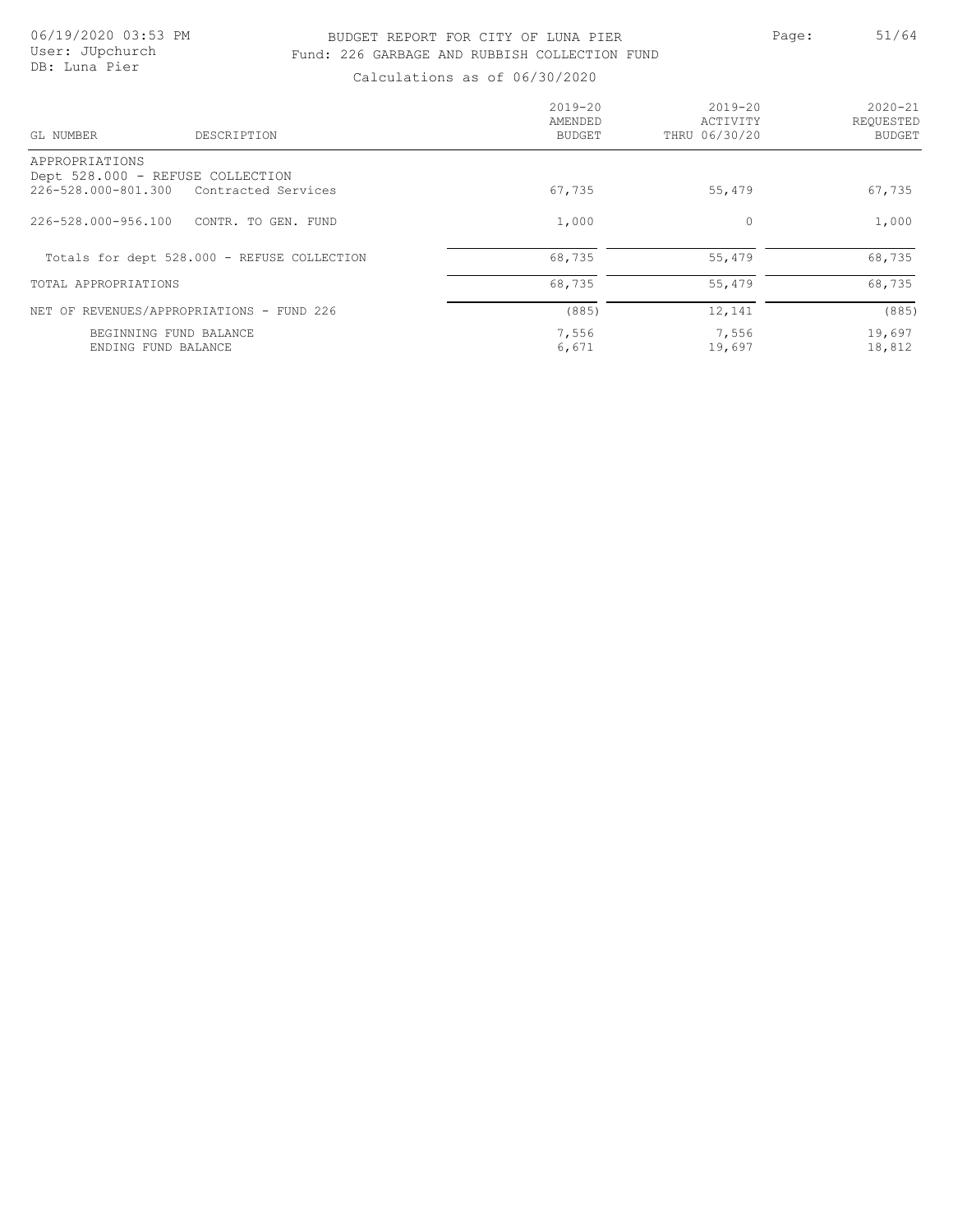# BUDGET REPORT FOR CITY OF LUNA PIER Page: 52/64 Fund: 246 FLOOD CONTROL FACILITIES

| GL NUMBER                                                 | DESCRIPTION             | $2019 - 20$<br>AMENDED<br><b>BUDGET</b> | $2019 - 20$<br>ACTIVITY<br>THRU 06/30/20 | $2020 - 21$<br>REOUESTED<br><b>BUDGET</b> |
|-----------------------------------------------------------|-------------------------|-----------------------------------------|------------------------------------------|-------------------------------------------|
| ESTIMATED REVENUES<br>Dept 000.000<br>246-000.000-402.000 | Real Property Tax       | 18,517                                  | 18,566                                   | 19,240                                    |
| 246-000.000-403.000                                       | Personal Property Tax   | 2,767                                   | 4,271                                    | 2,691                                     |
| 246-000.000-446.000                                       | Int. & Pen.- Del. Taxes | 0                                       | 68                                       | $\circ$                                   |
| 246-000.000-665.100                                       | Earned Interest         | 250                                     | 2,669                                    | 2,000                                     |
| 246-000.000-670.100                                       | Miscellaneous           | $\mathbf{0}$                            | 10,000                                   | $\Omega$                                  |
| Totals for dept $000.000 -$                               |                         | 21,534                                  | 35,574                                   | 23,931                                    |
| TOTAL ESTIMATED REVENUES                                  |                         | 21,534                                  | 35,574                                   | 23,931                                    |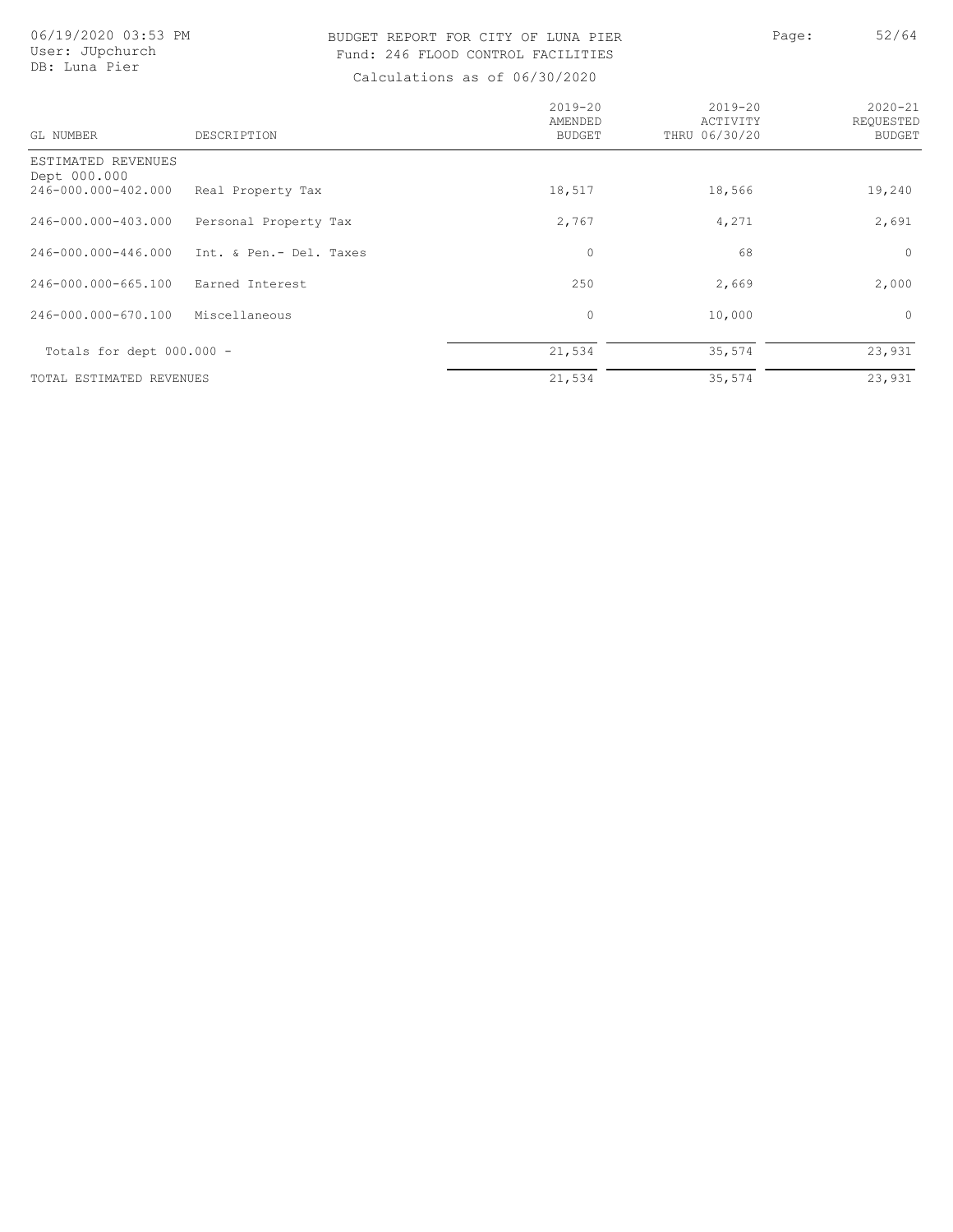### BUDGET REPORT FOR CITY OF LUNA PIER PAGE: 53/64 Fund: 246 FLOOD CONTROL FACILITIES

| GL NUMBER                                    | DESCRIPTION                             | $2019 - 20$<br>AMENDED<br>BUDGET | $2019 - 20$<br>ACTIVITY<br>THRU 06/30/20 | $2020 - 21$<br>REQUESTED<br><b>BUDGET</b> |
|----------------------------------------------|-----------------------------------------|----------------------------------|------------------------------------------|-------------------------------------------|
| APPROPRIATIONS<br>Dept 463.000 - MAINTENANCE | 246-463.000-801.120 Maintenance of dike | 20,000                           | 27,673                                   | 20,000                                    |
|                                              | Totals for dept 463.000 - MAINTENANCE   | 20,000                           | 27,673                                   | 20,000                                    |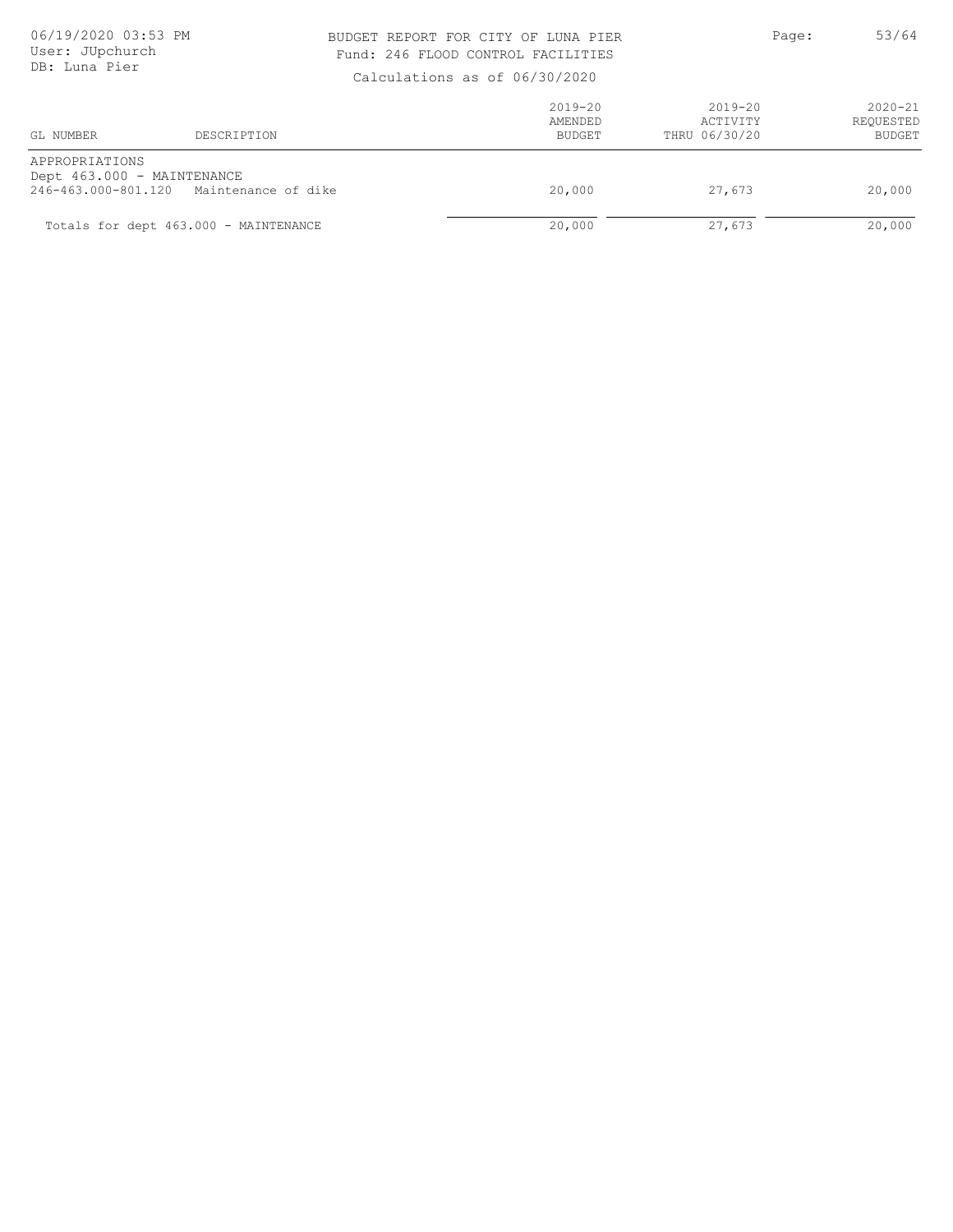### BUDGET REPORT FOR CITY OF LUNA PIER PAGE: Page: 54/64 Fund: 246 FLOOD CONTROL FACILITIES

| GL NUMBER<br>DESCRIPTION                            |                         | $2019 - 20$<br>AMENDED<br>BUDGET | $2019 - 20$<br>ACTIVITY<br>THRU 06/30/20 | $2020 - 21$<br>REOUESTED<br><b>BUDGET</b> |
|-----------------------------------------------------|-------------------------|----------------------------------|------------------------------------------|-------------------------------------------|
| APPROPRIATIONS                                      |                         |                                  |                                          |                                           |
| Dept 483.000 - ADMINSTRATION<br>246-483.000-920.100 | Pump Stations Utilities | 3,300                            | 4,106                                    | 4,500                                     |
| 246-483.000-956.100<br>Miscellaneous                |                         | 1,000                            | 106                                      | 1,000                                     |
| Totals for dept 483.000 - ADMINSTRATION             |                         | 4,300                            | 4,212                                    | 5,500                                     |
| TOTAL APPROPRIATIONS                                |                         | 24,300                           | 31,885                                   | 25,500                                    |
| NET OF REVENUES/APPROPRIATIONS - FUND 246           |                         | (2, 766)                         | 3,689                                    | (1, 569)                                  |
| BEGINNING FUND BALANCE<br>ENDING FUND BALANCE       |                         | 197,216<br>194,450               | 197,216<br>200,905                       | 200,905<br>199,336                        |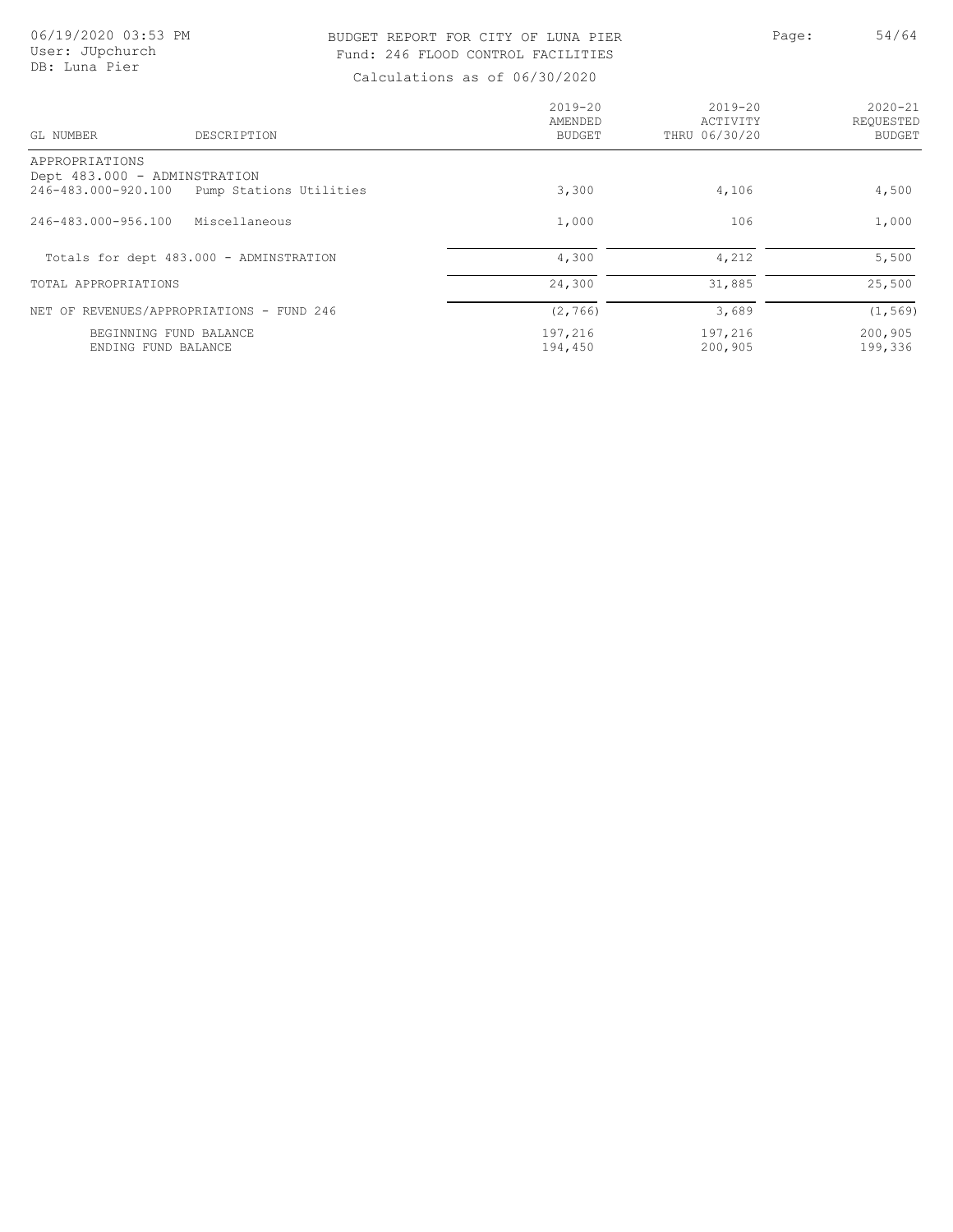| 06/19/2020 03:53 PM<br>User: JUpchurch<br>DB: Luna Pier   |               | BUDGET REPORT FOR CITY OF LUNA PIER<br>Fund: 248 DOWNTOWN DEVELOPMENT<br>Calculations as of 06/30/2020 |                                          | Page: | 55/64                                     |
|-----------------------------------------------------------|---------------|--------------------------------------------------------------------------------------------------------|------------------------------------------|-------|-------------------------------------------|
| GL NUMBER                                                 | DESCRIPTION   | $2019 - 20$<br>AMENDED<br>BUDGET                                                                       | $2019 - 20$<br>ACTIVITY<br>THRU 06/30/20 |       | $2020 - 21$<br>REQUESTED<br><b>BUDGET</b> |
| ESTIMATED REVENUES<br>Dept 000.000<br>248-000.000-670.100 | Miscellaneous | $\circ$                                                                                                | 958                                      |       | $\circ$                                   |
| Totals for dept $000.000 -$                               |               | $\Omega$                                                                                               | 958                                      |       | $\Omega$                                  |
| TOTAL ESTIMATED REVENUES                                  |               |                                                                                                        | 958                                      |       | $\circ$                                   |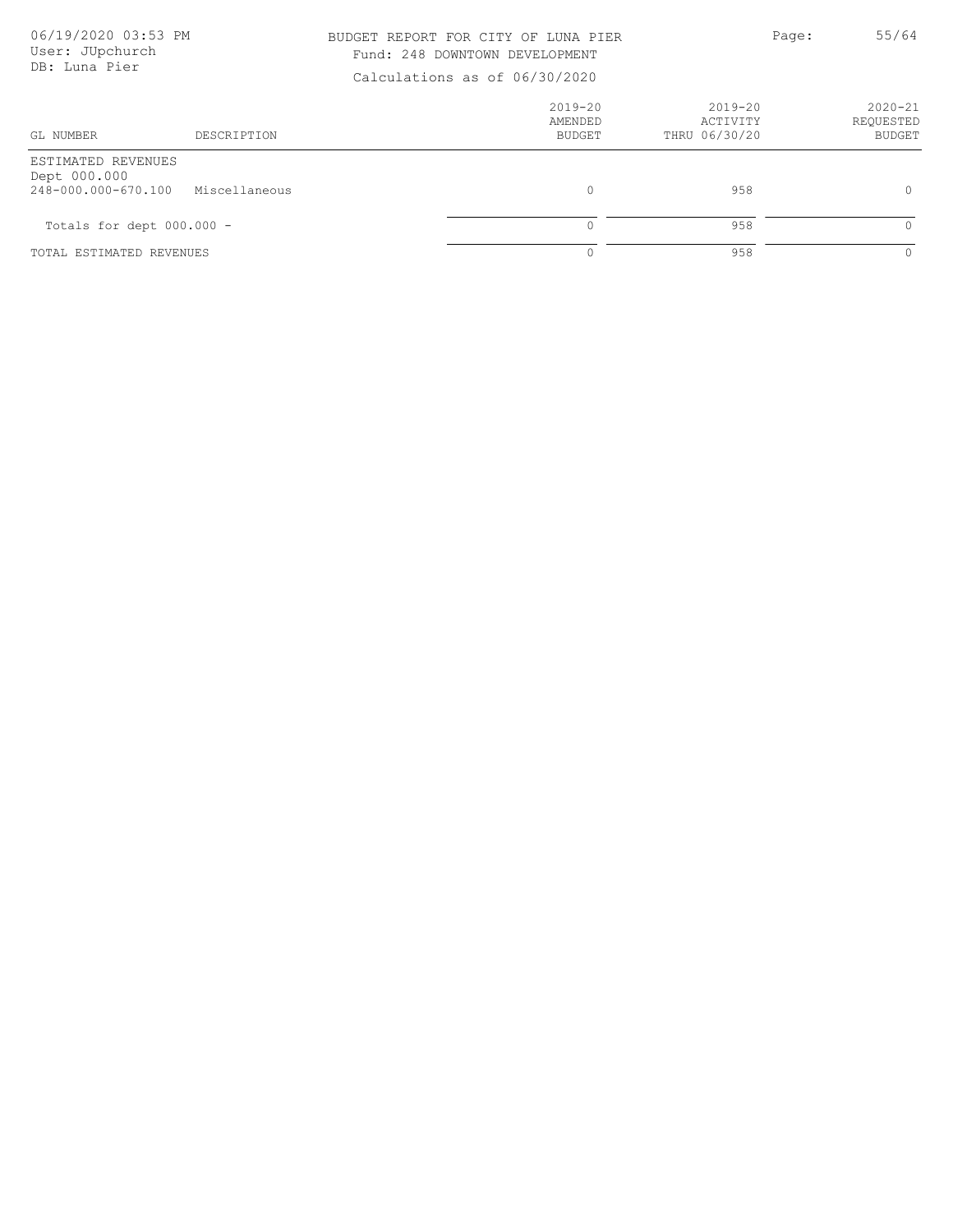| 06/19/2020 03:53 PM<br>User: JUpchurch<br>DB: Luna Pier     |             | BUDGET REPORT FOR CITY OF LUNA PIER<br>Fund: 248 DOWNTOWN DEVELOPMENT<br>Calculations as of 06/30/2020 |                                      | Page: | 56/64                              |
|-------------------------------------------------------------|-------------|--------------------------------------------------------------------------------------------------------|--------------------------------------|-------|------------------------------------|
| GL NUMBER                                                   | DESCRIPTION | $2019 - 20$<br>AMENDED<br><b>BUDGET</b>                                                                | 2019-20<br>ACTIVITY<br>THRU 06/30/20 |       | $2020 - 21$<br>REQUESTED<br>BUDGET |
| APPROPRIATIONS<br>Dept 728.000 - DDA<br>248-728.000-000.963 | MISC.       | 2,035                                                                                                  | 1,083                                |       | 1,000                              |
| Totals for dept 728.000 - DDA                               |             | 2,035                                                                                                  | 1,083                                |       | 1,000                              |
| TOTAL APPROPRIATIONS                                        |             | 2,035                                                                                                  | 1,083                                |       | 1,000                              |
| NET OF REVENUES/APPROPRIATIONS - FUND 248                   |             | (2, 035)                                                                                               | (125)                                |       | (1,000)                            |
| BEGINNING FUND BALANCE<br>ENDING FUND BALANCE               |             | 576<br>(1, 459)                                                                                        | 576<br>451                           |       | 451<br>(549)                       |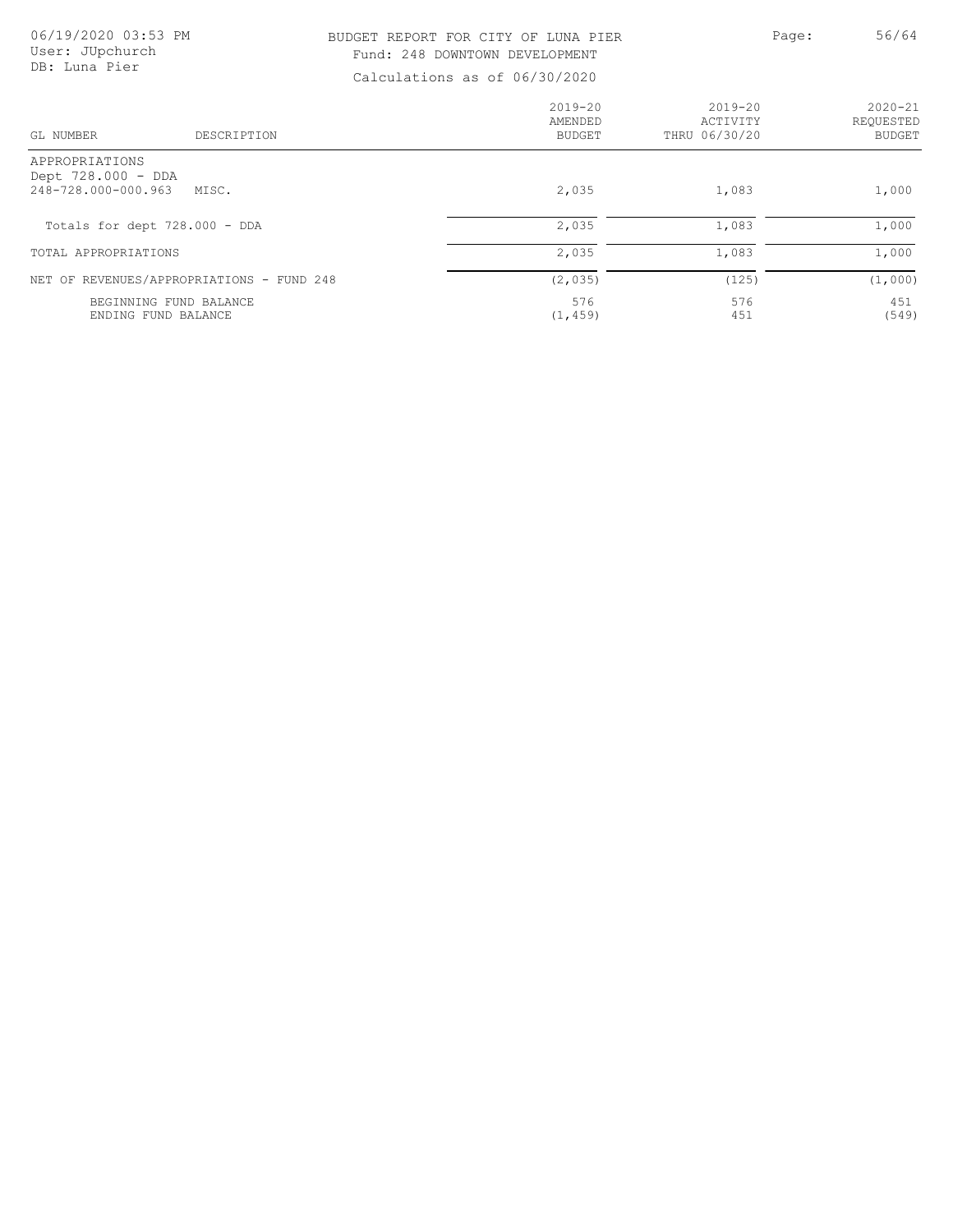### BUDGET REPORT FOR CITY OF LUNA PIER PAGE: 57/64 Fund: 590 WASTE WATER TREATMENT PLANT

| GL NUMBER                                                 | DESCRIPTION                 | $2019 - 20$<br>AMENDED<br><b>BUDGET</b> | $2019 - 20$<br>ACTIVITY<br>THRU 06/30/20 | $2020 - 21$<br>REQUESTED<br><b>BUDGET</b> |
|-----------------------------------------------------------|-----------------------------|-----------------------------------------|------------------------------------------|-------------------------------------------|
| ESTIMATED REVENUES<br>Dept 000.000<br>590-000.000-454.000 | Sewer Tap Permits           | 4,000                                   | 1,700                                    | 2,000                                     |
| 590-000.000-642.000                                       | Fringes Benefits            | 746                                     | 232                                      | 746                                       |
| 590-000.000-642.100                                       | SEWER USE CHARGE- LUNA PIER | 382,554                                 | 362,182                                  | 382,554                                   |
| 590-000.000-665.100                                       | Earned Interest             | 0                                       | (178)                                    | $\circ$                                   |
| 590-000.000-670.100                                       | Miscellaneous               | 92                                      | 0                                        | 100                                       |
| Totals for dept 000.000 -                                 |                             | 387,392                                 | 363,936                                  | 385,400                                   |
| TOTAL ESTIMATED REVENUES                                  |                             | 387,392                                 | 363,936                                  | 385,400                                   |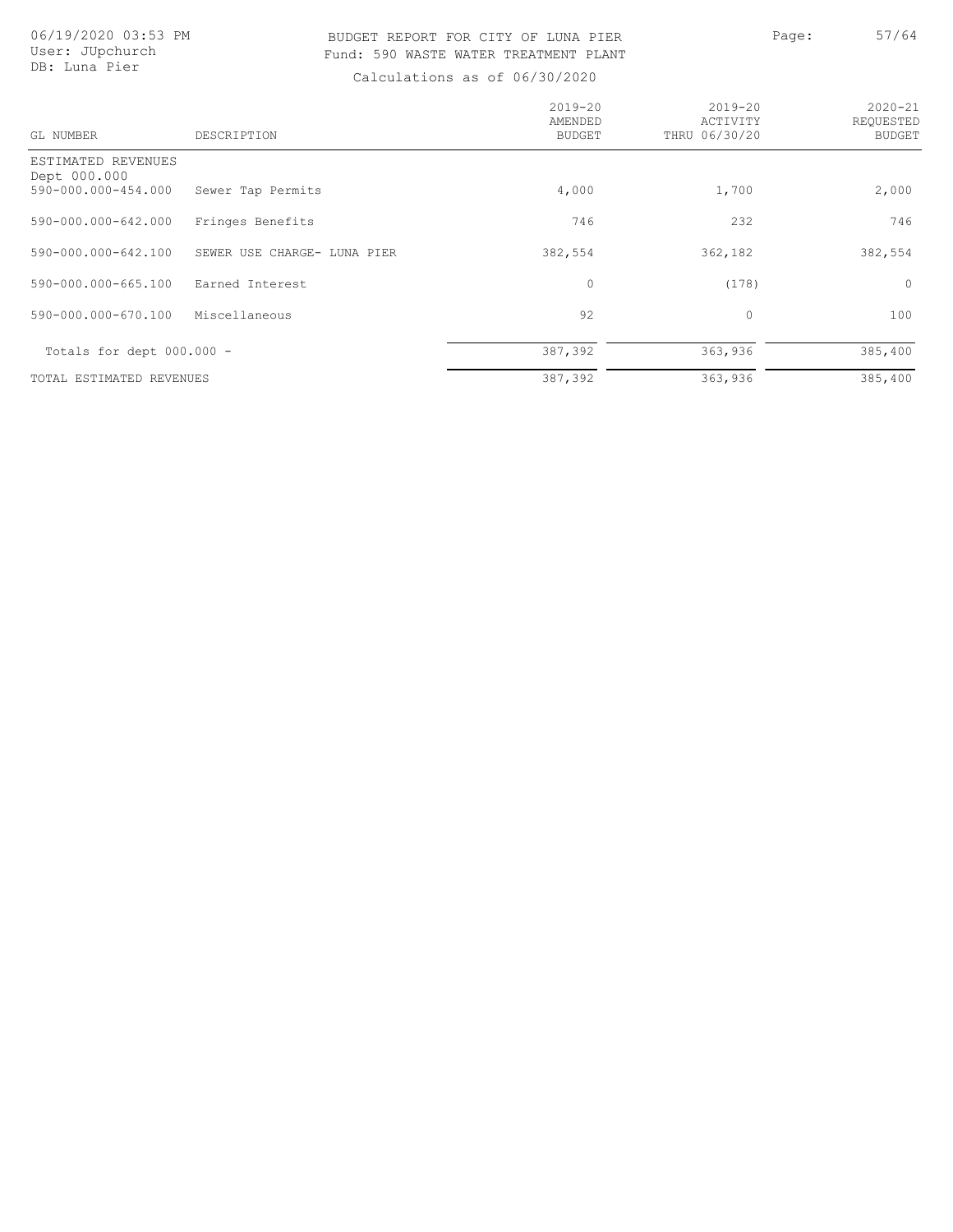### BUDGET REPORT FOR CITY OF LUNA PIER PAGE: 58/64 Fund: 590 WASTE WATER TREATMENT PLANT

| GL NUMBER                             | DESCRIPTION                                             | $2019 - 20$<br>AMENDED<br><b>BUDGET</b> | $2019 - 20$<br>ACTIVITY<br>THRU 06/30/20 | $2020 - 21$<br>REQUESTED<br><b>BUDGET</b> |
|---------------------------------------|---------------------------------------------------------|-----------------------------------------|------------------------------------------|-------------------------------------------|
| APPROPRIATIONS<br>590-570.000-821.000 | Dept 570.000 - MAINTENANCE OF MAINS<br>ENGINEERING FEES | 22,563                                  | (40, 090)                                | $\Omega$                                  |
| 590-570.000-930.100                   | Equipt. Maint. - Escrow                                 | $\Omega$                                | 445                                      | $\Omega$                                  |
|                                       | Totals for dept 570.000 - MAINTENANCE OF MAINS          | 22,563                                  | (39, 645)                                | $\Omega$                                  |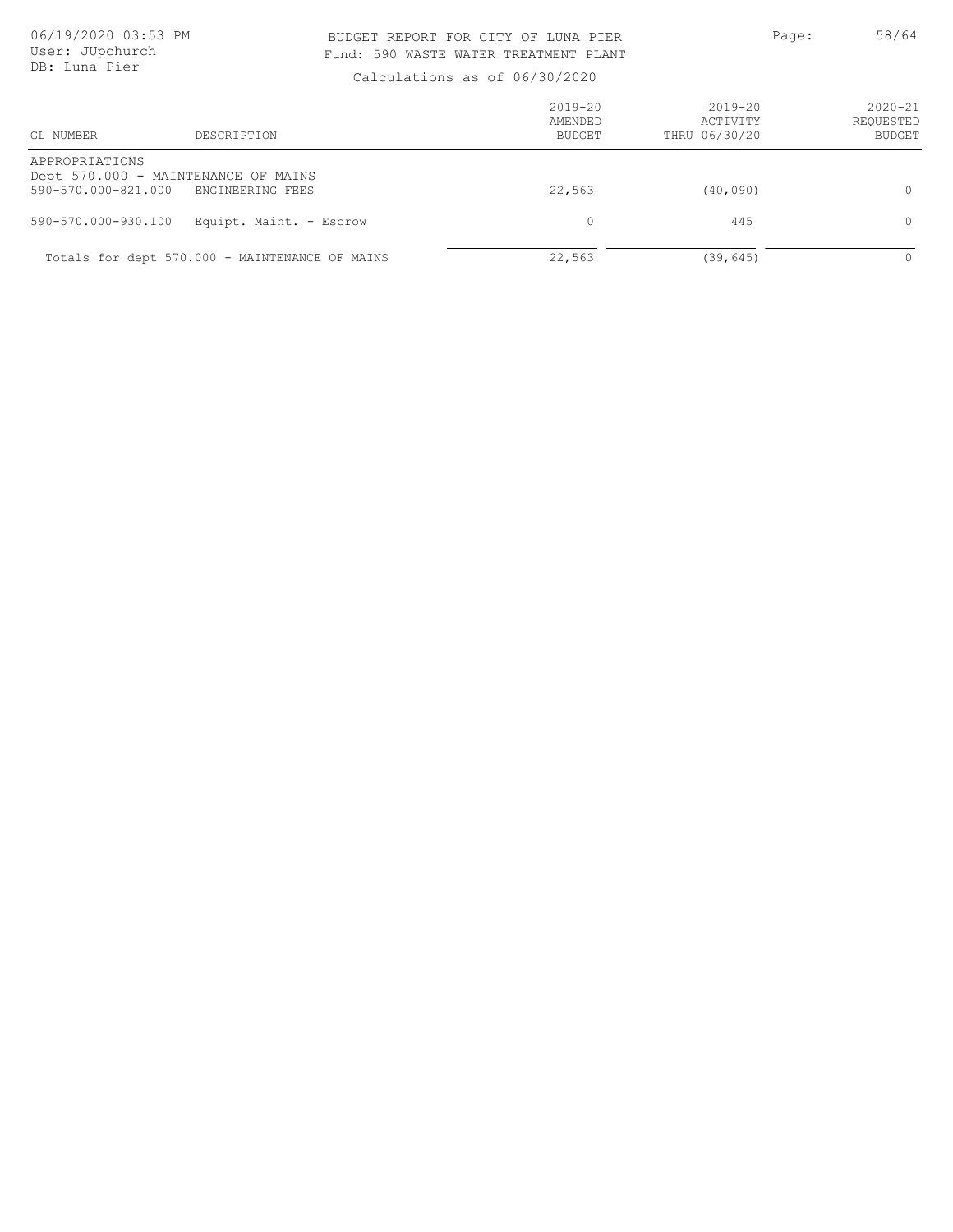### BUDGET REPORT FOR CITY OF LUNA PIER PAGE: 59/64 Fund: 590 WASTE WATER TREATMENT PLANT

| GL NUMBER                                               | DESCRIPTION                                 | $2019 - 20$<br>AMENDED<br><b>BUDGET</b> | $2019 - 20$<br>ACTIVITY<br>THRU 06/30/20 | $2020 - 21$<br>REQUESTED<br><b>BUDGET</b> |
|---------------------------------------------------------|---------------------------------------------|-----------------------------------------|------------------------------------------|-------------------------------------------|
| APPROPRIATIONS                                          |                                             |                                         |                                          |                                           |
| Dept 574.000 - SEWAGE PROCESSING<br>590-574.000-702.120 | Superintendent's Salary                     | 40,966                                  | 39,912                                   | 42,800                                    |
| 590-574.000-703.100                                     | Foreman's Salary                            | 13,905                                  | $\circ$                                  | $\circ$                                   |
| 590-574.000-704.100                                     | Other Salary - Mechanic                     | 61,277                                  | 60, 370                                  | 64,000                                    |
| 590-574.000-728.100                                     | Lab. Supplies                               | 8,000                                   | 3,118                                    | 8,000                                     |
| 590-574.000-729.000                                     | Operating supplies                          | 3,000                                   | 1,348                                    | 3,000                                     |
| 590-574.000-749.000                                     | Uniforms                                    | 900                                     | 900                                      | 1,200                                     |
| 590-574.000-751.000                                     | Gasoline & Diesel                           | 2,000                                   | 496                                      | 2,000                                     |
| 590-574.000-775.000                                     | Chemicals                                   | 24,000                                  | 31,556                                   | 29,000                                    |
| 590-574.000-801.300                                     | Contracted Services                         | 40,000                                  | 21,629                                   | 40,000                                    |
| 590-574.000-920.000                                     | Utilities                                   | 30,000                                  | 34,244                                   | 33,500                                    |
| 590-574.000-921.000                                     | Telephone                                   | 3,000                                   | 2,753                                    | 3,000                                     |
| 590-574.000-930.000                                     | Equipment Maintenance                       | 10,000                                  | 4,987                                    | 11,600                                    |
| 590-574.000-931.000                                     | Building Maintenance                        | 1,500                                   | 913                                      | 1,500                                     |
| 590-574.000-932.000                                     | REPAIR REPLACEMENT RESERVE                  | 3,167                                   | $\circ$                                  | 3,167                                     |
| 590-574.000-933.000                                     | SEWER LINE MAINTENANCE                      | 20,000                                  | 9,683                                    | 20,000                                    |
| 590-574.000-940.000                                     | Equipment Rental                            | 400                                     | $\mathbf 0$                              | 400                                       |
| 590-574.000-956.100                                     | Miscellaneous                               | 3,500                                   | 5,073                                    | 4,500                                     |
| 590-574.000-960.000                                     | Schooling                                   | 1,500                                   | 212                                      | 1,500                                     |
| 590-574.000-970.000                                     | CAPITAL OUTLAY                              | 7,500                                   | $\circ$                                  | 7,500                                     |
| 590-574.000-977.100                                     | New Equipment                               | 1,000                                   | $\mathbf 0$                              | 1,000                                     |
| 590-574.000-977.200                                     | New Equipment - Replacement                 | 4,000                                   | 8,275                                    | 4,000                                     |
|                                                         | Totals for dept 574.000 - SEWAGE PROCESSING | 279,615                                 | 225,469                                  | 281,667                                   |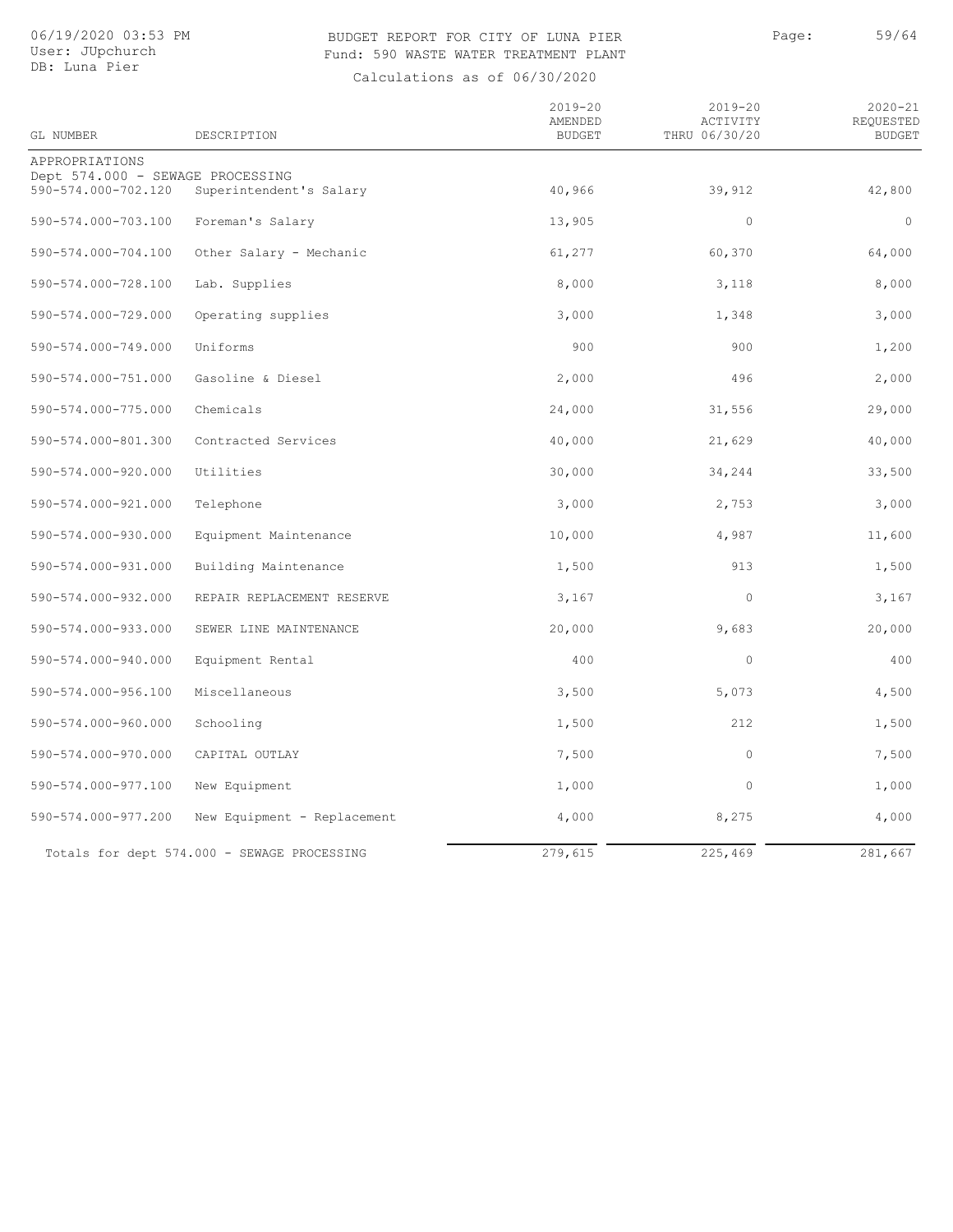### BUDGET REPORT FOR CITY OF LUNA PIER PAGE: Page: 60/64 Fund: 590 WASTE WATER TREATMENT PLANT

| GL NUMBER           | DESCRIPTION                                                 | $2019 - 20$<br>AMENDED<br><b>BUDGET</b> | $2019 - 20$<br>ACTIVITY<br>THRU 06/30/20 | $2020 - 21$<br>REQUESTED<br><b>BUDGET</b> |
|---------------------|-------------------------------------------------------------|-----------------------------------------|------------------------------------------|-------------------------------------------|
| APPROPRIATIONS      |                                                             |                                         |                                          |                                           |
| 590-578.000-702.150 | Dept 578.000 - OFFICE AND ADMINISTRATION<br>Admin. Salaries | 21,382                                  | 20,696                                   | 21,382                                    |
| 590-578.000-715.000 | Insurance                                                   | 15,102                                  | 17,335                                   | 17,500                                    |
| 590-578.000-717.000 | Workers Compensation                                        | 1,840                                   | 1,756                                    | 1,840                                     |
| 590-578.000-718.000 | Pension                                                     | 8,877                                   | 6,531                                    | 8,877                                     |
| 590-578.000-719.000 | CITY CONTRIBUTION                                           | $\circ$                                 | 1,571                                    | 1,575                                     |
| 590-578.000-719.100 | City's Contribution - Hosp.                                 | 32,241                                  | 23,263                                   | 32,241                                    |
| 590-578.000-719.150 | DENTAL                                                      | 6,000                                   | 386                                      | 6,000                                     |
| 590-578.000-719.200 | RETIREE HEALTHCARE                                          | (1, 018)                                | 3,064                                    | 3,065                                     |
| 590-578.000-720.300 | MEDICARE                                                    | 2,000                                   | 1,455                                    | 2,000                                     |
| 590-578.000-721.000 | MERS RETIREE HEALTHCARE SAVINGS                             | 500                                     | 563                                      | 500                                       |
| 590-578.000-727.100 | Office Supplies                                             | 500                                     | 35                                       | 500                                       |
| 590-578.000-801.100 | Audit Fees                                                  | 6,250                                   | 6,250                                    | 2,000                                     |
| 590-578.000-822.000 | SERVICE- MISS DIG                                           | 500                                     | 46                                       | 500                                       |
| 590-578.000-958.100 | MEMBERSHIP & DUES- MISS DIG                                 | 1,669                                   | 1,161                                    | 1,670                                     |
|                     | Totals for dept 578.000 - OFFICE AND ADMINISTRATION         | 95,843                                  | 84,112                                   | 99,650                                    |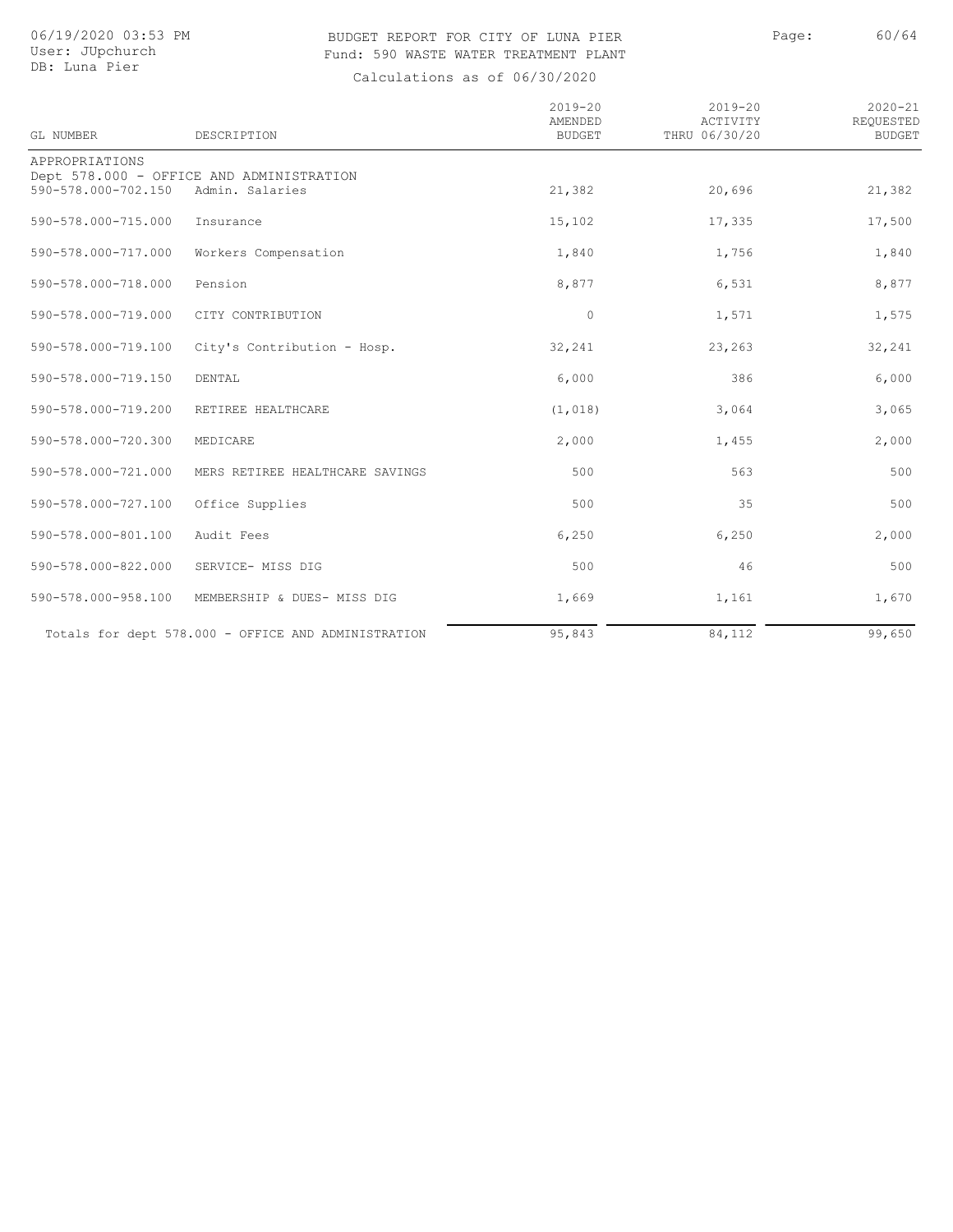### BUDGET REPORT FOR CITY OF LUNA PIER PAGE: 961/64 Fund: 590 WASTE WATER TREATMENT PLANT

| GL NUMBER                             | DESCRIPTION                                         | $2019 - 20$<br>AMENDED<br>BUDGET | 2019-20<br>ACTIVITY<br>THRU 06/30/20 | $2020 - 21$<br>REOUESTED<br><b>BUDGET</b> |
|---------------------------------------|-----------------------------------------------------|----------------------------------|--------------------------------------|-------------------------------------------|
| APPROPRIATIONS<br>590-862.000-719.000 | Dept 862.000 - SOCIAL SECURITY<br>CITY CONTRIBUTION | 9,240                            | 7,558                                | 9,240                                     |
|                                       | Totals for dept 862.000 - SOCIAL SECURITY           | 9,240                            | 7,558                                | 9,240                                     |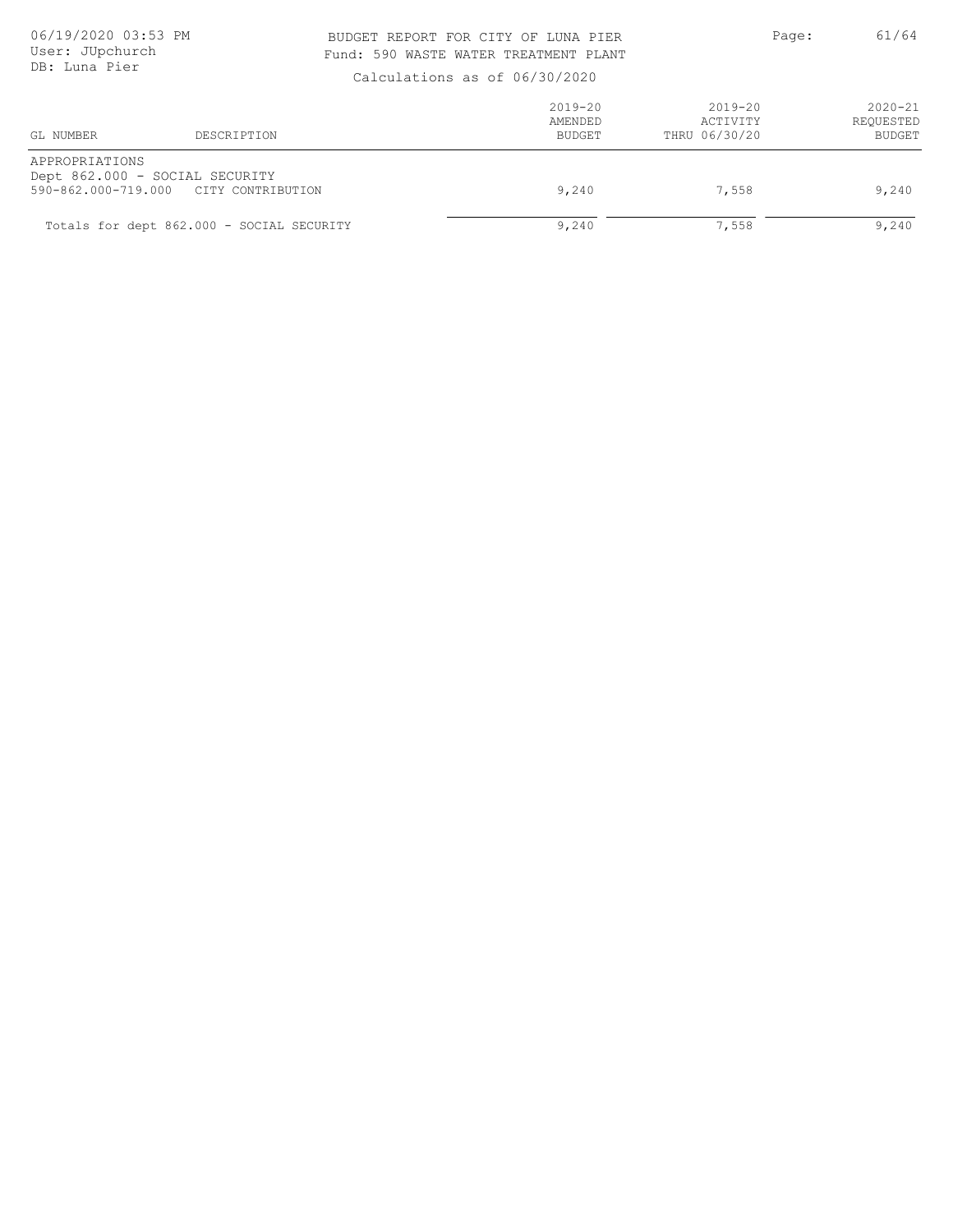### BUDGET REPORT FOR CITY OF LUNA PIER PAGE: Page: 62/64 Fund: 590 WASTE WATER TREATMENT PLANT

| GL NUMBER                                     | DESCRIPTION                  | $2019 - 20$<br>AMENDED<br>BUDGET | $2019 - 20$<br>ACTIVITY<br>THRU 06/30/20 | $2020 - 21$<br>REQUESTED<br>BUDGET |
|-----------------------------------------------|------------------------------|----------------------------------|------------------------------------------|------------------------------------|
| APPROPRIATIONS                                |                              |                                  |                                          |                                    |
| Dept 901.000 - DEBT<br>590-901.000-991.100    | PRINCIPAL ON USDA LOAN       | 52,000                           | 59,000                                   | 60,000                             |
| 590-901.000-994.000                           | CONTRIBUTION TO BOND RESERVE | 13,000                           | 0                                        | 28,800                             |
| 590-901.000-997.100                           | INTREST ON USDA LOAN         | 78,633                           | 80,574                                   | 86,682                             |
| Totals for dept 901.000 - DEBT                |                              | 143,633                          | 139,574                                  | 175,482                            |
| TOTAL APPROPRIATIONS                          |                              | 550,894                          | 417,068                                  | 566,039                            |
| NET OF REVENUES/APPROPRIATIONS - FUND 590     |                              | (163, 502)                       | (53, 132)                                | (180, 639)                         |
| BEGINNING FUND BALANCE<br>ENDING FUND BALANCE |                              | 917,563<br>754,061               | 917,563<br>864,431                       | 864,431<br>683,792                 |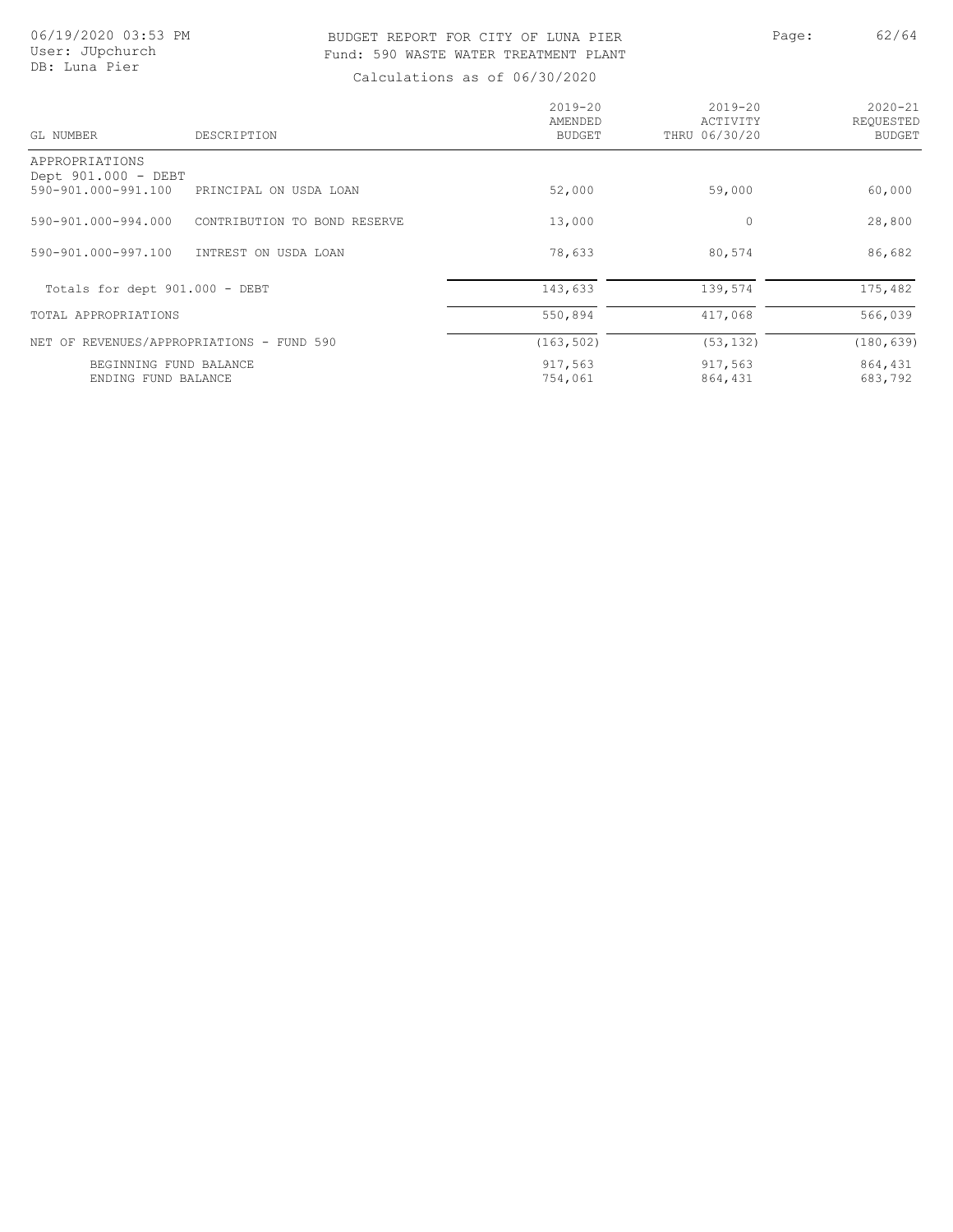### BUDGET REPORT FOR CITY OF LUNA PIER PAGE: Page: 63/64 Fund: 703 SUMMER & WINTER TAX ACCOUNT

| GL NUMBER<br>DESCRIPTION                                                 | $2019 - 20$<br>AMENDED<br><b>BUDGET</b> | 2019-20<br>ACTIVITY<br>THRU 06/30/20 | $2020 - 21$<br>REQUESTED<br><b>BUDGET</b> |
|--------------------------------------------------------------------------|-----------------------------------------|--------------------------------------|-------------------------------------------|
| ESTIMATED REVENUES<br>Dept 000.000<br>703-000.000-665.100<br>EARNED INT. | $\circ$                                 | 425                                  | $\circ$                                   |
| Totals for dept 000.000 -                                                | $\Omega$                                | 425                                  | $\Omega$                                  |
| TOTAL ESTIMATED REVENUES                                                 |                                         | 425                                  | $\circ$                                   |
| NET OF REVENUES/APPROPRIATIONS - FUND 703                                | $\bigcap$                               | 425                                  | $\Omega$                                  |
| BEGINNING FUND BALANCE<br>ENDING FUND BALANCE                            | (474)<br>(474)                          | (474)<br>(49)                        | (49)<br>(49)                              |